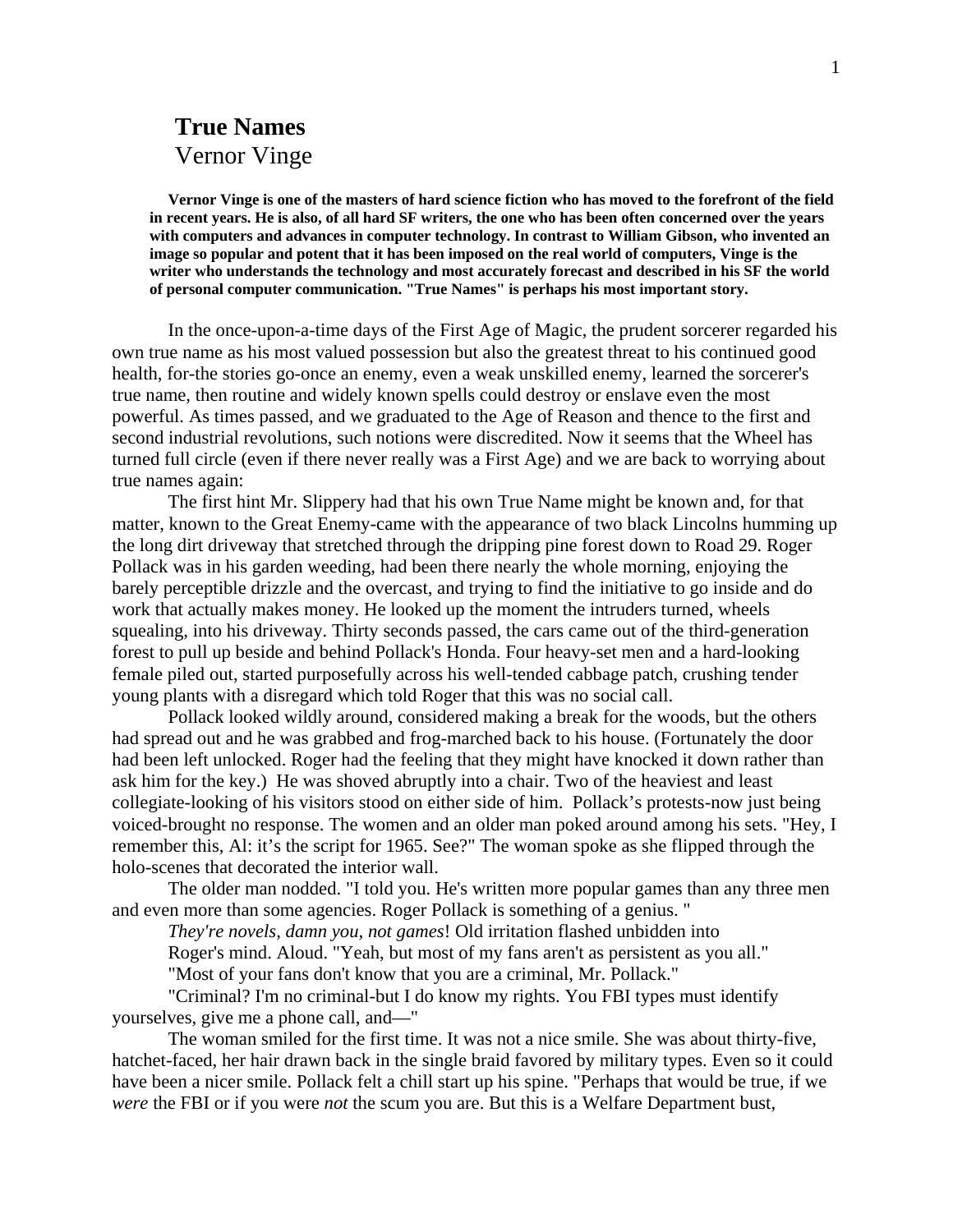Pollack, and you are suspected-putting it kindly-of interference with the instrumentalities of National and individual survival."

She sounded like something out of one of those asinine scripts he occasionally had to work on for government contracts. Only now there was nothing to laugh about, and the cold between his shoulder blades spread. Outside the drizzle had become a misty rain sweeping across the Northern California forests. Normally he found that rain a comfort, but now it just added to the gloom. Still, if there was any chance he could wriggle out of this, it would be worth the effort. "Okay, so you have license to hassle innocents, but sooner or later you're going to discover that I am innocent and then you'll find out what hostile media coverage can really be like." *And thank God I backed up my files last night. With luck, all they'll find is some out-ofdate stockmarket schemes.*

"You're no innocent, Pollack. An honest citizen is content with an ordinary data set like yours there." She pointed across the living room at the forty-by fifty-centimeter data set. It was the great-grandchild of the old CRT's. With color and twenty-line-per-millimeter resolution, it was the standard of government offices and the more conservative industries. There was a visible layer of dust on Pollack's model. The femcop moved quickly across the living room and poked into the drawers under the picture window Her maroon business suit revealed a thin and angular figure. " An *honest* citizen would settle for a standard processor and a few thousand megabytes of fast storage." With some superior intuition she pulled open the center drawer-right under the marijuana plants-to reveal at least five hundred cubic centimeters of optical memory, neatly racked and threaded through to the next drawer which held correspondingly powerful CPUs. Even so, it was nothing compared to the gear he had buried under the house.

She drifted out into the kitchen and was back in a moment. The house was a typical airdropped bungalow, small and easy to search. Pollack had spent most of his money on the land and his…hobbies. "And finally," she said, a note of triumph in her voice," an *honest citizen* does not need one of these!" She had finally spotted the Other World gate. She waved the electrodes in Pollack's face.

"Look, in spite of what you may want, all this is still legal. In fact, that gadget is scarcely more powerful than an ordinary games interface." That should be a good explanation, considering that he was a novelist.

The older man spoke almost apologetically, "I'm afraid Virginia has a tendency to play cat and mouse, Mr. Pollack. You see, we know that in the Other World you are Mr. Slippery." "Oh."

There was a long silence. Even "Virginia " kept her mouth shut. This had been, of course, Roger Pollack's great fear. They had discovered Mr. Slippery's True Name and it was Roger Andrew Pollack TIN/SSAN 0959-34-2861, and no amount of evasion, tricky programming, or robot sources could ever again protect him from them "How did you find out?"

A third cop, a technician type, spoke up. "It wasn't easy. We wanted to get our hands on someone who was really good, not a trivial vandal-what your Coven would call a lesser warlock." The younger man seemed to know the jargon, but you could pick that up just by watching the daily paper. "For the last three months, DoW has been trying to find the identity of someone of the caliber of yourself or Robin Hood, or Erythrina, or the Slimey Limey. We were having no luck at all until we turned the problem around and began watching artists and novelists. We figured at least a fraction of them must be attracted to vandal activities. And they would have the talent to be good at it. Your participation novels are the best in the world." There was genuine admiration in his voice. *One meets fans in the oddest places.* "So you were one of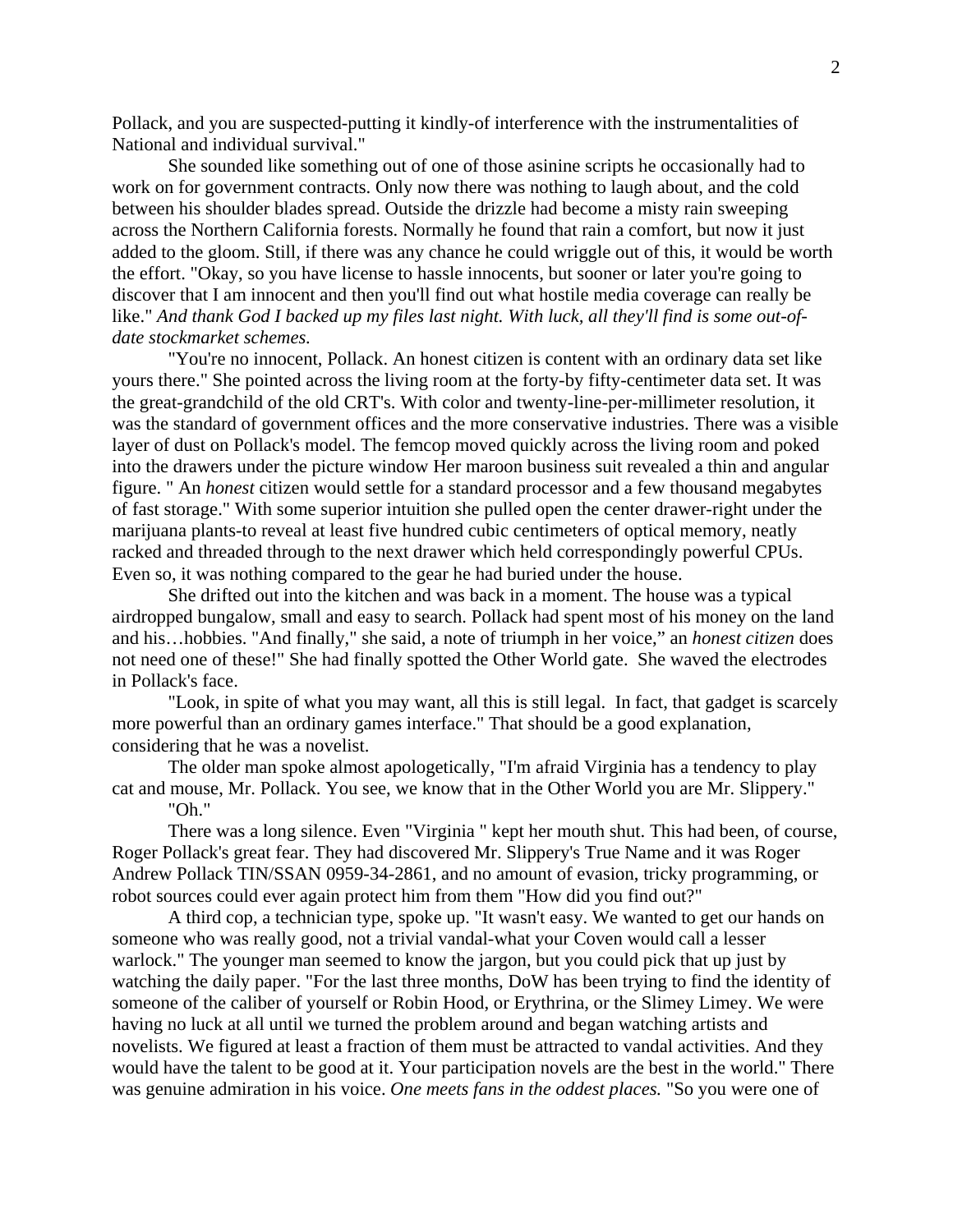the first people we looked at. Once we suspected you, it was just a matter of time before we had the evidence."

It was what he had always worried about. A successful warlock cannot afford to be successful in the real world. He had been greedy; he loved both realms too much.

The older cop continued the technician's almost diffident approach. "In any case, Mr. Pollack, I think you realize that if the Federal government wants to concentrate all its resources on the apprehension of a single vandal, we can do it. The vandals' power comes from their numbers rather than their power as individuals."

Pollack repressed a smile. That was a common belief-or faith-within government. He had snooped on enough secret memos to realize that the Feds really believed it, but it was very far from true. He was not nearly as clever as someone like Erythrina. He could only devote fifteen or twenty hours a week to SIG activities. Some of the others must be on welfare, so complete was their presence on the Other Plane. The cops had nailed him simply because he was a relatively easy catch.

"So you have something besides jail planned for me?"

"Mr. Pollack, have you ever heard of the Mailman?"

"You mean on the Other Plane?"

"Certainly. He has had no notoriety in the, uh, real world as yet. "

For the moment there was no use lying. They must know that no member of a SIG or coven would ever give his True Name to another member. There was no way he could betray any of the others*-he hoped.* 

"Yeah, he's the weirdest of the werebots.

"Werebots?"

"Were-robots, like werewolves-get it? They don't really mesh with coven imagery. They want some new mythos, and this notion that they are humans who can turn into machines seems to suit them. It's too dry for me. This Mailman, for instance, never uses real-time communication. If you want anything from him, you usually have to wait a day or two for each response-just like the old-time hardcopy mail service."

"That's the fellow. How impressed are you by him?"

"Oh, we've been aware of him for a couple years, but he's so slow that for a long time we thought he was some clown on a simple data set. Lately, though, he's pulled some really-" Pollack stopped short, remembering just who he was gossiping with.

"-some really tuppin stunts, eh, Pollack?" The femcop "Virginia" was back in the conversation. She pulled up one of the roller chairs, till her knees were almost touching his, and stabbed a finger at his chest "You may not know just how tuppin. You vandals have caused Social Security Records enormous problems, and Robin Hood cut IRS revenues by three percent last year. You and your friends are a greater threat than any foreign enemy. Yet you're nothing compared to this Mailman"

Pollack was rocked back. It must be that he had seen only a small fraction of the Mailman's japes. "You're actually scared of him," he said mildly.

Virginia's face began to take on the color of her suit. Before she could reply, the older cop spoke. "Yes, we are scared. We can scarcely cope with the Robin Hoods and the Mr. Slipperys of the world. Fortunately, most vandals are interested in personal gain or in proving their cleverness. They realize that if they cause too much trouble, they could no doubt be identified. I suspect that tens of thousands of cases of Welfare and Tax fraud are undetected, committed by little people with simple equipment who succeed because they don't steal much -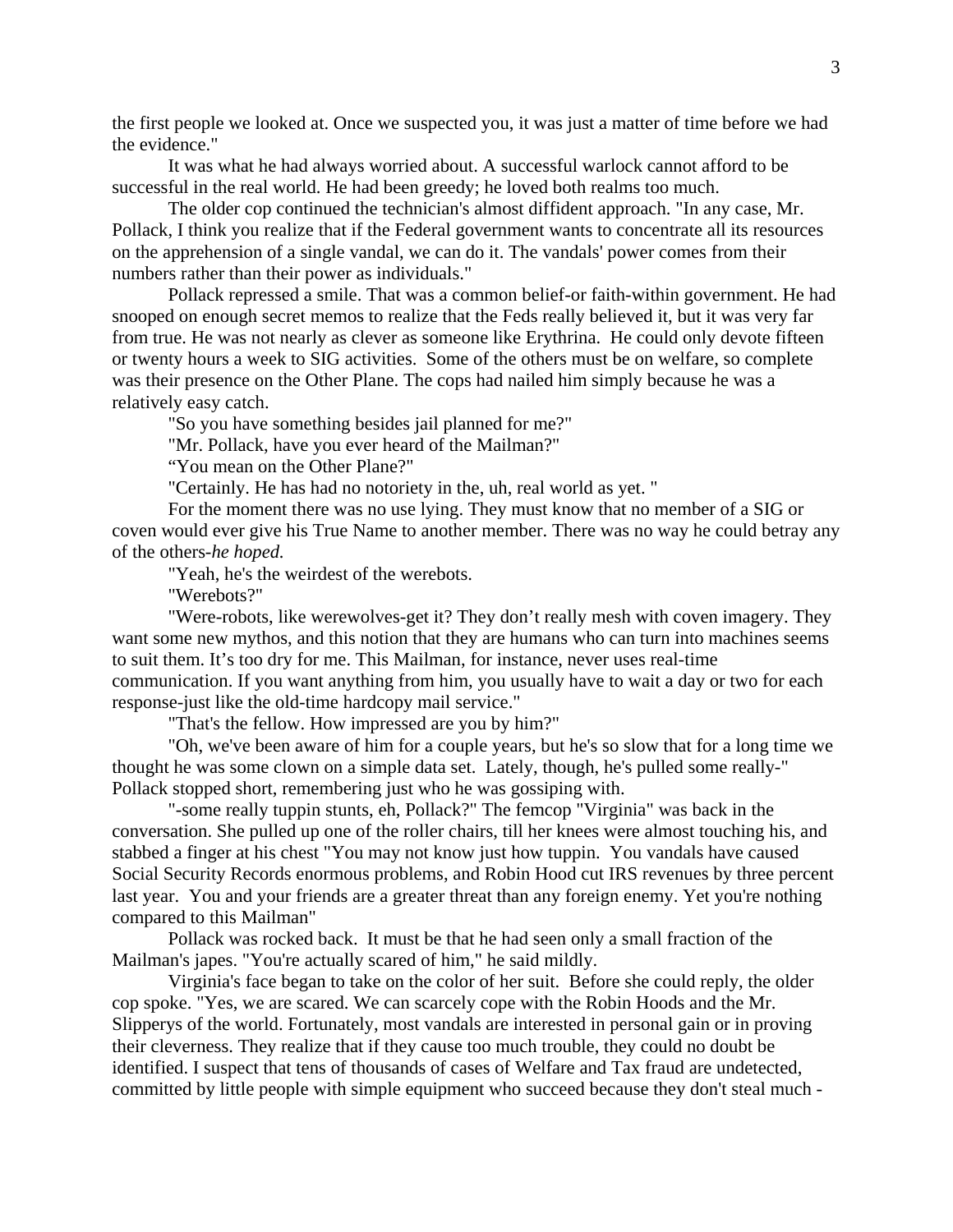perhaps just their own income tax liability-and don't wish the notoriety which you, uh, warlocks go after. If it weren't for their petty individualism, they would be a greater threat than the nuclear terrorists.

"But the Mailman is different; he appears to be ideologically motivated. He is *very*  knowledgeable, *very* powerful. Vandalism is not enough for him; he wants control. ..." The Feds had no idea how long it had been going on, at least a year. It never would have been discovered but for a few departments in the Federal Screw Standards Commission which kept their principal copy records on paper. Discrepancies showed up between those records and the decisions rendered in the name of the FSSC. Inquiries were made; computer records were found at variance with the hardcopy. More inquiries. By luck more than anything else, the investigators discovered that decision modules as well as data were different from the hardcopy backups. For thirty years government had depended on automated central planning, shifting more and more from legal descriptions of decision algorithms to program representations that could work directly with data bases to allocate resources, suggest legislation, outline military strategy.

The takeover had been subtle, and its extent was unknown. That was the horror of it. It was not even clear just what groups within the Nation (or without) were benefiting from the changed interpretations of Federal law and resource allocation. Only the decision modules in the older departments could be directly checked, and some thirty percent of them showed tampering, ". . . and that percentage scares us as much as anything, Mr. Pollack. It would take a large team of technicians and lawyers *months* to successfully make just the changes that we have detected."

"What about the military?" Pollack thought of the Finger of God installations and the thousands of missiles pointed at virtually every country on Earth. If Mr. Slippery had ever desired to take over the world, that is what he would have gone for. To hell with pussyfooting around with Social Security checks.

"No. No penetration there. In fact, it was his attempt to infiltrate"- the older cop glanced hesitantly at Virginia, and Pollack realized who was the boss of this operation -"NSA that revealed the culprit to be the Mailman. Before that it was anonymous, totally without the ego flaunting we see in big-time vandals. But the military and NSA have their own systems. Impractical though that is, it paid off this time." Pollack nodded. The SIG steered clear of the military, and especially of NSA.

"But if he was about to slide through DoW and Department of Justice defenses so easy, you really don't know how much a matter of luck it was that he didn't also succeed with his first try on NSA…I think I understand now. You need help. You hope to get some member of the Coven to work on this from the inside. "

"It's not a *hope,* Pollack," said Virginia. "It's a certainty. Forget about going to jail. Oh, we could put you away forever on the basis of some of Mr. Slippery's pranks. But even if we don't do that, we can take away your license to operate. You know what that means."

It was not a question, but Pollack knew the answer nevertheless: ninety-eight percent of the jobs in modern society involved some use of a data set. Without a license, he was virtually unemployable-and that left Welfare, the prospect of sitting in some urbapt counting flowers on the wall. Virginia must have seen the defeat in his eyes. "Frankly, I am not as confident as Ray that you are all that sharp. But you are the best we could catch. NSA thinks we have a chance of finding the Mailman's true identity if we can get an agent into your coven. We want you to continue to attend coven meetings, but now your chief goal is not mischief but the gathering of information about the Mailman. You are to recruit any help you can without revealing that you are working for the government-you might even make up the story that you suspect the Mailman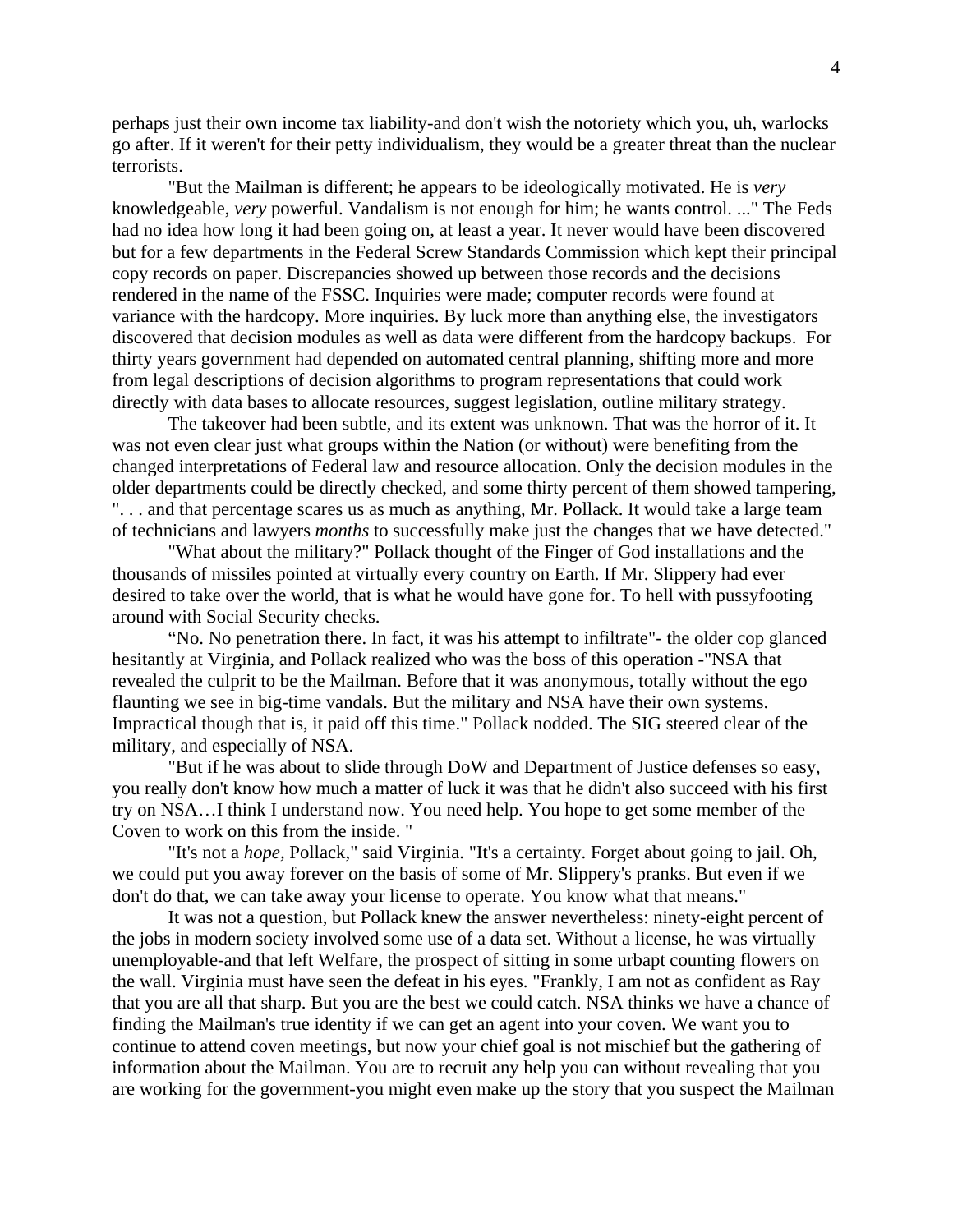of being a government plot. (I'm sure you see he has some of the characteristics of a Federal agent working off a conventional data set.) Above all, you are to remain alert to contact from us, and give us your instant cooperation in anything we require of you. Is all this perfectly clear, Mr. Pollack?"

He found it difficult to meet her gaze. He had never really been exposed to extortion before. There was something… dehumanizing about being used so. "Yeah," he finally said.

"Good." She stood up, and so did the others. ."If you behave, this is the last time you'll see us in person."

Pollack stood too. "And afterward, if you're…satisfied with my performance?"

Virginia grinned, and he knew he wasn't going to like her answer. "Afterward, we can come back to considering *your* crimes. If you do a good job, I would have no objection to your retaining a standard data set, maybe some of your interactive graphics. But I'll tell you, if it weren't for the Mailman, nabbing Mr. Slippery would make my month. There is no way I'd risk your continuing to abuse the System."

Three minutes later, their sinister black Lincolns were halfway down the drive, disappearing into the pines. Pollack stood in the drizzle watching till long after their sound had faded to nothing. He was barely aware of the cold wet across his shoulders and down his back. He looked up suddenly, feeling the rain in his face, wondering if the Feds were so clever that they had taken the day into account: the military's recon satellites could no doubt monitor their cars, but the civilian satellites the SIG had access to could not penetrate these clouds. Even if some other member of the SIG did know Mr. Slippery's True Name, they would not know that the Feds had paid him a visit.

Pollack looked across the yard at his garden. *What a difference an hour can make.* 

By late afternoon, the overcast was gone. Sunlight glinted off millions of waterdrop jewels in the trees. Pollack waited till the sun was behind the tree line, till all that was left of its passage was a gold band across the taller trees to the east of his bungalow. Then he sat down before his equipment and prepared to ascend to the Other Plane. What he was undertaking was trickier than anything he had tried before, and he wanted to take as much time as the Feds would tolerate. A week of thought and research would have suited him more, but Virginia and her pals were clearly too impatient for that.

He powered up his processors, settled back in his favorite chair, and carefully attached the Portal's five sucker electrodes to his scalp. For long minutes nothing happened: a certain amount of self-denial-or at least self-hypnosis was necessary to make the ascent. Some experts recommended drugs or sensory isolation to heighten the user's sensitivity to the taint, ambiguous signals that could be read from the Portal. Pollack, who was certainly more experienced than any of the pop experts, had found that he could make it simply by staring out into the trees and listening to the wind-surf that swept through their upper branches.

And just as a daydreamer forgets his actual surroundings and sees other realities, so Pollack drifted, detached, his subconscious interpreting the status of the West Coast communication and data services as a vague thicket for his conscious mind to inspect, interrogate for the safest path to an intermediate haven. Like most exurb data-commuters, Pollack rented the standard optical links: Bell, Boeing, Nippon Electric. Those, together with the local West Coast data companies, gave him more than enough paths to proceed with little chance of detection to any accepting processor on Earth. In minutes, he had traced through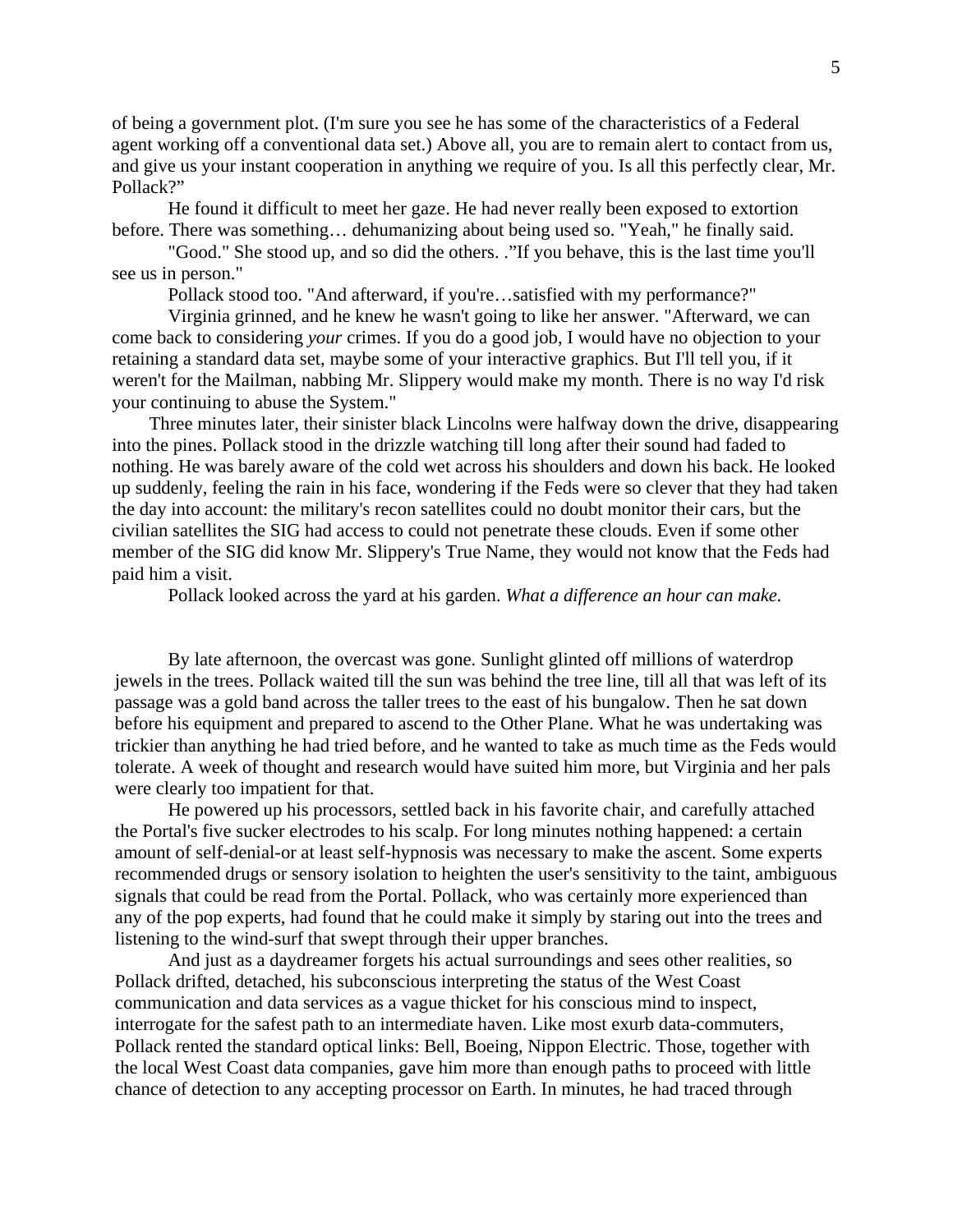three changes of carrier and found a place to do his intermediate computing. The comsats rented processor time almost as cheaply as ground stations, and an automatic payment transaction (through several dummy accounts set up over the last several years) gave him sole control of a large data space within milliseconds of his request. The whole process was almost at a subconscious level-the proper functioning of numerous routines he and others had devised over the last four years. Mr. Slippery (the other name was avoided now, even in his thoughts) had achieved the fringes of the Other Plane. He took a quick peek through the eyes of a lowresolution weather satellite, saw the North American continent spread out below, the terminator sweeping through the West, most of the plains clouded over. One never knew when some apparently irrelevant information might help-and though it could all be done automatically through subconscious access, Mr. Slippery had always been a romantic about spaceflight.

He rested for a few moments, checking that his indirect communication links were working and that the encryption routines appeared healthy, untampered with. (Like most folks, honest citizens or warlocks, he had no trust for the government standard encryption routines, but preferred the schemes that had leaked out of academia-over NSA's petulant objections-during the last fifteen years.) Protected now against traceback, Mr. Slippery set out for the Coven itself. He quickly picked up the trail, but this was never an easy trip, for the SIG members had no interest in being bothered by the unskilled.

In particular, the traveler must be able to take advantage of subtle sensory indications, and see in them the environment originally imagined by the SIG. The correct path had the aspect of a narrow row of stones cutting through a gray-greenish swamp. The air was cold but very moist. Weird, towering plants dripped audibly onto the faintly iridescent water and the broad lilies. The subconscious knew what the stones represented, handled the chaining of routines from information net to another, but it was the conscious mind of the skilled traveler that must make the decisions that could lead to the gates of the Coven, or to the symbolic "death" of a dump back to the real world. The basic game was a distant relative of the ancient Adventure that had been played on computer systems for more than forty years, and a nearer relative of the participation novels that are still widely sold. There were two great differences, though. This game was more serious, and was played at a level of-complexity impossible without the use of the BEG input/output that the warlocks and the popular data bases called Portals.

There was much misinformation and misunderstanding about the Portals. Oh, responsible data bases like the *LA. Times* and the *CBS News* made it clear that there was nothing supernatural about them or about the Other Plane, that the magical jargon was at best a romantic convenience and at worst obscurantism. But even so, their articles often missed the point and were both too conservative and too extravagant. You might think that to convey the full sense imagery of the swamp, some immense bandwidth would be necessary. In fact, that was not so (and if it were, the Feds would have quickly been able to spot warlock and werebot operations). A typical Portal link was around fifty thousand baud, far narrower than even a flat video channel. Mr. Slippery could feel the damp seeping through his leather boots, could feel the sweat starting on his skin even in the cold air, but this was the response of Mr. Slippery's imagination and subconscious to the cues that were actually being presented through the Portal's electrodes. The interpretation could not be arbitrary or he would be dumped back to reality and would never find the Coven; to the traveler on the Other Plane, the detail was there as long as the cues were there. And there is nothing new about this situation. Even a poor writer-if he has a sympathetic reader and an engaging plot-can evoke complete internal imagery with a few dozen words of description. The difference now is that: the imagery has interactive significance) just as sensations in the real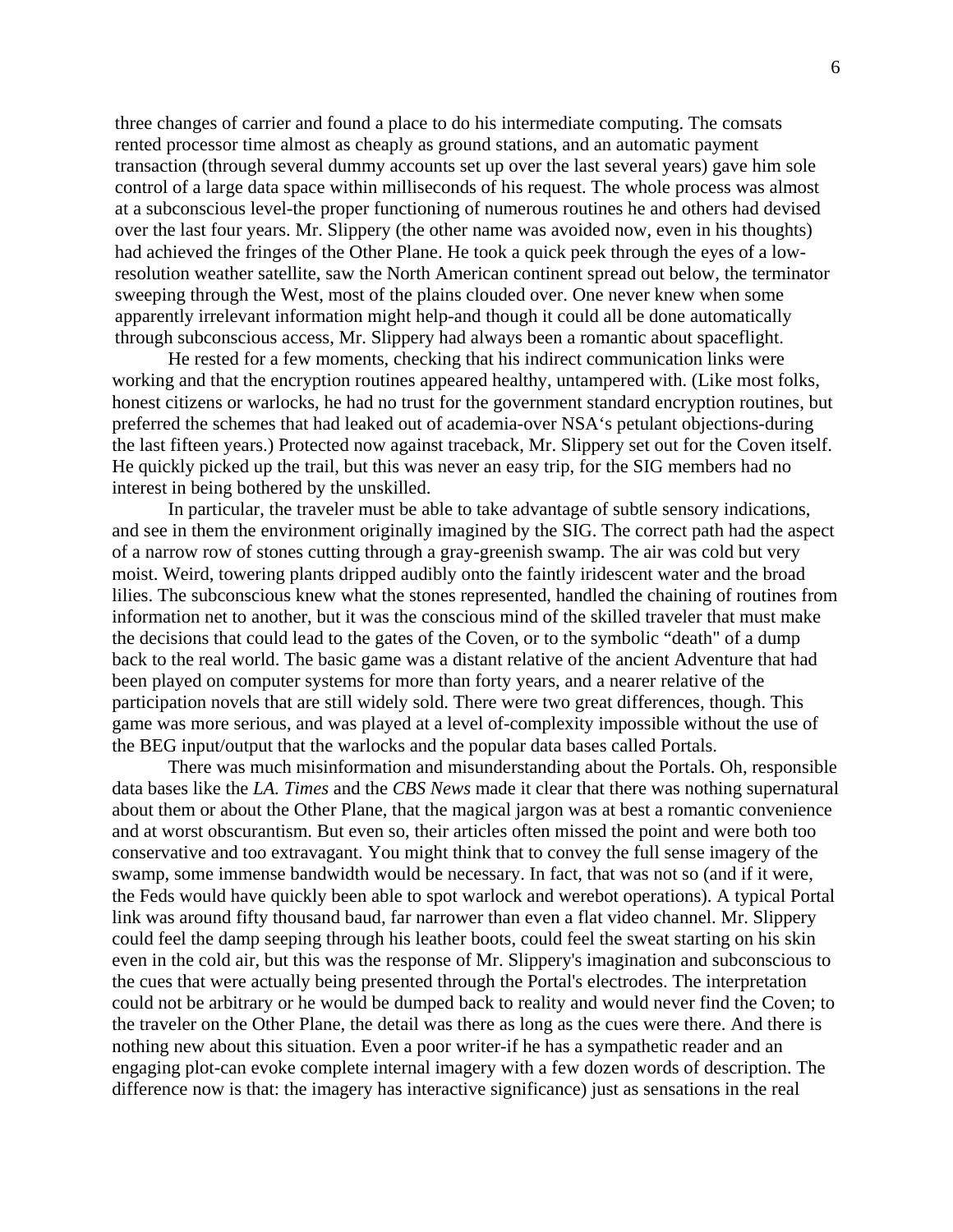world do. Ultimately, the magic jargon was perhaps the closest fit in the vocabulary of millennium Man.

The stones were spaced more widely now, and it took all Mr. Slippery's skill to avoid falling into the noisome waters that surrounded him. Fortunately, after another hundred meters or so, the trail rose out of the water, and he was walking on shallow mud. The trees and brush grew in close around him, and large spider webs glistened across the trail and between some of the trees along the side.

Like a yo-yo from some branch high above him, a red-banded spider the size of a man's fist descended into the space right before the traveler's face. "Beware, beware," the tiny voice issued from dripping mandibles. "Beware, beware," the words were repeated, and the creature swung back and forth, nearer and farther from Mr. Slippery's face. He looked carefully at the spider's banded abdomen. There were many species of death spider here, and each required a different response if a traveler was to survive. Finally he raised the back of his hand and held it level so that the spider could crawl onto it. The creature raced up the damp fabric of his jacket to the open neck. There it whispered something very quietly.

 Mr. Slippery listened, then grabbed the animal before it could repeat the message and threw it to the left, at the same time racing off into the tangle of webs and branches on the other side of the trail. Something heavy and wet slapped into the space where he had been, but he was already gone-racing at top speed up the incline that suddenly appeared before him

He stopped when he reached the crest of the hill. Beyond it, he could see the solemn, massive fortress that was the Coven's haven. It was not more than five hundred meters away, illuminated as the swamp had been by a vague and indistinct light that came only partly tram the sky. The trail leading down to it was much more open than the Swamp had been, but the traveler proceeded *as* slowly as before: the sprites the warlocks set to keep guard here had the nastythough preprogrammed-habit of changing the rules in deadly ways.

The trail descended, then began a rocky, winding climb toward the stone and iron gates of the castle. The ground was drier here, the vegetation sparse. Leathery snapping of wings sounded above him, but Mr. Slippery knew better than to look up. Thirty meters from the moat, the heat became more than uncomfortable. He could hear the lava popping and hissing, could see occasional dollops of fire splatter up from the liquid to scorch what vegetation still lived. A pair of glowing eyes set in coal-black head rose briefly from the moat. A second later, the rest of the creature came surging into view, cascading sparks and lava down upon the traveler. Mr. Slippery raised his hand just so, and the lethal spray separated over *his* head to land harmlessly on either side of him. He watched with apparent calm as the creature descended ancient stone steps to confront him.

Alan—that was the elemental's favorite name—peered nearsightedly, his head weaving faintly from side to side as he tried to recognize the traveler. "Ah. I do believe we are honored with the presence of Mr. Slippery, is it not so?" he finally said. He smiled, an open grin revealing the glowing interior of his mouth. His breath did not show flame but did have the penetrating heat of an open kiln. He rubbed his clawed hands against his asbestos T-shirt as though anxious to be proved wrong. Away from his magna moat, the dead black of his flesh lightened, trying to contain his body heat. Now he looked almost reptilian.

"Indeed it is. And come to bring my favorite little gifts." Mr. Slippery threw a leaden slug into the air and watched the elemental grab it with his mouth, his eyes slitted with pleasure-melt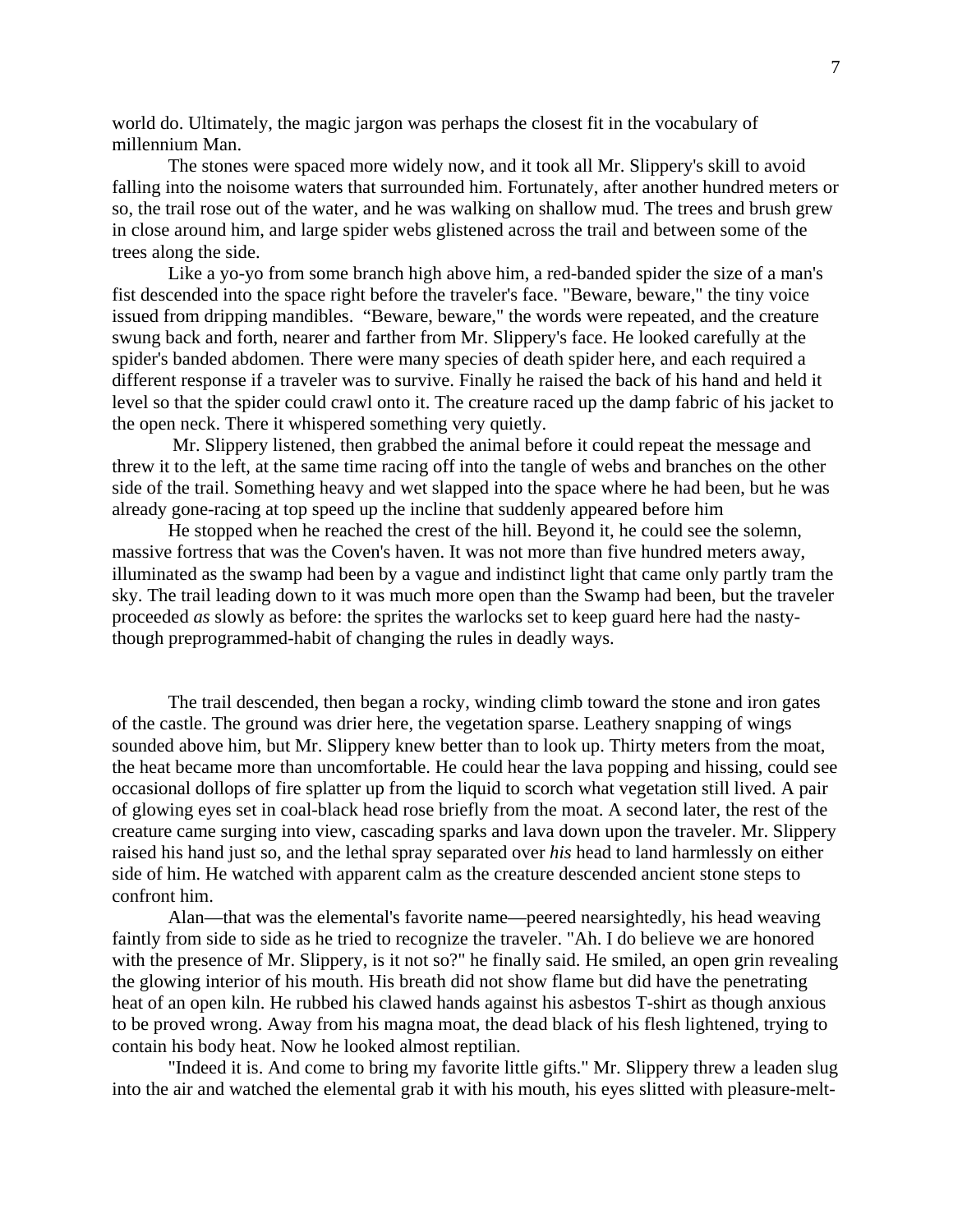in-your-mouth pleasure. They traded conversation, spells, and counter spells for several minutes. Alan's principal job was to determine that the visitor was a known member of the Coven, and he ordinarily did this with little tests of skill (the magma bath he had tried to give Mr. Slippery) and by asking the visitor questions about previous activities within the castle. Alan was a personality simulator, of course. Mr. Slippery was sure that there had never been a living operator behind that toothless, glowing smile. But he was certainly one of the best, probably the product of many hundreds of blocks of psylisp programming, and certainly superior to the little "companionship" programs you can buy nowadays, which generally become repetitive after a few hours of conversation, which don 't grow, and which are unable to counter weird responses. Alan had been with the Coven and the castle since before Mr. Slippery had become a member, and no one would admit to his creation (though Wiley J. was suspected). He hadn't even had a name until this year, when Erythrina had given him that asbestos Alan Turing T-shirt.

Mr. Slippery played the game with good humor, but care. To "die" at the hands of Alan would be a painful experience that would probably wipe a lot of unbacked memory he could ill afford to lose. Such death had claimed many petitioners at this gate, folk who would not soon be seen on this plane again.

Satisfied, Alan waved a clawed fist at the watchers in the tower, and the gate-ceramic bound in wolfram clasps-was rapidly lowered for the visitor. Mr. Slippery walked quickly across, trying to ignore the spitting and bubbling that he heard below him. Alan-now all respectfulwaited till he was in the castle courtyard before doing an immense belly-flop back into his magma swimming hole.

Most of the others, with the notable exception of Erythrina, had already arrived. Robin Hood, dressed in green and looking like Errol Flynn, sat across the hall in very close conversation with a remarkably good-looking female (but then they could all be remarkably good-looking here) who seemed unsure whether to project blonde or brunette. By the fireplace, Wiley J. Bastard, the Slimey Limey, and DON.MAC were in animated discussion over a pile of maps. And in the corner, shaded from the fireplace and apparently unused, sat a classic remote printing terminal. Mr. Slippery tried to ignore that teleprinter as he crossed the hall.

"Ah, it's Slip. "DON.MAC looked up from the maps and gestured him closer. "Take a look here at what the Limey has been up to."

"Hmm?" Mr. Slippery nodded at the others, then leaned over to study the top map. The margins of the paper were aging vellum, but the "map" itself hung in three dimensions, half sunk into the paper. It was a typical banking defense and cash-flow plot-that is, typical for the SIG. Most banks had no such clever ways of visualizing the automated protection of their assets. (For that matter, Mr. Slippery suspected that most banks still looked wistfully back to the days of credit cards and COBOL.) This was the sort of thing Robin Hood had developed, and it was surprising to see the Limey involved in it*.* He looked up questioningly. "What's the jape?"

"It's a reg'lar double-slam, Slip. Look at this careful, an' you'll see it's no ord'n'ry protection map. Seems like what you blokes call the Mafia has taken over this banking net in the Maritime states. They must be usin' Portals to do it so slick. Took me a devil of a time to figure out it was them as done it. *Ha ha!* but now that I have ...look here, you'll see how they've been launderin' funds, embezzlin' from straight accounts.

"They're ever so clever, but not so clever as to know about Slimey." He poked a finger into the map and a trace gleamed red through the maze. "If they're lucky, they'll discover this tap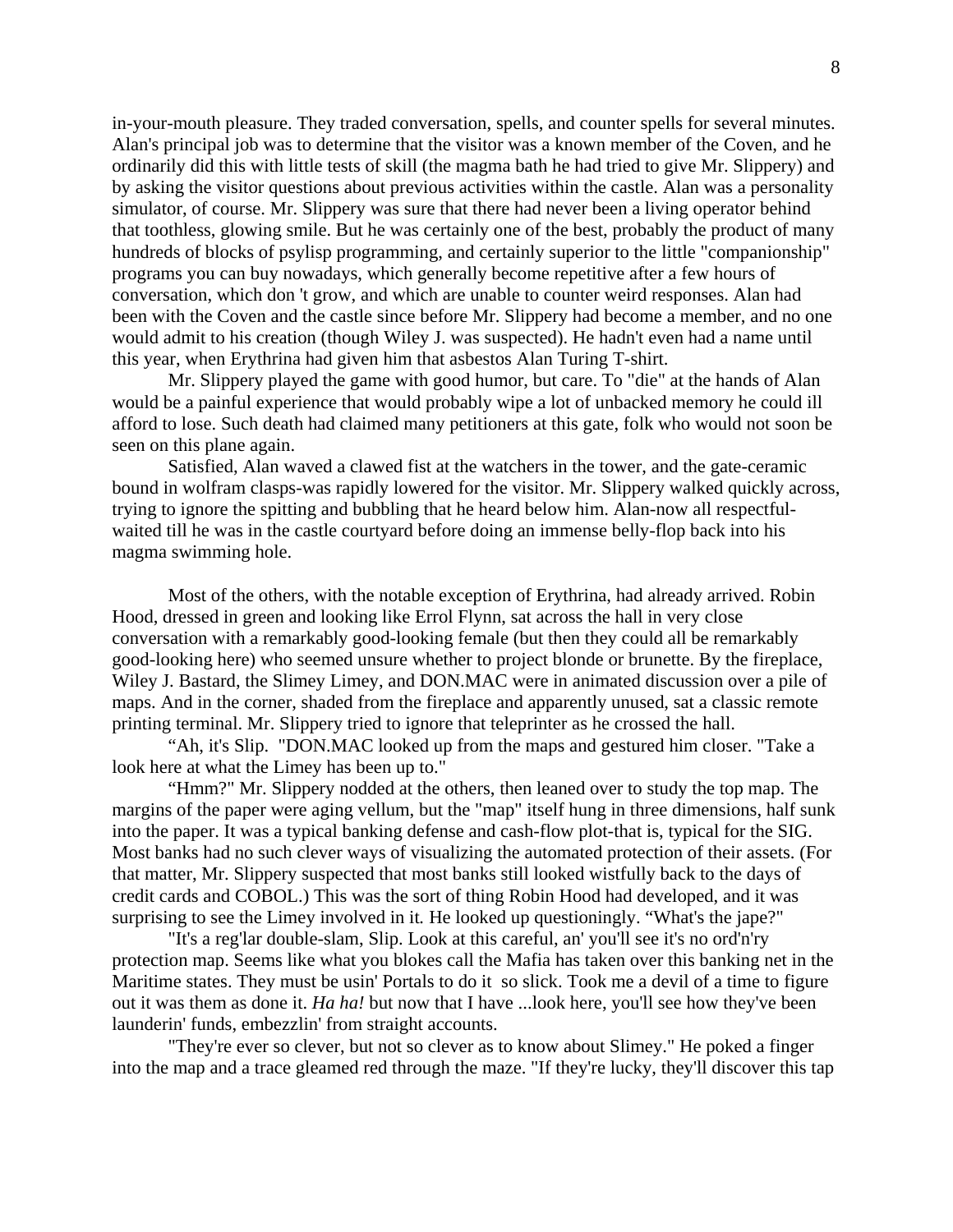next autumn, when they find themselves maybe three billion dollars short, and not a single sign of where it all disappeared to."

The others nodded. There were many covens and SIGs throughout this plane. Theirs, The Coven, was widely known, had pulled off some of the most publicized pranks of the century. Many of the others were scarcely more than social clubs. But *some* were old-style criminal organizations which used this plane for their own purely pragmatic and opportunistic reasons. Usually such groups weren't too difficult for the warlocks to victimize, but it was the Slimey Limey who seemed to specialize in doing so.

"But, geez, Slimey, these guys play rough, even rougher than the Great Enemy." That is, the Feds. "If they ever figure out who you really are, you'll die the True Death for sure."

"I may be slimy, but I ain't crazy. There's no way I could absorb three billion dollars-or even three million-without being discovered. But I played it like Robin over there; the money got spread around three million ordinary accounts here and in Europe, one of which just happens to be mine. "

Mr. Slippery's ears perked up. "Three million accounts, you say? Each with a sudden little surplus? I'll bet I could come close to finding your True Name from that much, Slimey. "

The Limey made a faffling gesture. "It's actually a wee bit more complicated. Face it, chums, none of you has ever come close to sightin' me, an' you know more than any Mafia."

That was true. They all spent a good deal of their time in this plane trying to determine the others' True Names. It was not an empty game, for the knowledge of another's True Name effectively made him your slave-as Mr. Slippery had already discovered in an unpleasantly firsthand way. So the warlocks constantly probed one another, devised immense programs to sieve government personnel records for the idiosyncracies that they detected in each other. At first glance, the Limey should have been one of the easiest to discover: he had plenty of mannerisms. His Brit accent was dated and broke down every so often into North American. Of all the warlocks, he was the only one neither handsome nor grotesque. His face was, in fact, so ordinary and real that Mr. Slippery had suspected that it might be his true appearance and had spent several months devising a scheme that searched U.S. and common Europe photo files for just that appearance. It had been for nothing, and they had all eventually reached the conclusion that the Limey must be doubly or triply deceptive.

Wiley J. Bastard grinned, not too impressed. "It's nice enough, and I agree that the risks are probably small, Slimey. But what do you really get? An ego boost and a little money. But we," he gestured inclusively, "are worth more than that. With a little cooperation, we could be the most powerful people in the real world. Right, DON?"

DON.MAC nodded, smirking. His face was really the only part of him that looked human or had much flexibility of expression-and even it was steely gray. The rest of DON's body was modeled after the standard Plessey-Mercedes all weather robot.

Mr. Slippery recognized the reference. "So you're working with the Mail man now, too, Wiley? " He glanced briefly at the teleprinter.

"Yup."

"And you still won't give us any clue what it's all about?"

Wiley shook his head. "Not unless you're serious about throwing in with us. But you all know this*;* DON was the first to work with the Mailman, and he's richer than Croesus now."

DON.MAC nodded again, that silly smile still on his face.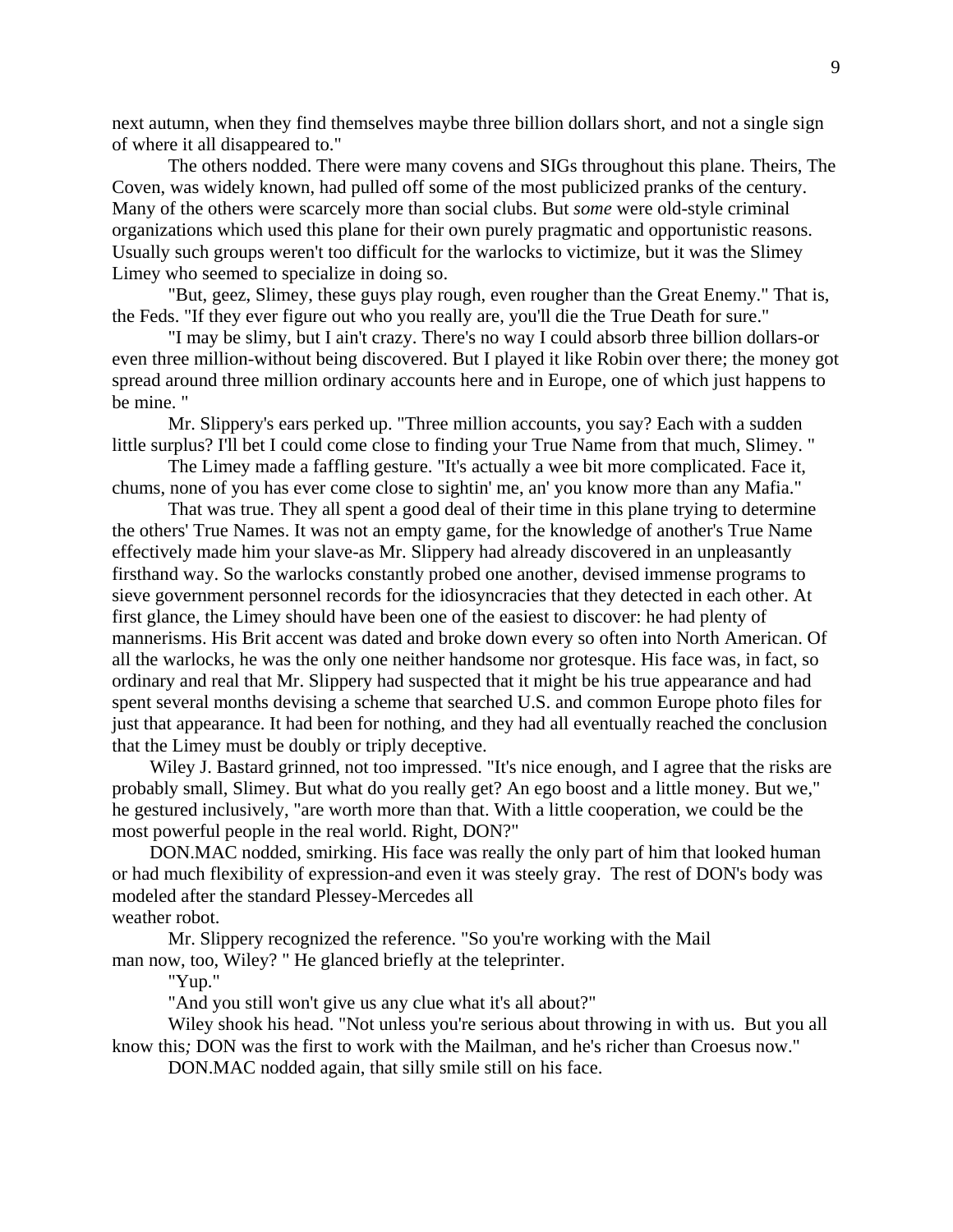"Hmmm." It was easy to get rich. In principle, the Limey could have made three billion dollars off the Mob in his latest caper. The problem was to become that rich and avoid detection and retribution. Even Robin Hood hadn't mastered that trick-but apparently DON and Wiley thought the Mailman had done that and more. After his chat with Virginia, he was willing to believe it. Mr. Slippery turned to look more closely at the teleprinter. It was humming faintly, and as usual it had a good supply of paper. The paper was torn neatly off at the top, so that the only message visible was the Mailman's asterisk prompt. It was the only way they ever communicated with this most mysterious of their members: type a message on the device, and in an hour or a week the machine would rattle and beat, and a response of up to several thousand words would appear. In the beginning, it had not been very popular-the idea was cute, but the delays made conversation just too damn dull. He could remember seeing meters of Mailman output lying sloppily on the stone floor, mostly unread. But now*,* every one of the Mailman's golden words was eagerly sopped up by his new apprentices, who very carefully removed every piece of output, leaving no clues for the rest of them to work with.

"Ery!" He looked toward the broad stone stairs that led down from the courtyard. It was Erythrina, the Red Witch. She swept down the stairs, her costume shimmering, now revealing, now obscuring. She had a spectacular figure and an excellent sense of design, but of course that was not what was remarkable about her. Erythrina was the sort of person who knew much more than she ever said, even though she always seemed easy to talk to. Some of her adventures though unadvertised-were in a class with Robin Hood's. Mr. Slippery had known her well for a year; she was certainly the most interesting personality on this plane. She made him wish that all the secrets were unnecessary, that True Names could be traded as openly as phone numbers. What was she really?

Erythrina nodded to Robin Hood, then proceeded down the hall to DON.MAC, who had originally shouted greetings and now continued, "We've just been trying to convince Slimey and Slip that they are wasting their time on pranks when they could have real power and real wealth."

She glanced sharply at Wiley, who seemed strangely irritated that she had been drawn into the conversation. "We' meaning you and Wiley and the Mailman?"

Wiley nodded. "I just started working with them last week, Ery," as if to say, *and you can 't stop me.* 

"You may have something, DON. We all started out as amateurs, doing our best to make the System just a little bit uncomfortable for its bureaucratic masters. But we are experts now. We probably understand the System better than anyone on Earth. That should equate to power." It was the same thing the other two had been saying, but she could make it much more persuasive. Before his encounter with the Feds, he might have bought it (even though he always knew that the day he got serious about Coven activities and went after real gain would also be the day it ceased to be an enjoyable game and became an all-consuming job that would suck time away from the projects that made life entertaining).

Erythrina looked from Mr. Slippery to the Limey and then back. The Limey was an easygoing sort, but just now he was a bit miffed at the way his own pet project had been dismissed. "Not for me, thanky," he said shortly and began to gather up his maps.

She turned her green, faintly oriental eyes upon Mr. Slippery. "How about you, Slip? Have you signed up with the Mailman?"

He hesitated. *Maybe I should.* It seemed clear that the Mailman's confederates were being let in on at least part of his schemes. In a few hours, he might be able to learn enough to get Virginia off his back. And perhaps destroy his friends to boot; it was a hell of a bargain. *God in*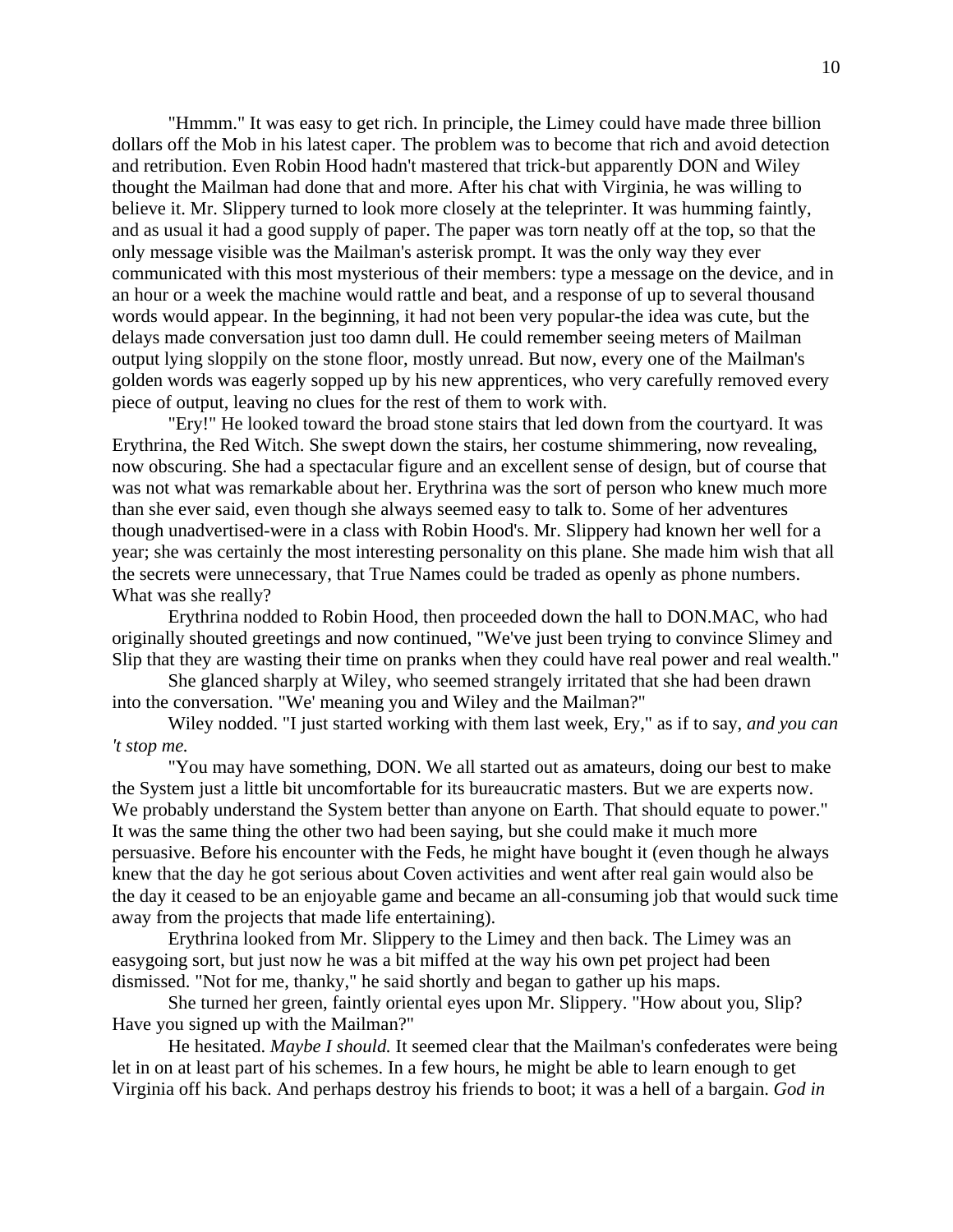*Heaven, why did they have to get mixed up in this? Don 't they realize what the Government will do to them, if they really try to take over, if they ever try to play at being more than vandals?*  "Not…not yet," he said finally. "I'm awfully tempted, though."

She grinned, regular white teeth flashing against her dark, faintly green face. "I, too. What do you say we talk it over, just the two of us?" She reached out a slim, dark hand to grasp his elbow. "Excuse us, gentlemen; hopefully, when we get back, you'll have a couple of new allies." And Mr. Slippery felt himself gently propelled toward the dark and musty stairs that led to Erythrina's private haunts.

Her torch burned and glowed, but there was no smoke. The flickering yellow lit their path for scant meters ahead. The stairs were steep and gently curving. He had the feeling that they must do a complete circle every few hundred steps: this was an immense spiral cut deep into the heart of the living rock. And it was alive. As the smell of mildew and rot increased, as the dripping from the ceiling grew subtly louder and the puddles in the worn steps deeper, the walls high above their heads took on shapes, and those shapes changed and flowed to follow them. Erythrina protected her part of the castle as thoroughly as the castle itself was guarded against the outside world. Mr. Slippery had no doubt that if she wished, she could trap him permanently here, along with the lizards and the rack sprites. (Of course he could always "escape" simply by falling back into the real world, but until she relented or he saw through her spells, he would not be able' to access any other portion of the castle.) Working on some of their projects, he had visited her underground halls, but never anything this deep.

He watched her shapely form preceding him down, down, down. Of all the Coven (with the possible exception of Robin Hood, and of course the Mailman), she was the most powerful. He suspected that she was one of the original founders. If only there were some way of convincing her (without revealing the source of his knowledge) that the Mailman was a threat. If only there was some way of getting her cooperation in nailing down the Mailman's True Name.

Erythrina stopped and he bumped pleasantly into her. Over her shoulder, a high door ended the passage. She moved her hand in a pattern hidden from Mr. Slippery and muttered some unlocking spell. The door split horizontally, its halves pulling apart with oiled and massive precision. Beyond, he had the impression of spots and lines of red breaking a further darkness.

"Mind your step," she said and hopped over a murky puddle that stood before the high sill of the doorway.

As the door slid shut behind them, Erythrina changed the torch to a single searing spot of white light, like some old-time incandescent bulb. The room was bright-lit now. Comfortable black leather chairs sat on black tile. Red engraving, faintly glowing, was worked into the tile and the obsidian of the walls. In contrast to the stairway, the air was fresh and clean-though still.

She waved *him* to a chair that faced away from the light, then sat on the edge of a broad desk. The point light glinted off her eyes, making them unreadable. Erythrina 's face was slim and fine- boned, almost Asian except for the pointed ears. But the skin was dark, and her long hair had the reddish tones unique to some North American blacks. She was barely smiling now, and Mr. Slippery wished again he had some way of getting her help.

"Slip, I'm scared," she. said finally, the smile gone.

*You 're* scared! For a moment, he couldn't quite believe his ears. "The Mailman?" he asked, hoping.

She nodded. "This is the first time in my life I've felt outgunned. I need help. Robin Hood may be the most competent, but he's basically a narcissist; I don't think I could interest him in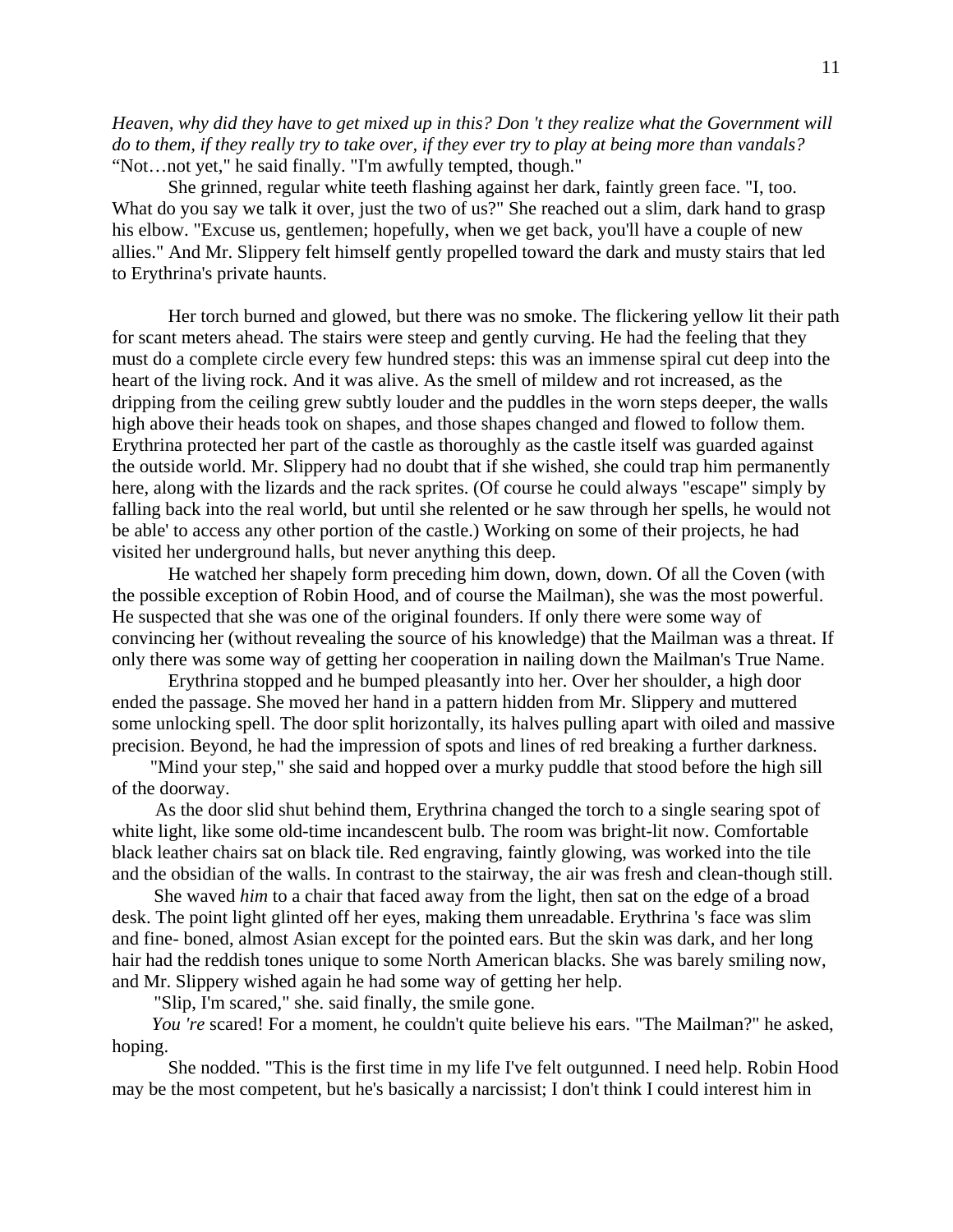anything beyond his immediate gratifications. That leaves you and the Limey. And I think there's something special about you. We've done a couple things together," she couldn't help herself, and grinned remembering. "They weren't real impressive, but somehow I have a feeling about you: I think you understand what things up here are silly games and what things are really important. If you think something is really important, you can be trusted to stick with it even if the going gets a little…bloody."

Coming from someone like Ery, the words had special meaning. It was strange, to feel both flattered and frightened. Mr. Slippery stuttered for a moment, inarticulate. "What about Wiley J? Seems to me you have special…influence over him."

"You knew…?"

"Suspected. "

"Yes, he's my thrall. Has been for almost six months. Poor Wiley turns out to be a lifeinsurance salesman from Peoria. Like a lot of warlocks, he's rather a Thurberesque fellow in real life: timid, always dreaming of heroic adventures and grandiose thefts. Only nowadays people like that can realize their dreams. ...Anyway, he doesn't have the background, or the time, or the skill that I do, and I found his True Name. I enjoy the chase more than the extortion, so I haven't leaned on him too hard; now I wish I had. Since he's taken up with the Mailman, he's been giving me the finger. Somehow Wiley thinks that what they have planned will keep him safe even if I give his True Name to the cops! "

"So the Mailman actually has some scheme for winning political power in the real world?"

She smiled. "That's what Wiley thinks. You see, poor Wiley doesn't know that there are more uses for True Names than simple blackmail. I know everything he sends over the data links, everything he has been told by the Mailman."

"So what are they up to?" It was hard to conceal his eagerness. *Perhaps this will be enough to satisfy Virginia and her goons.* 

Erythrina seemed frozen for a moment, and he realized that she too must be using the low-altitude satellite net for preliminary processing: her task had just been handed off from one comsat to a nearer bird. Ordinarily it was easy to disguise the hesitation. She must be truly upset.

And when she finally replied, it wasn't really with an answer. "You know what convinced Wiley that the Mailman could deliver on his promises? It was DON.MAC-and the revolution in Venezuela. Apparently DON and the Mailman had been working on that for several months before Wiley joined them. It was to be the Mailman's first demonstration that controlling data and information services could be used to take permanent political control of a state. And Venezuela, they claimed, was perfect: it has enormous data-processing facilities-all just a bit obsolete, since they were bought when the country was at the peak of its boom time. "

"But that was clearly an internal coup. The present leaders are local-"

"Nevertheless, DON is supposedly down there now, the real *Jefe, for* the first time in his life, able to live in the physical world the way we do in this plane. If you have your own country, you are no longer small fry that must guard his True Name. You don't have to settle for crumbs."

"You said 'supposedly.' "

"Slip, have you noticed anything strange about DON lately?"

Mr. Slippery thought back. DON.MAC had always been the most extreme of the werebots-after the Mailman. He was not an especially talented fellow, but he did go to great lengths to sustain the image that he was both machine and human. His persona was always present in this plane, though at least part of the time it was a simulator-like Alan out in the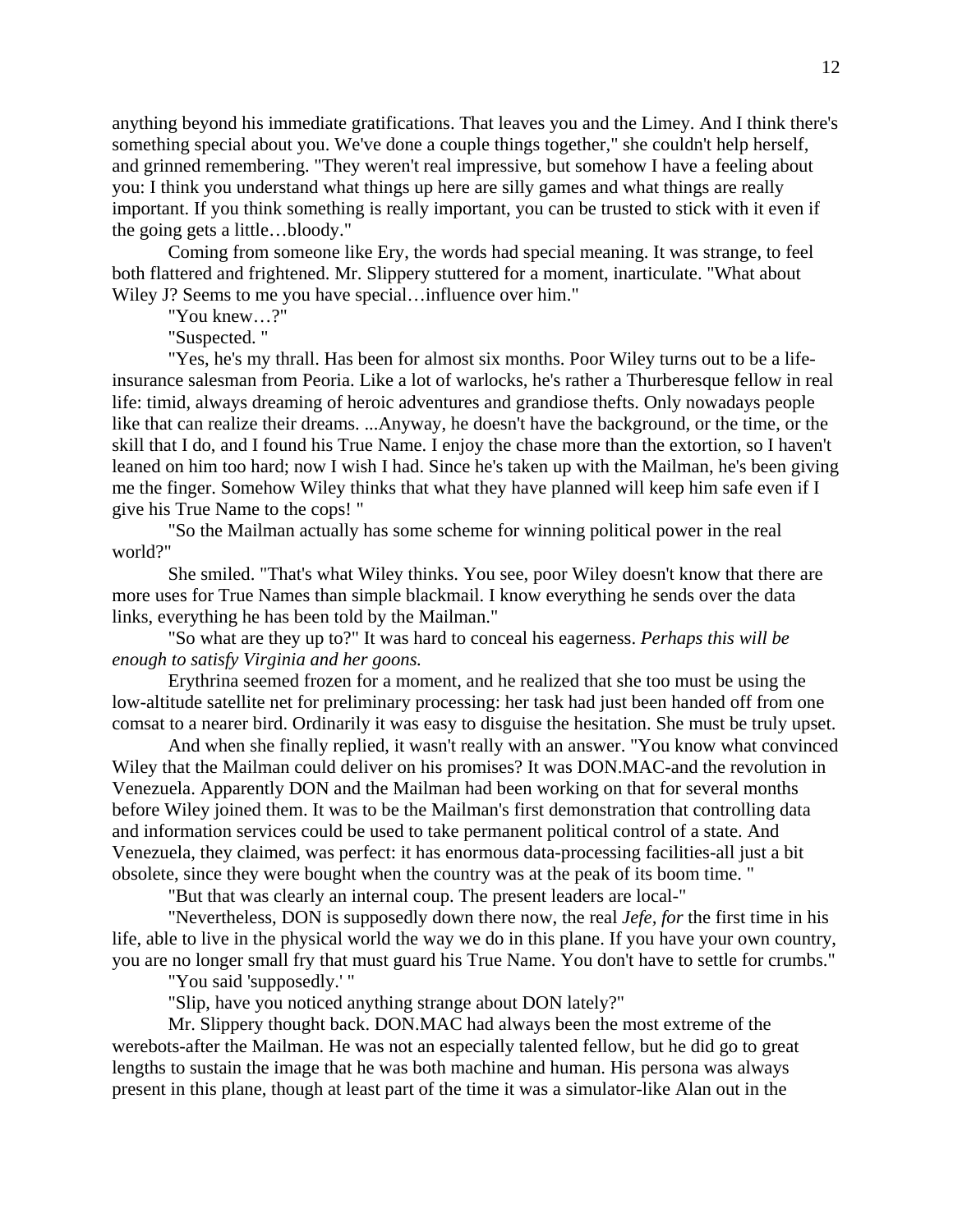magma moat. The simulation was fairly good, but no one had yet produced a program that could really pass the Turing test: that is, fool a real human for any extended time. Mr. Slippery remembered the silly smile that seemed pasted onto DON's face and the faintly repetitive tone of his lobbying for the Mailman. "You think the real person behind DON is gone, that we have a zombie up there?"

"Slip, I think the real DON is *dead,* and I mean the True Death."

"Maybe he just found the real world more delightful than this) now that he owns such a big hunk of it?"

"I don't think he owns anything. It's just barely possible that the Mailman had something to do with that coup; there are a number of coincidences between what they told Wiley beforehand and what actually happened. But I've spent a lot of time floating through the Venezuelan data bases, and I think I'd know if an outsider were on the scene, directing the new order.

"I think the Mailman is taking us on one at a time, starting with the weakest, drawing us in far enough to learn our True Names-and then destroying *us.* So far he has only done it to one of us. I've been watching DON.MAC both directly and automatically since the coup, and there has never been a real person behind that facade, not once in two thousand hours. Wiley is next. The poor slob hasn't even been told yet what country his kingdom is to be-evidence that the Mailman doesn't really have the power he claims-but even *so,* he's ready to do practically anything for the Mailman, and against us.

"Slip, we have *got to* identify this *thing,* this Mailman, before he can get us."

She was even more upset than Virginia and the Feds. And she was right. For the first time, he felt more afraid of the Mailman than the government agents. He held up his hands. "I'm convinced. But what should we do? You've got the best angle in Wiley. The Mailman doesn't know you've got a tap through him, does he? "

She shook her head. "Wiley is too chicken to tell him, and doesn't realize that I can do this with his True Name. But I'm already doing everything I can with that. I want to pool information, guesses, with you. Between us maybe we can see something new."

"Well for starters, it's obvious that the Mailman's queer communication style-those long time delays-is a ploy. I know that fellow is listening all the time to what's going on in the Coven meeting hall. And he commands a number of sprites in real time. " Mr. Slippery remembered the day the Mailman-or at least his teleprinter-had arrived. The image of an American Van Lines truck had pulled up at the edge of the moat, nearly intimidating Alan. The driver and loader were simulators, though good ones. They had answered all of Alan's questions correctly, then hauled the shipping crate down to the meeting hall. They hadn't left till the warlocks signed for the shipment and promised to "wire a wall outlet" for the device. This enemy definitely knew how to arouse the curiosity of his victims. Whoever controlled that printer seemed perfectly capable of normal behavior. *Perhaps it's someone we already know, like in the mysteries where the murderer masquerades as one of the victims. Robin Hood?* 

"I know. In fact, he can do many things faster than I. He must control some powerful processors. But you're partly wrong: the living part of him that's behind it all really does operate with at least a one-hour turnaround time. All the quick stuff is programmed."

Mr. Slippery started to protest, then realized that she could be right. "My God, what could that mean? Why would he deliberately saddle him self with that disadvantage?"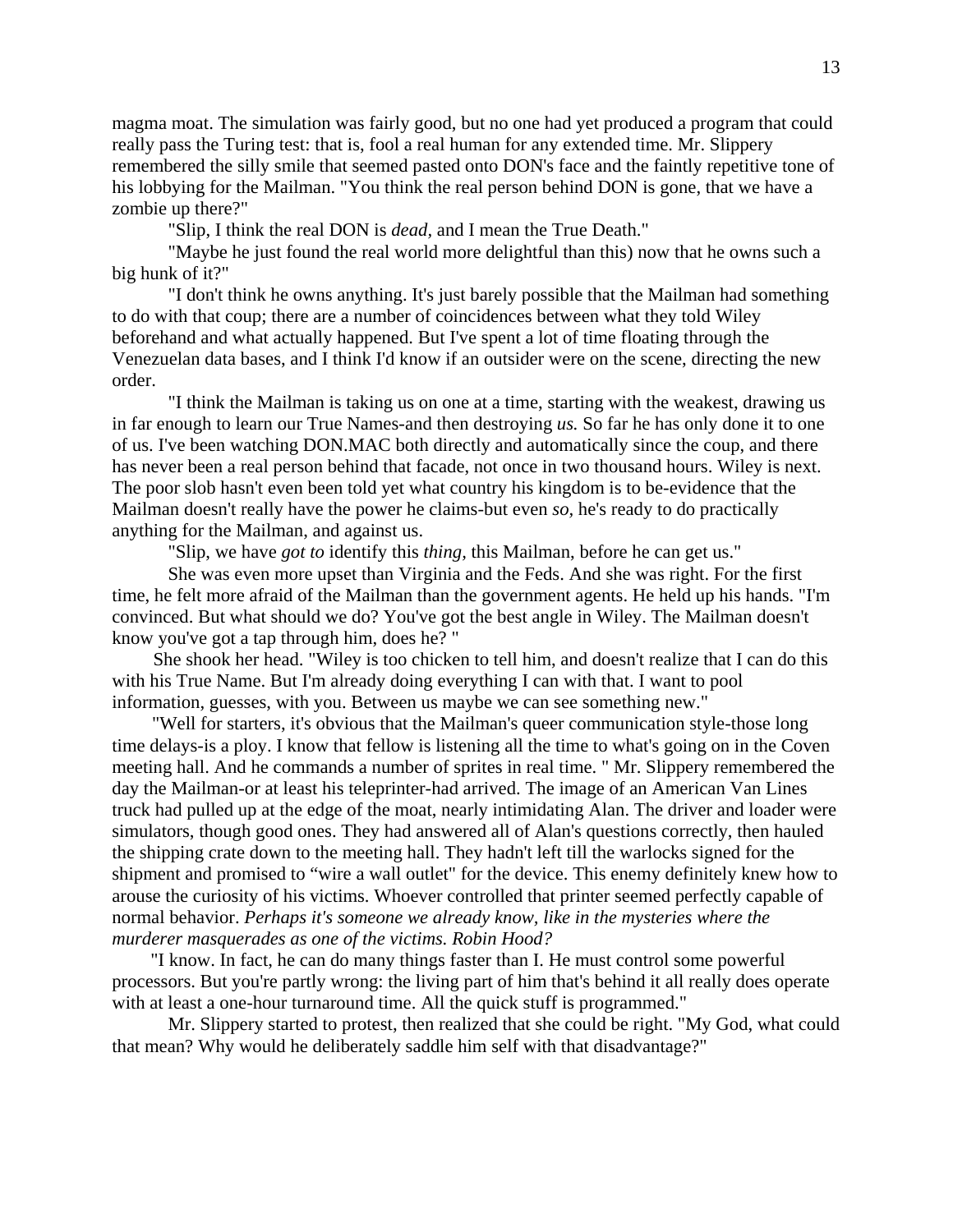Erythrina smiled with some satisfaction. "I'm convinced that if we knew that, we'd have this guy sighted. I agree it's too great a disadvantage to be a simple red herring. I think he must have some time-delay problem to begin with, and-"

"—and he has exaggerated it?" But even if the Mailman were an Australian, the low satellite net made delays so short that he would probably be indistinguishable from a European or a Japanese. There was no place on Earth where. ..*but there are places off Earth!* The masstransit satellites were in synchronous orbit 120 milliseconds out. There were about two hundred people there. And further out, at L5, there were at least another four hundred. Some were nearpermanent residents. A strange idea, but still a possibility.

"I don't think he has exaggerated. Slip, I think the Mailman-nor his processors and simulators, you understand-is at least a half-hour out from Earth, probably in the asteroid belt."

She smiled suddenly, and Mr. Slippery realized that his jaw must be resting on his chest. Except for the Joint Mars Recon, no human had been anywhere near that far out. *No human*. Mr. Slippery felt his ordinary, everyday world disintegrating into sheer science fiction. This was ridiculous.

"I know you don't believe; it took me a while to. He's not so obvious that he doesn't add in some time delay to disguise the cyclic variation in our relative positions. But it *is* a consistent explanation for the delay. These last few weeks I've been sniffing around the classified reports on our asteroid probes; there are definitely some mysterious things out there."

"Okay. It's consistent. But you're talking about an interstellar *invasion.* Even if NASA had the funding it would take them decades to put the smallest interstellar probe together-and decades more for the flight. Trying to invade anyone with those logistics would be impossible. And if these aliens have a decent stardrive, why do they bother with deception? They could just move in and brush us aside."

"Ah, that's the point, Slip. The invasion I'm thinking of doesn't need any 'stardrive,' and it works fine against any race at exactly our point of development. Right: most likely interstellar war is a fantastically expensive business, with decade lead times. What better policy for imperialistic, highly technological race than to lie doggo listening for evidence of younger civilizations? When they detect such, they send only one ship. When it arrives in the victims' solar system, the Computer Age is in full bloom there. We. in the Coven know how fragile the present system *is;* it is only fear of exposure that prevents some warlocks from trying to take over. Just think how appealing our naivete must be to an older civilization that has thousands of years of experience at managing data systems. Their small crew of agents moves in as close as local military surveillance permits and gradually insinuates itself into the victims' system. They eliminate what sharp individuals they detect in that system-people like us-and then they go after the bureaucracies and the military. In ten or twenty years, another fiefdom is ready for the arrival of the master race."

She lapsed into silence, and for a long moment they stared at each other. It did all hang together with a weird sort of logic. "What can we do, then?"

"That's the-question." She shook her head sadly, came across the room to sit beside him. Now that she had said her piece, the fire had gone out of her. For the first time since he had known her, Erythrina looked depressed. "We could just forsake this plane and stay in the real world. The Mailman might still be able to track us down, but we'd be of no more interest to him than anyone else. If we were lucky, we might have years before he takes over." She straightened. "I'll tell you this: if we want to live as warlocks, we have to stop him soon-within days at most. After he gets Wiley, he may drop the con tactics for something more direct.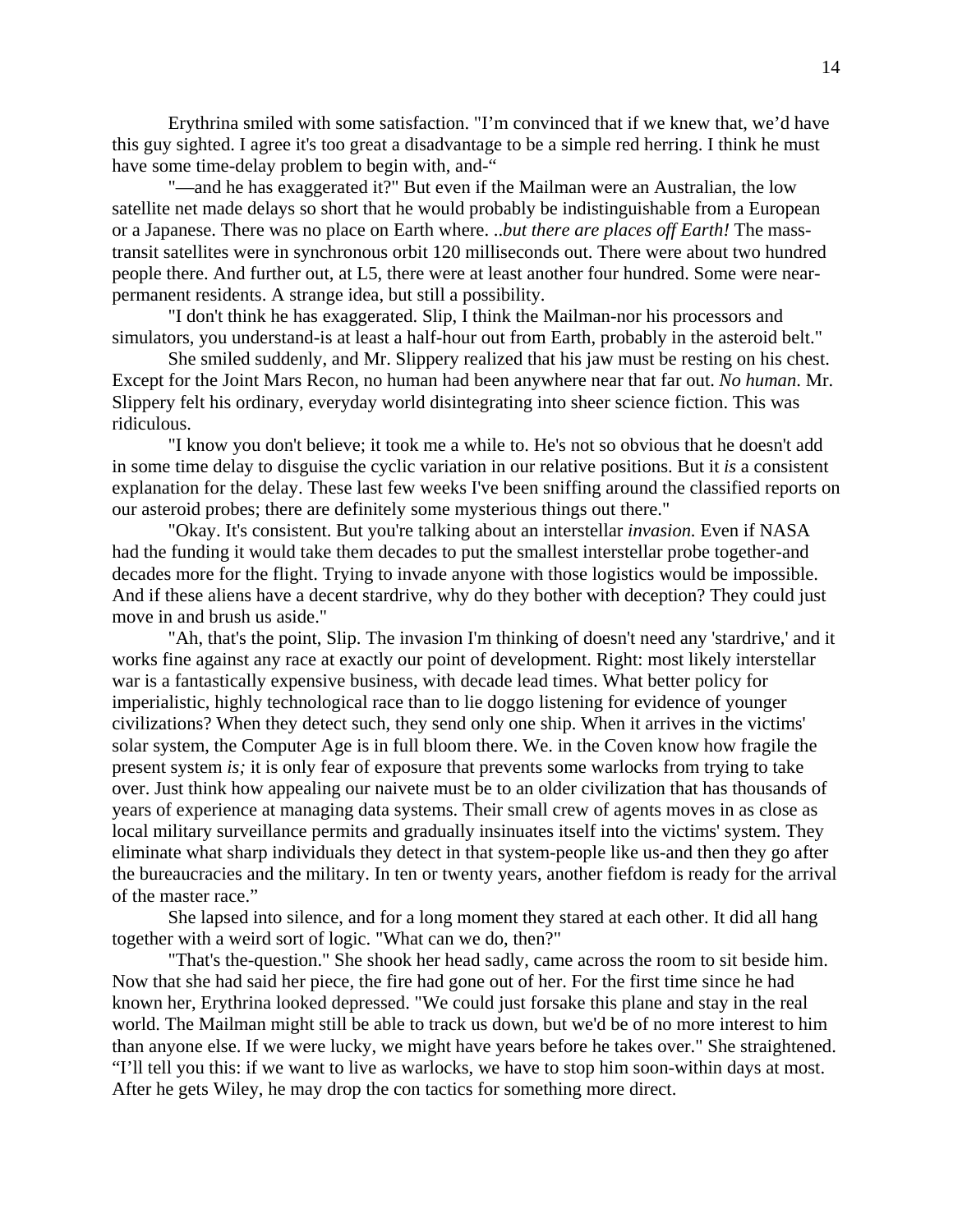"If I'm right about the Mailman, then our best bet would be to discover his communication link. That would be his Achilles' heel; there's no way you can hide in the crowd when you're beaming from that far away. We've got to take some real chances now, do things we'd never risk before. I figure that if we work together, maybe we can lessen the risk that either of us is identified."

He nodded. Ordinarily a prudent warlock used only limited bandwidth and so was confined to a kind of linear, personal perception. If they grabbed a few hundred megahertz of comm space, and a bigger share of rented processors, they could manipulate and search files in away that would boggle Virginia the femcop. Of course, they would be much more easily identifiable. With two of them, though, they might be able to keep it up safely for a brief time, confusing the government and the Mailman with a multiplicity of clues. "Frankly, I don't buy the alien part. But the rest of what you say makes sense, and that's what counts. Like you say, we're going to have to take some chances. "

"Right! " She smiled and reached behind his neck to draw his face to hers. She was a very good kisser. (Not everyone was. It was one thing just to look gorgeous, and another to project and respond to the many sensory cues in something as interactive as kissing.) He was just warming to this exercise of their mutual abilities when she broke off. " And the best time to start is right now. The others think we're sealed away down here. If strange things happen during the next few hours, it's less likely the Mailman will suspect *us*." She reached up to catch the light point in her hand. For an instant, blades of harsh white slipped out from between her fingers; then all was dark. He felt faint air motion as her hands moved through another spell. There were words, distorted and unidentifiable. Then the light was back, but as a torch again, and a door-a second door-had opened in the far wall.

He followed her up the passage that stretched straight and gently rising as far as the torchlight shone. They were walking a path that could not be-or at least that no one in the Coven could have believed. The castle was basically a logical structure "fleshed" out with the sensory cues that allowed warlocks to move about it as one would a physical structure. Its moats and walls were part of that logical structure, and though they had no physical reality outside of the varying potentials in whatever processors were running the program, they were proof against the movement of the equally "unreal" perceptions of the inhabitants of the plane. Erythrina and Mr. Slippery could have escaped the deep room simply by falling back into the real world, but in doing so, they would have left a chain of unclosed processor links. Their departure would have been detected by every Coven member, even by Alan, even by the sprites. An orderly departure scheme, such as represented by this tunnel, could only mean that Erythrina was far too clever to need his help, or that she had been one of the original builders of the castle some four years earlier (lost in the Mists of Time, as the Limey put it).

They were wild dogs now, large enough so as not likely to be bothered, small enough to be mistaken for the amateur users that are seen more and more in the Other Plane as the price of Portals declines and the skill of the public increases. Mr. Slippery followed Erythrina down narrow paths, deeper and deeper into the swamp that represented commercial and government data space. Occasionally he was aware of sprites or simulators watching them with hostile eyes from nests off to the sides of the trail. These were idle creations in many cases-program units designed to infuriate or amuse later visitors to the plane. But many of them guarded information caches, or peepholes into other folks' affairs, or meeting places of other SIGs. The Coven might be the most sophisticated group of users on this plane, but they were far from being alone.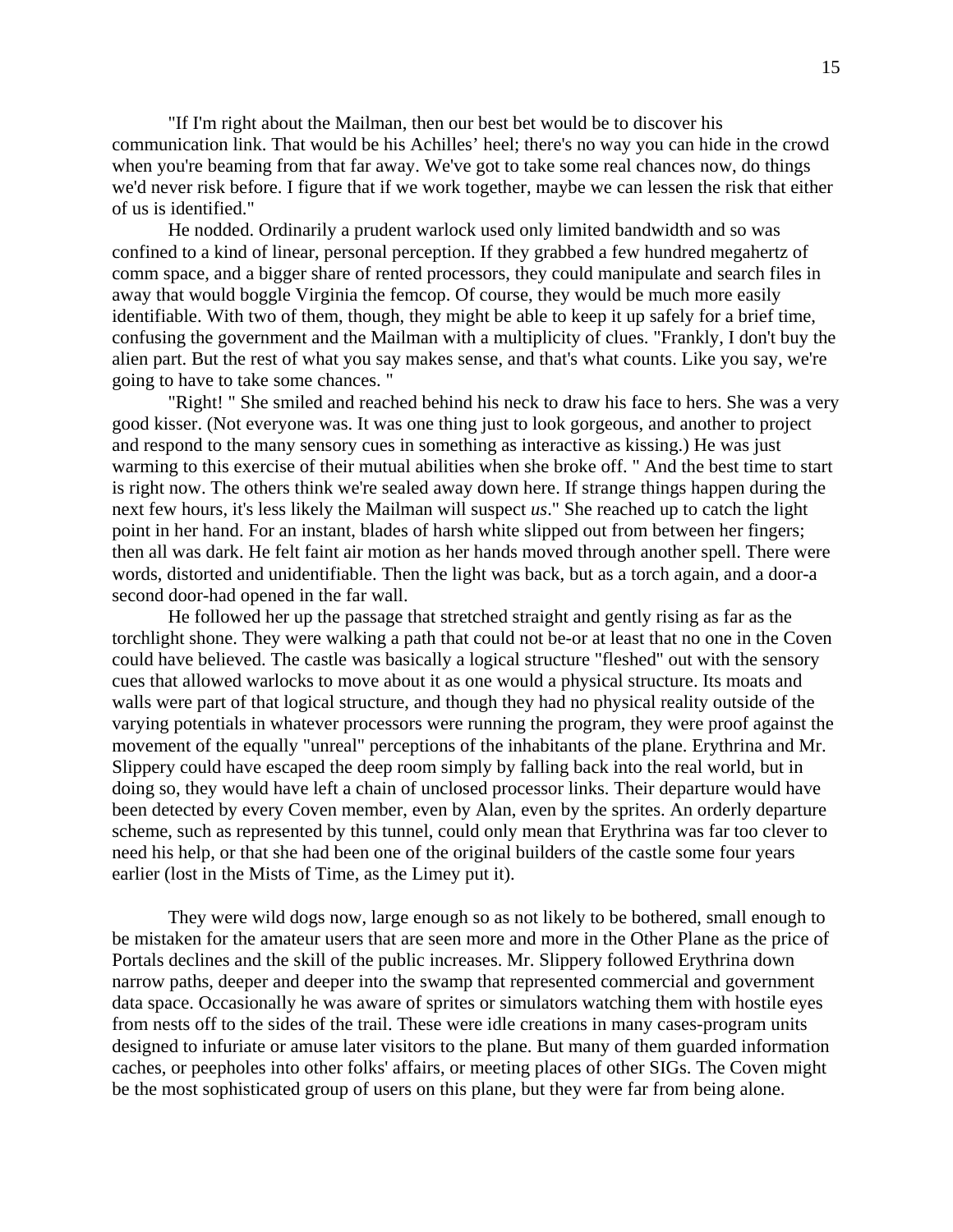The brush got taller, bending over the trail to drip on their backs. But the water was clear here, spread in quiet ponds on either side of their path. Light came from the water itself, a pearly luminescence that shone upward on the trunks of the waterbound trees and sparkled faintly in the droplets of water in their moss and leaves. That light was the representation of the really huge data bases run by the government and the largest companies. It did not correspond to a specific geographical location, but rather to the main East/West net that stretches through selected installations from Honolulu to Oxford, taking advantage of the time zones to spread the user load.

"Just a little bit farther," Erythrina said over her shoulder, speaking in the beast language (encipherment) that they had chosen with their forms.

Minutes later, they shrank into the brush, out of the way of two armored hackers that proceeded implacably up the trail. The pair drove in single file, the impossibly large eightcylinder engines on their bikes belching fire and smoke and noise. The one bringing up the rear carried an old-style recoilless rifle decorated with swastikas and chrome. Dim fires glowed through their blackened face plates. The two dogs eyed the bikers timidly, as befitted their present disguise, but Mr. Slippery had the feeling he was looking at a couple of amateurs who were imaging beyond their station in life: the bikes' tires didn't always touch the ground, and the tracks they left didn't quite match the texture of the muck. Anyone could put on a heroic image in this plane, or appear as some dreadful monster. The problem was that there were always skilled users who were willing to cut such pretenders down to size-perhaps even to destroy their access. It befitted the less experienced to appear small and inconspicuous, and to stay out of others' way.

(Mr. Slippery had often speculated just how the simple notion of using high resolution *BEGs* as input/output devices had caused the development of the "magical world" representation of data space. The Limey and Erythrina argued that sprites, reincarnation, spells, and castles were the natural tools here, more natural than the atomistic twentieth-century notions of data structures, programs, files, and communications protocols. It was, they argued, just more convenient for the mind to use the global ideas of magic as the tokens to manipulate this new environment. They had a point; in tact, it was likely that the governments of the world hadn't caught up to the skills of the better warlocks simply because they refused to indulge in the foolish imaginings of fantasy. Mr. Slippery looked down at the reflection in the pool beside him and saw the huge canine face and lolling tongue looking up at him; he winked at the image. He knew that despite all his friends' high intellectual arguments, there was another reason for the present state of affairs, a reason that went back to the Moon Lander and Adventure games at the "dawn of time": it was simply a hell of a lot of fun to live in a world as malleable as the human imagination.)

Once the riders were out of sight, Erythrina moved back across the path to the edge of the pond and peered long and hard down between the lilies, into the limpid depths. '"Okay, let's do some cross correlation. You take the JPL data base, and I'll take the Harvard Multispectral Patrol. Start with data coming of space probes out to ten AUs. I have a suspicion the easiest way for the Mailman to disguise his transmissions is to play Trojan horse with data from a NASA spacecraft. "

Mr. Slippery nodded. One way or another, they should resolve her alien invasion theory first.

"It should take me about half an hour to get in place. After that, we can set up for the correlation. Hmmm ...if something goes wrong, let's agree to meet as Mass Transmit Three," and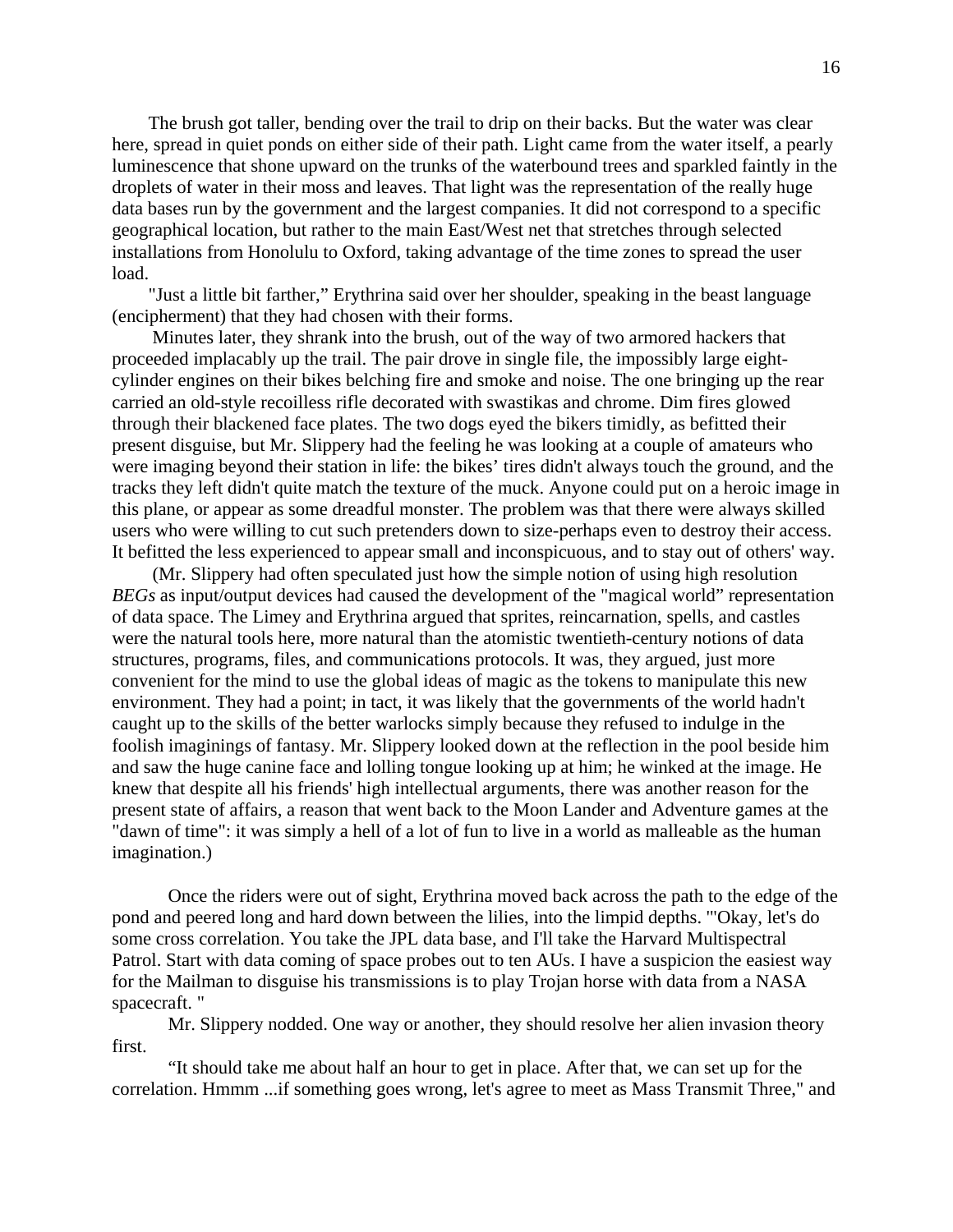she gave a password scheme. Clearly that would be an emergency situation. If they weren't back in the castle within three or four hours, the others would certainly guess the existence of her secret exit.

Erythrina tensed, then dived into the water. There was a small splash, and the lilies bobbed gently in the expanding ring waves. Mr. Slippery looked deep, but as expected, there was no further sign of her. He padded around the side of the pool, trying to identify the special glow of the JPL data base.

There was thrashing near one of the larger lilies, one that he recognized as obscuring the NSA connections with the East/West net. A large bullfrog scrambled out of the water onto the pad and turned to look at him. " Aha! Gotcha, you son of a bitch! "

It was Virginia; the voice was the same, even if the body was different.

*"Shhhhhh!"* said Mr. Slippery, and Looked wildly about for signs of eavesdroppers. There were none, but that did not mean they were safe. He spread his best privacy spell over her and crawled to the point closest to the lily. They sat glaring at each other like some characters out of La Fontaine: The Tale of the Frog and Dog. How dearly he would love to leap across the water and bite off that fat little head. Unfortunately the victory would be a bit temporary. "How did you find me? " Mr. Slippery growled. If people as inexperienced as the Feds could trace him down in his disguise, he was hardly safe from the Mailman.

"You forget," the frog puffed smugly. "We know your Name. It's simple to monitor your home processor and follow your every move."

Mr. Slippery whined deep in his throat. *In thrall to a frog. Even Wiley has done better than that.* "Okay, so you found me. Now what do you want?"

"To let you know that we want results, and to get a progress report."

He lowered his muzzle till his eyes were even with Virginia's. "Heh heh. I'll give you a progress report, but you're not going to like it.) And he proceeded to explain Erythrina's theory that the Mailman was an alien invasion.

"Rubbish," spoke the frog afterward. "Sheer fantasy! You're going to have to do better than that, Pol - er, Mister."

He shuddered. She had almost spoken his Name. Was that a calculated threat or was she simply as stupid as she seemed? Nevertheless, he persisted. "Well then, what about Venezuela?" He related the evidence Ery had that the coup in that country was the Mailman's work.

This time the frog did not reply. Its eyes grazed over with apparent shock, and he realized that Virginia must be consulting people at the other end. Almost fifteen minutes passed. When the frog's eyes cleared, it was much more subdued. "We'll check on that one. What you say is possible. Just barely possible. If true…well, if it's true, this is the biggest threat we've had to face this century. "

*And you see that I am perhaps the only one who can bait you out.* Mr. Slippery relaxed slightly. If they only realized it, they were thralled to him as much as the reverse-at least for the moment. Then he remembered Erythrina's plan to grab as much power as they could for a brief time and try to use that advantage to flush the Mailman out. With the Feds on their side, they could do more than Ery had ever imagined. He said as much to Virginia.

The frog croaked, " *You.* ..want. *..us.* ..to give you carte blanche in the Federal data system? Maybe you'd like to be President and Chair of the JCS, to boot?"

"Hey, that's not what I said. I know it's an extraordinary suggestion, but this is an extraordinary situation. And in any case, you know my Name. There's no way I can get around that."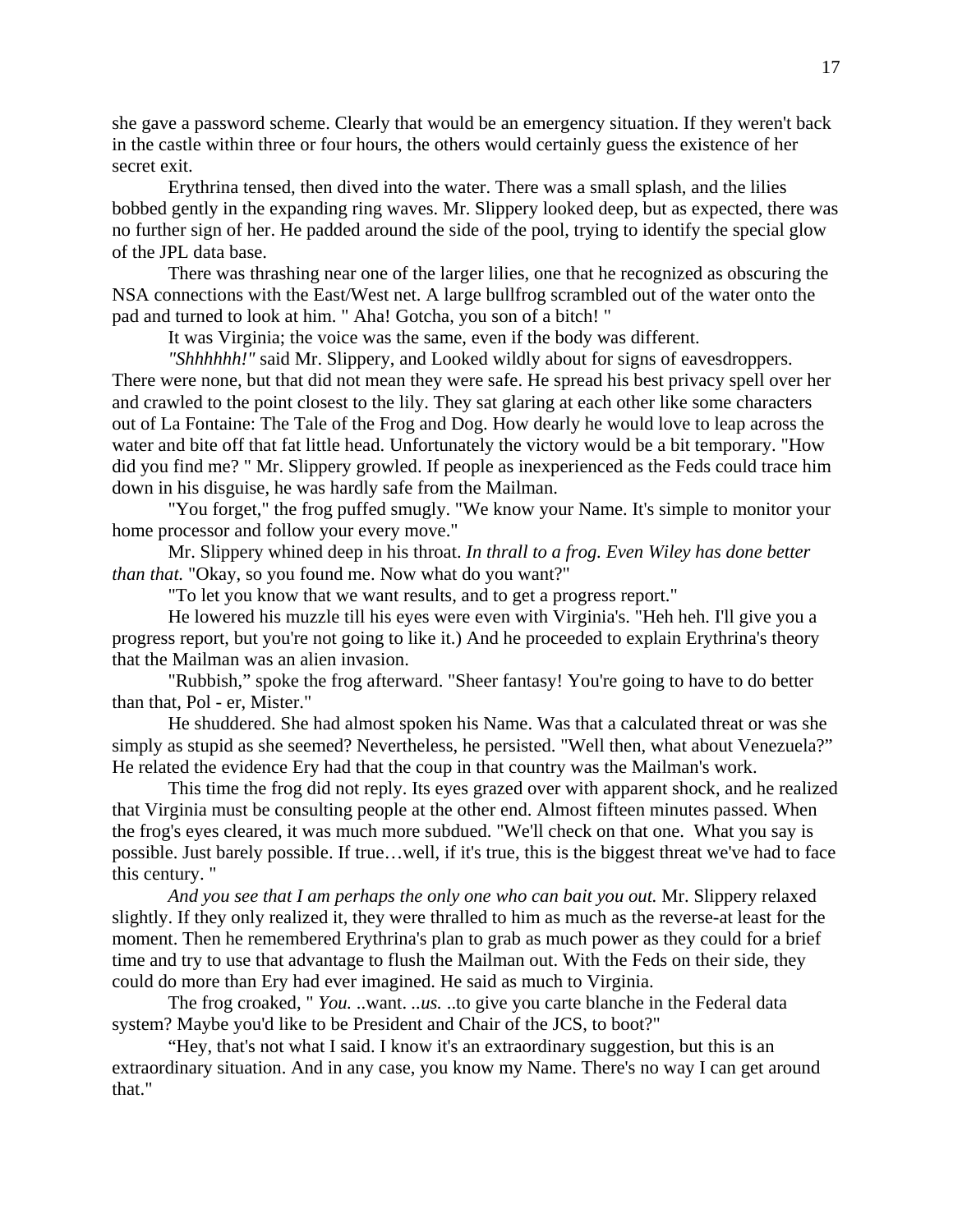The frog went glassy-eyed again, but this time for only a couple of minutes.

"We'll get back to you on that. We've got a lot of checking to do on the rest of your theories before we commit ourselves to anything. Till further notice, though, you're grounded."

"Wait! " What would Ery do when he didn't show? If he wasn't back in the castle in three or four hours, the others would surely know about the secret exit.

The frog was implacable. "I said, you're grounded, Mister. We want you back in the real world immediately. And you'll stay grounded till you hear from us. Got it?"

The dog slumped. "Yeah."

"Okay." The frog clambered heavily to the edge of the sagging lily and dumped itself ungracefully into the water. After a few seconds, Mr. Slippery followed.

Coming back was much like waking from a deep daydream; only here it was the middle of the night.

Roger Pollack stood, stretching, trying to get the kinks out of his muscles. Almost four hours he had been gone, longer than ever before. Normally his concentration began to fail after two or three hours. Since he didn't like the thought of drugging up, this put a definite limit on his endurance in the Other Plane.

Beyond the bungalow's picture window, the pines stood silhouetted against the Milky Way. He cranked open a pane and listened to the night birds trilling in the trees. It was near the end of spring; he liked to imagine he could see dim polar twilight to the north. More likely it was just Crescent City. Pollack leaned close to the window and looked high into the sky, where Mars sat close to Jupiter. It was hard to think of a threat to his own life from as far away as that.

Pollack backed up the spells acquired during this last session, powered down his system, and stumbled off to bed.

The following morning and afternoon seemed the longest of Roger Pollack's life. How would they get in touch with him? Another visit of goons and black Lincolns? What had Erythrina done when he didn't make contact? Was she all right?

And there was just no way of checking. He paced back and forth across his tiny living room, the novel-plots that were his normal work forgotten. *Ah, but there is a way.* He looked at *his* old data set with dawning recognition. Virginia had said to stay out of the Other Plane. But how could they object to his using a simple data set, no more efficient than millions used by office workers allover the world?

He sat down at the set scraped the dust from the handpads and screen. He awkwardly entered long-unused call symbols and watched the flow of news across the screen. A few queries and he discovered that 110 great disasters had occurred overnight, that the insurgency in Indonesia seemed temporarily abated. (Wiley J. was not to be king just yet.) There were no reports of big-time data vandals biting the dust.

Pollack grunted. He had forgotten how tedious it was to see the world through a data set, even with audio entry. In the Other Plane, he could pick up this sort of information in seconds, as casually as an ordinary mortal might glance out the window to see if it is raining. He dumped the last twenty-four hours of the world bulletin board into his home memory space and began checking through it. The bulletin board was ideal for untraceable reception of messages: anyone on Earth could leave a message-indexed by subject, target audience, and source. If a user copied the entire board, and then searched it, there was no outside record of exactly what information he was interested in. There were also simple ways to make nearly untraceable entries on the board.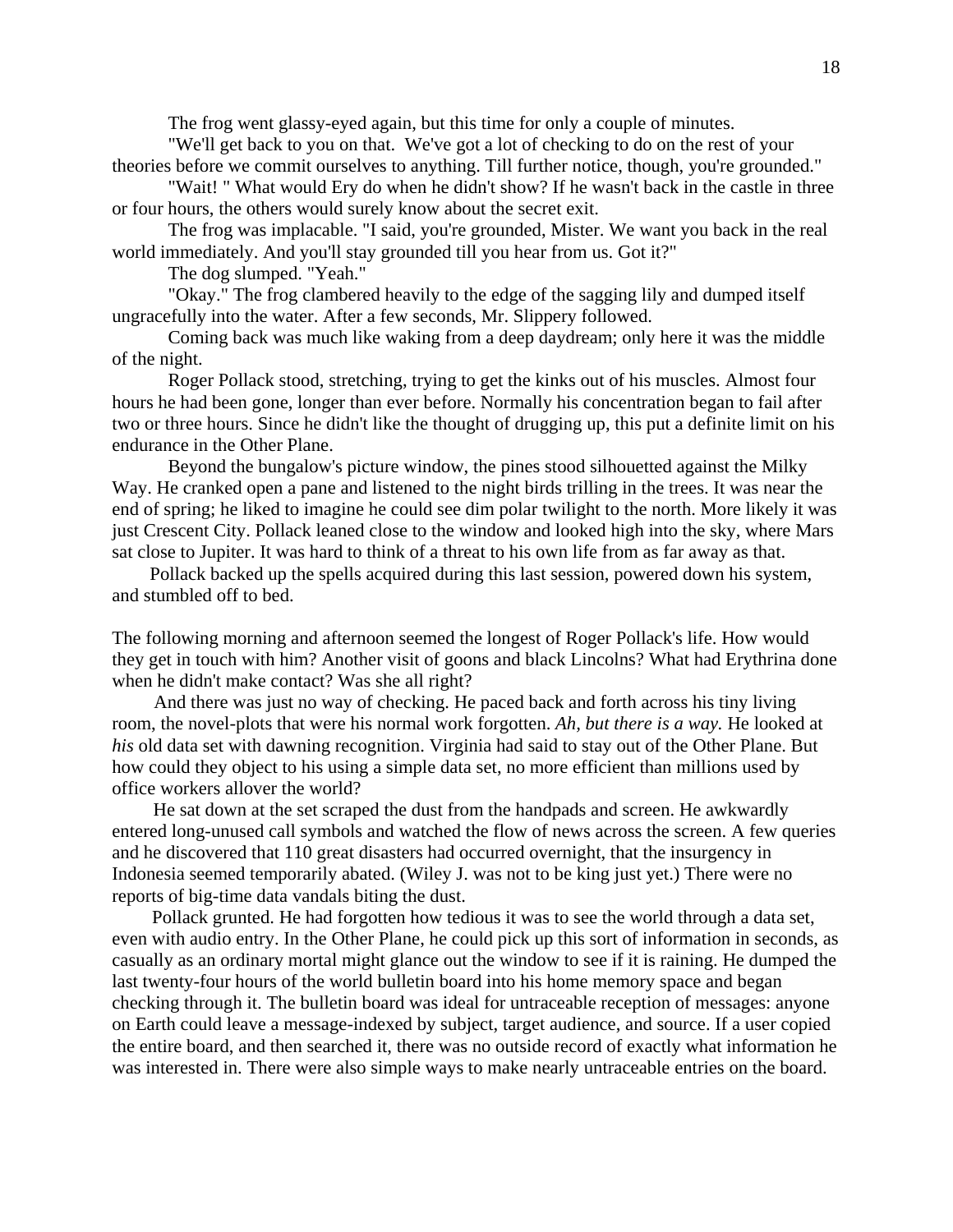As usual, there were about a dozen messages for Mr. Slippery. Most of them were from fans; the Coven had greater notoriety than any other vandal SIG. A few were for other Mr. Slipperys. With five billion people in the world, that wasn't surprising.

And one of the memos was from the Mailman; that's what it said in the source field. Pollack punched the message up on the screen. It was in caps, with no color or sound. Like all messages directly from the Mailman, it looked as if it came off some incredibly ancient I/0 device:

YOU COULD HAVE BEEN RICH. YOU COULD HAVE RULED. INSTEAD YOU CONSPIRED AGAINST ME. I KNOW ABOUT THE SECRET EXIT. I KNOW ABOUT YOUR DOGGY DEPARTURE. YOU AND THE RED ONE ARE DEAD NOW. IF YOU EVER SNEAK BACK ONTO THIS PLANE IT WILL BE THE TRUE DEATH-I AM THAT CLOSE TO KNOWING YOUR NAMES. \*\*\*\*\*WATCH FOR ME IN THE NEWS, SUCKER \*\*\* \*\* \*\* \* \*

*Bluff,* thought Roger. *He wouldn't be sending out warnings if he has that kind of power.*  Still, there was a dropping sensation in his stomach. The Mailman shouldn't have known about the dog disguise. Was he onto Mr. Slippery's connection with the Feds? If *so,* he might really be able to find Slippery's True Name. And what sort of danger was Ery in? What had she done when he missed the rendezvous at Mass Transmit 3?

A quick search showed no messages from Erythrina. Either she was looking for him in the Other Plane, or she was as thoroughly grounded as he.

He was still stewing on this when the phone rang. He said, "Accept, no video send. " His data set cleared to an even gray: the caller was not sending video either.

"You're still there? Good," It was Virginia. Her voice sounded a bit odd, subdued and tense. Perhaps it was just the effect of the scrambling algorithms. He prayed she would not trust that scrambling. He had never bothered to make his phone any more secure than average. (And he had seen the schemes Wiley J. and Robin Hood had devised to decrypt thousands of commercial phone messages in real-time and monitor for key phrases, signaling them when anything interesting was detected. They couldn't use the technique very effectively, since it took an enormous amount of processor space, but the Mailman was probably not so limited.)

Virginia continued, "No names, okay? We checked out what you told us and…it looks like you're right. We can't be sure about your theory about *his* origin, but what you said about the international situation was verified." So the Venezuela coup had been an outside takeover. "Furthermore, we think *he* has infiltrated us much more than we thought. It may be that the evidence we had of unsuccessful meddling was just a red herring." Pollack recognized the fear in her voice now. Apparently the Feds saw that they were up against something catastrophic. They were caught with their countermeasures down, and their only hope lay with unreliables like Pollack.

"Anyway, we're going ahead with what you suggested. We'll provide you two with the resources you requested. We want you in the Other…place as soon as possible. We can talk more there."

"I'm on my way. I'll check with my friend and get back to you there." He cut the connection without waiting for a reply Pollack sat back, trying to savor this triumph and the near-pleading in the cop's voice. Somehow, he couldn't. He knew what a hard case she was; anything that could make her crawl was more hellish than anything he wanted to face.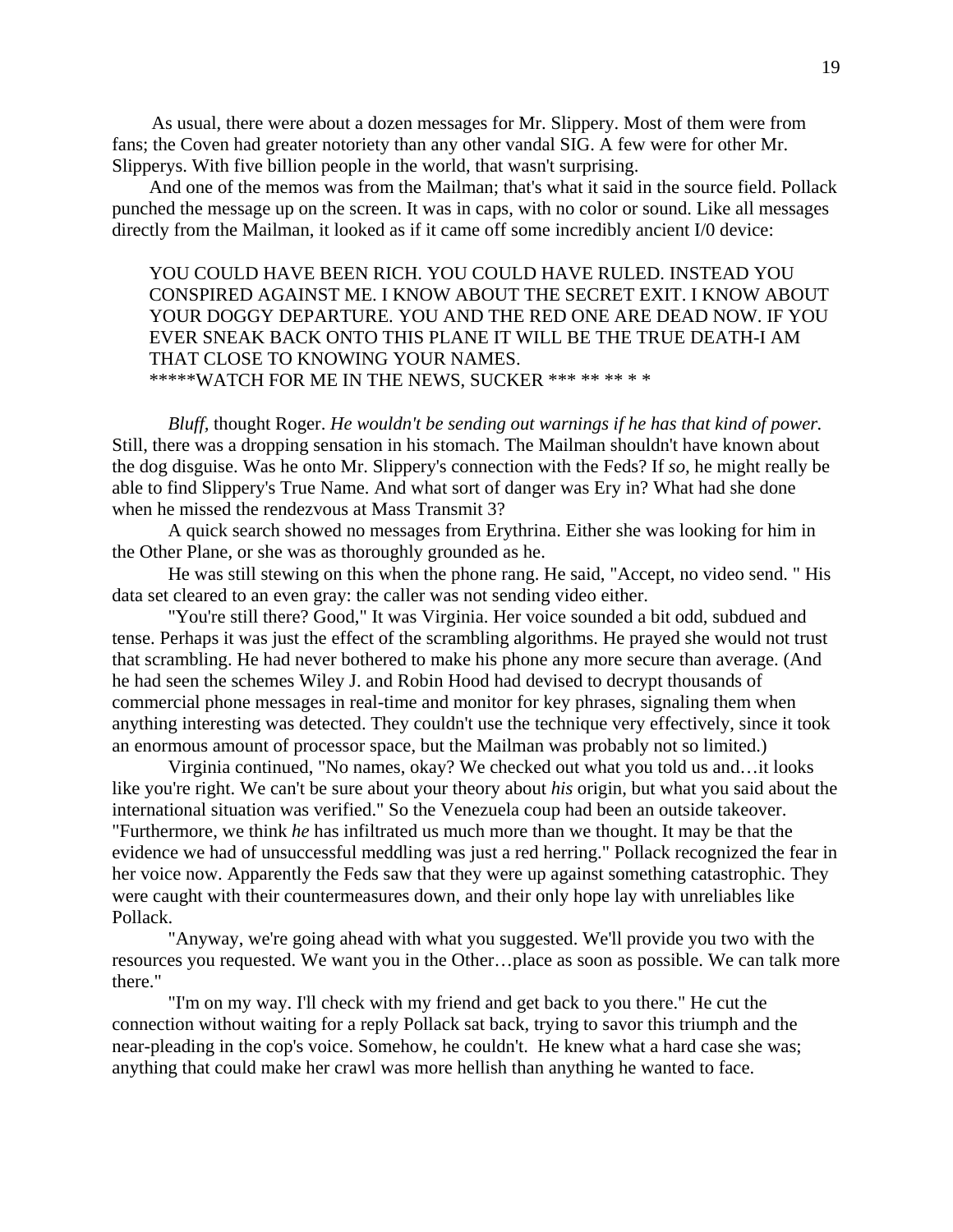His first stop was Mass Transmit 3. Physically, MT3 was a two-thousand-tonne satellite in synchronous orbit over the Indian Ocean. The Mass Transmits handled most of the planet's non interactive communications (and in fact that included a lot of transmission that most people regarded as interactive-such as human/human and the simpler human/computer conversations). Bandwidth and processor space was cheaper on the Mass Transmits because of the 240- to 900 millisecond time delays that were involved.

As such, it was a nice out-of-the-way meeting place, and in the Other Plane it was represented as a five-meter-wide ledge near the top of a mountain that rose from the forests and swamps that stood for the lower satellite layer and the ground-based nets. In the distance were two similar peaks, clear in pale sky.

Mr. Slippery leaned out into the chill breeze that swept the face of the mountain and looked down past the timberline, past the evergreen forests. Through the unnatural mists that blanketed those realms, he thought: he could see the Coven's castle.

Perhaps he should go there, or down to the swamps. There was no sign of Erythrina. Only sprites in the forms of bats and tiny griffins were to be seen here. They sailed back and forth over him, sometimes soaring far higher, toward the uttermost peak itself.

Mr. Slippery himself was in an extravagant winged man form, one that subtly projected amateurism, one that he hoped would pass the inspection of the enemy's eyes and ears. He fluttered clumsily across the ledge toward a small cave that provided some shelter from the whistling wind. Fine, wind-dropped snow lay in a small bank before the entrance. The insects he found in the cave were no more than what they seemed-amateur transponders.

He turned and started back toward the drop-off; he was going to have to face this alone. But as he passed the snowbank, the wind swirled it up and tiny crystals stung his face and hands and nose *Trap!* He jumped backward, his fastest escape spell coming to his lips, at the same time cursing himself for not establishing the spell before. The time delay was just too long; the trap lived here at MT3 and could react faster than he. The little snow-devil dragged the crystals up into a swirling column of singing motes that chimed in near-unison,

"W-w-wait-t-t! "

The sound matched deep-set recognition patterns; this was Erythrina's work. Three hundred milliseconds passed, and the wind suddenly picked up the rest of the snow and whirled into a more substantial, taller column. Mr. Slippery realized that the trap had been more of an alarm, set to bring Ery if he should be recognized here. But her arrival was so quick that she must already have been at work somewhere in this plane.

"Where have you been-n-n! " The snow-devil's chime was a combination of rage and concern.

Mr. Slippery threw a second spell over the one he recognized she had cast. There was no help for it: he would have to tell her that the Feds had his Name. And with that news, Virginia's confirmation about Venezuela and the Feds' offer to help.

Erythrina didn't respond immediately-and only part of the delay was light lag. Then the swirling snow flecks that represented her gusted up around *him.* "So you lose no matter how this comes out, eh? I'm sorry, Slip."

Mr. Slippery's wings drooped. "Yeah. But I'm beginning to believe it will be the True Death for us all if we don't stop the Mailman. He really means to take over…everything. Can you imagine what it would be like if all the governments' wee megalomaniacs got replaced by one big one?"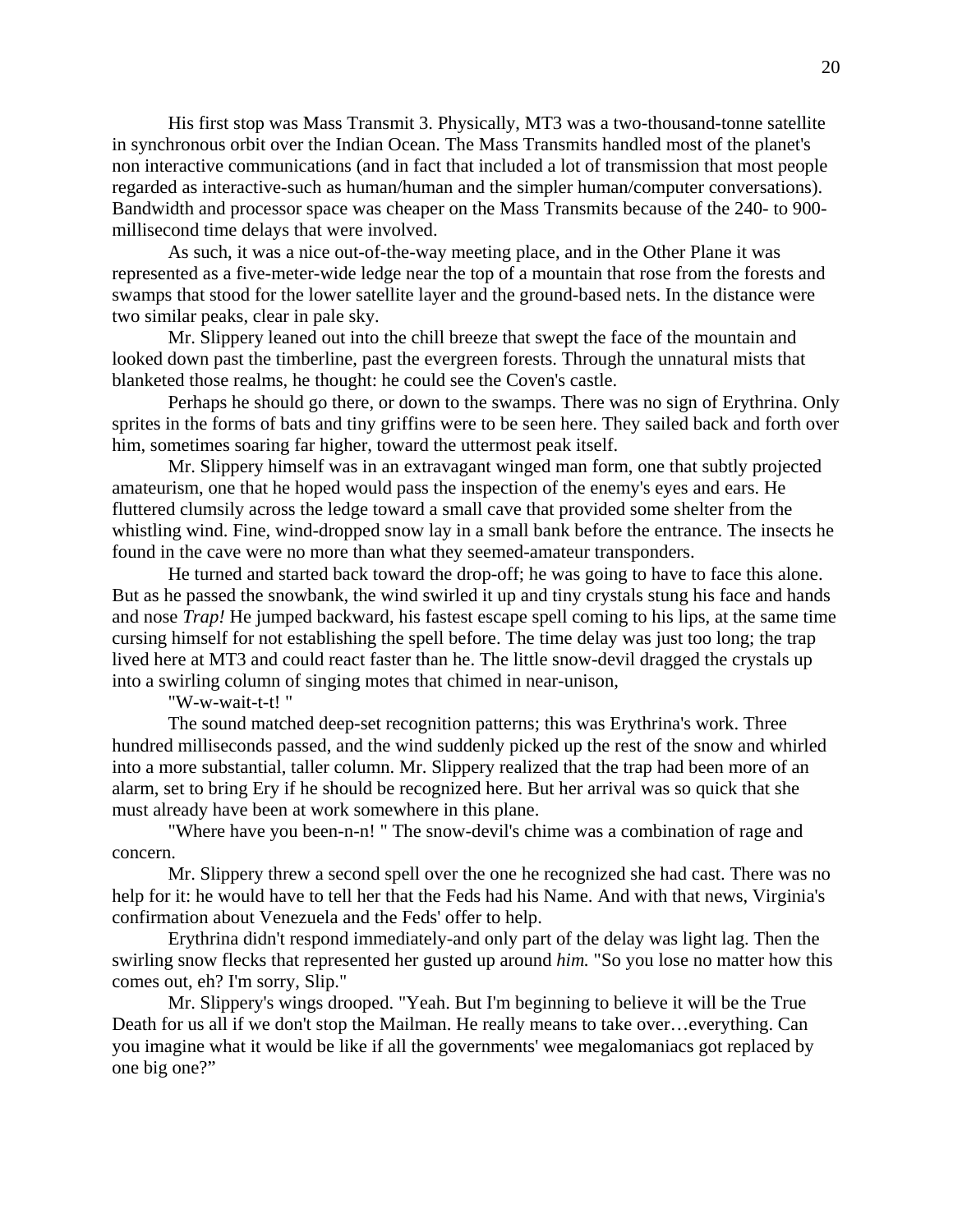The usual pause. The snow-devil seemed to shudder in on itself. "You're right; we've got to stop him even if it means working for Sammy Sugar and the entire DoW." She chuckled, a near-inaudible chiming. "Even if it means that *they* have to work for *us."* She could laugh; the Feds didn't know her Name. "How did your Federal Friends say we could plug into their system?" Her form was changing again-to a solid, winged form, an albino eagle. The only red she allowed herself was in the eyes, which gleamed with inner light.

"At the Laurel end of the old arpa net. We'll get something near carte blanche on that and on the DoJ domestic intelligence files, but we have to enter through one physical location and with just the password scheme they specify." He and Erythrina would have more power than any vandals in history, but they would be on a short leash, nevertheless.

His wings beat briefly, and he rose into the air. After the usual pause, the eagle followed. They flew almost to the mountain's peak, then began the long, slow glide toward the marshes below, the chill air whistling around them. In principle, they could have made the transfer to the Laurel terminus virtually instantaneously. But it was not mere romanticism that made them move so cautiously-as many a novice had discovered the hard way. What appeared to the conscious mind as a search for air currents and clear lanes through the scattered clouds was a manifestation of the almost-subconscious working of programs that gradually transferred processing from rented space on MT3 to low satellite and ground-based stations. The game was tricky and timeconsuming, but it made it virtually impossible for others to trace their origin. The greatest danger of detection would probably occur at Laurel, where they would be forced to access the system through a single input device.

The sky glowed momentarily; seconds passed, and an airborne fist slammed into them from behind. The shock wave sent them tumbling tail over wing toward the forests below. Mr. Slippery straightened his chaotic flailing into a headfirst dive. Looking back-which was easy to do in his present attitude-he saw the peak that had been MT3 glowing red, steam rising over descending avalanches of lava. Even at this distance, he could see tiny motes swirling above the inferno. (Attackers looking for the prey that had fled?) Had it come just a few seconds earlier, they would have had most of their processing still locked into MT3 and the disaster-whatever it really was-would have knocked them out of this plane. It wouldn't have been the True Death, but it might well have grounded them for days.

On his right, he glimpsed the white eagle in a controlled dive; they had had just enough communications established off MT3 to survive. As they fell deeper into the humid air of the lowlands, Mr. Slippery dipped into the news channels: word was already coming over the *LA Times* of the fluke accident in which the Hokkaido aerospace launching laser had somehow shone on MT3's optics. The laser had shone for microseconds and at reduced power; the damage had been nothing like a Finger of God, say. No one had been hurt, but wideband communications would be down for some time, and several hundred million dollars of information traffic was stalled. There would be investigations and a lot of very irate customers.

It had been no accident, Mr. Slippery was sure. The Mailman was showing his teeth, revealing infiltration no one had suspected. He must guess what his opponents were up to.

They leveled out a dozen meters above the pine forest that bordered the swamps. The air around them was thick and humid, and the faraway mountains were almost invisible. Clouds had moved in, and a storm was on the way. They were now securely locked into the low-level satellite net, but thousands of new users were clamoring for entry, too. The loss of MT3 would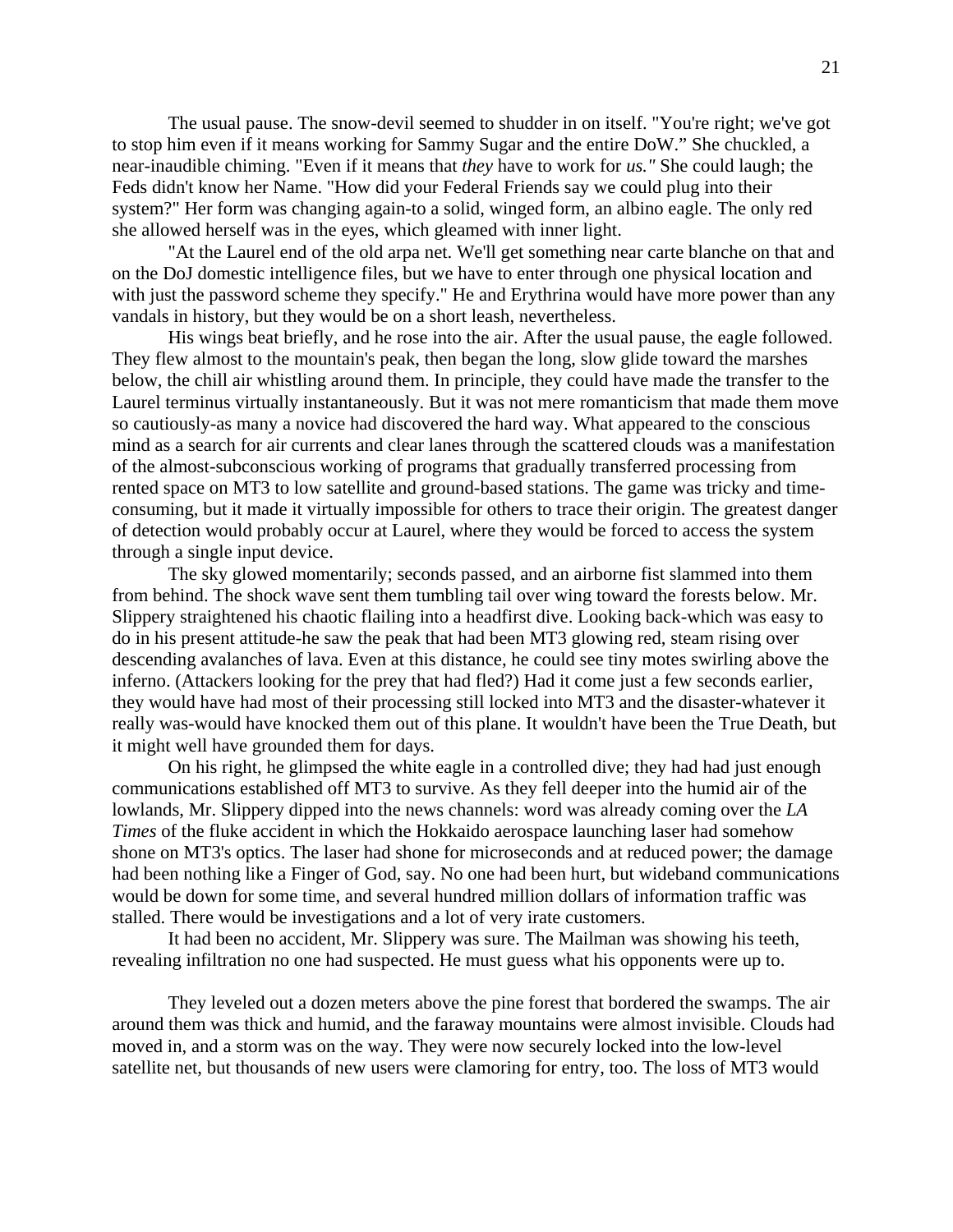make the Other Plane a turbulent place for several weeks, as heavy users tried to shift their traffic here.

He swooped low over the swamp, searching for the one particular pond with the one particularly large water lily that marked the only entrance Virginia would permit them. There! He banked off to the side, Erythrina following, and looked for signs of the Mailman or his friends in the mucky clearings that surrounded the pond.

But there was little purpose in further caution. Flying about like this, they would be clearly visible to any ambushers waiting by the pond. *Better to move fast now that we're committed.* He signaled the red-eyed eagle, and they dived toward the placid water. That surface marked the symbolic transition to observation mode. No longer was he aware of a winged form or of water coming up and around him. Now he was interacting directly with the I/0 protocols of a computing center in the vicinity of Laurel, Maryland. He sensed Ery poking around on her own. This wasn't the arpa entrance. He slipped "sideways" into an old-fashioned government office complex. The "feel" of the 1990-style datasets was unmistakable. He was fleetingly aware of memos written and edited, reports hauled in and out of storage. One of the vandals' favorite sports-and one that even the moderately skilled could indulge in-was to infiltrate one of these office complexes and simulate higher level input to make absurd and impossible demands on the local staff.

This was not the time for such games, and this was still not the entrance. He pulled away from the office complex and searched through some old directories. Arpa went back more than half a century, the first of the serious data nets, now (figuratively) gathering dust. The number was still there, though. He signaled Erythrina, and the two of them presented themselves at the log-in point and provided just the codes that Virginia had given him.

... and they were in. They eagerly soaked in the megabytes of password keys and access data that Virginia's people had left there. At the same time, they were aware that this activity was being monitored. The Feds were taking an immense chance leaving this material here, and they were going to do their best to keep a rein on their temporary vandal allies.

In fifteen seconds, they had learned more about the inner workings of the Justice Department and DoW than the Coven had in fifteen months. Mr. Slippery guessed that Erythrina must be busy plotting what she would do with all that data later on. For him, of course, there was no future in it. They drifted out of the arpa "vault" into the larger data spaces that were the Department of Justice files. He could see that there was nothing hidden from them; random archive retrievals were all being honored and with a speed that would have made deception impossible. They had subpoena power and clearances and more.

"Let's go get 'im, Slip." Erythrina's voice seemed hollow and inhuman in this under imaged realm. (How long would it be before the Feds started to make their data perceivable analogically, as on the Other Plane? It might be a little undignified, but it would revolutionize their operation-which, from the Coven's standpoint, might be quite a bad thing.)

Mr. Slippery "nodded." Now they had more than enough power to undertake the sort of work they had planned. In seconds, they had searched all the locally available files on off-planet transmissions. Then they dove out of the DoJ net, Mr. Slippery to Pasadena and the JPL planetary probe archives, Erythrina to Cambridge and the Harvard Multispectral Patrol.

It should take several hours to survey these records, to determine just what transmissions might be cover for the alien invasion that both the Feds and Erythrina were guessing had begun. Bur Mr. Slippery had barely started when he noticed that there were dozens of processors within reach that he could just grab with his new Federal powers. He checked carefully to make sure he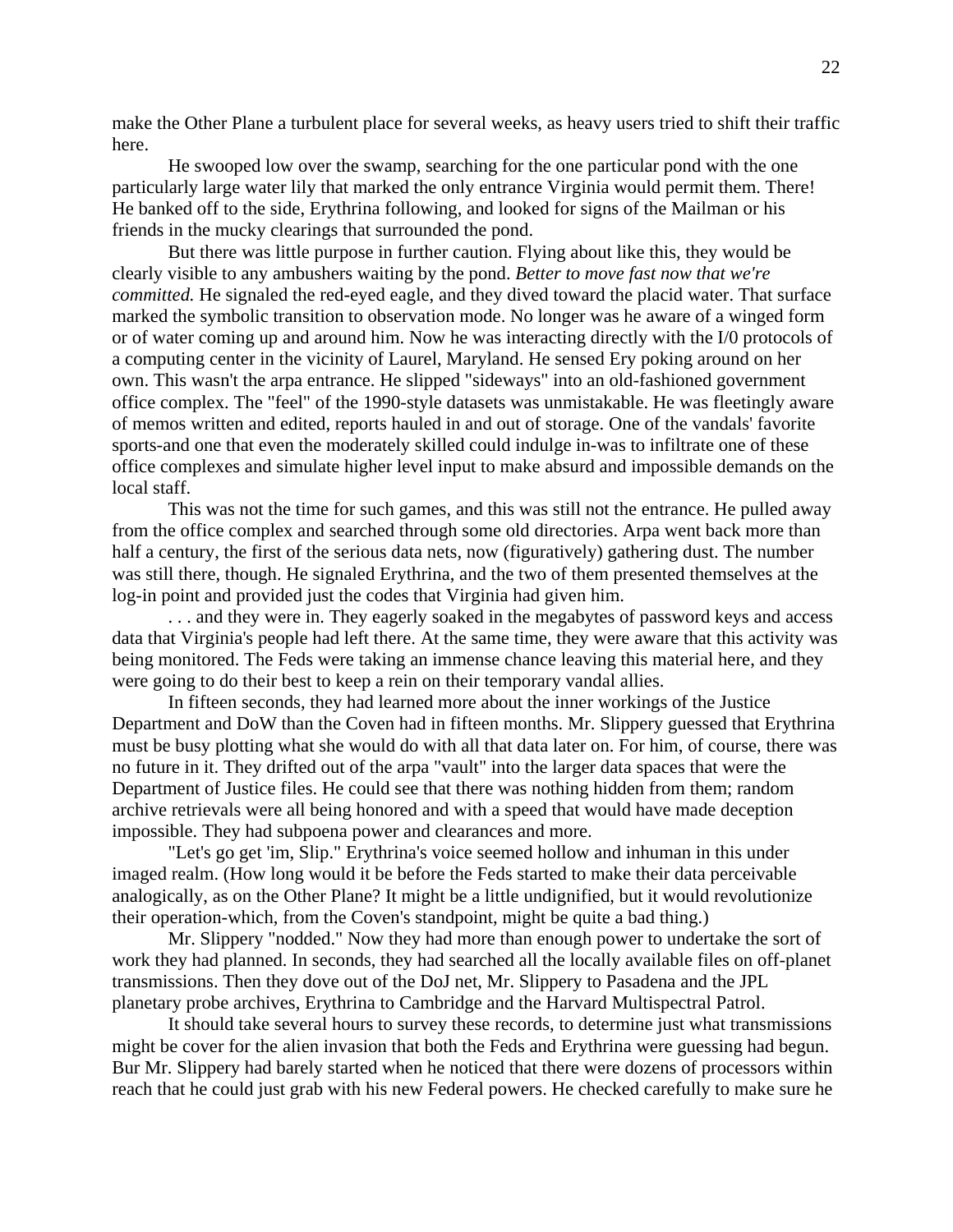wasn't upsetting air traffic control or hospital life support, then quietly stole the computing resources of several hundred unknowing users, whose data sets automatically switched to other resources. Now he had more power than he ever would have risked taking in the past. On the other side of the continent, he was aware that Erythrina had done something similar.

In three minutes, they had sifted through five years' transmissions far more thoroughly than they had originally planned.

"No sign of him," he sighed and "looked " at Erythrina. They had found plenty of irregular sources at Harvard, but there was no orbital fit. All transmissions from the NASA probes checked out legitimately.

"Yes." Her face, with its dark skin and slanting eyes, seemed to hover beside him. Apparently with her new power, she could image even here. "But you know, we haven't really done much more than the Feds could-given a couple months of data set work. ...I know, it's more than we had planned to do. But we've barely used the resources they've opened to us."

It was true. He looked around, feeling suddenly like a small boy let loose in a candy shop: he sensed enormous data bases and the power that would let him use them. Perhaps the cops had not intended them to take advantage of this, but it was obvious that with these powers, they could do a search no enemy could evade. "Okay," he said finally, "let's pig it."

Ery laughed and made a loud snuffling sound. Carefully, quickly, they grabbed noncritical data-processing facilities along all the East/West nets. In seconds, they were the biggest users in North America The drain would be clear to anyone monitoring the System, though a casual user might notice only increased delays in turnaround. Modern nets are at least as resilient as old-time power nets—but like power nets they have their elastic limit and their breaking point. So far, at least, he and Erythrina were far short of those.

—but they were experiencing what no human had ever known before, a sensory bandwidth thousands of times normal. For seconds that seemed without end, their minds were filled with a jumble verging on pain, data that was not information and information that was not knowledge. To hear ten million simultaneous phone conversations, to see the continent's entire video output, should have been a white noise. Instead it was a tidal wave of detail rammed through the tiny aperture of their minds. The pain increased, and Mr. Slippery panicked. This could be the True Death, some kind of sensory burnout

Erythrina's voice was faint against the roar, *"Use everything, not just the inputs!"* And he had just enough sense left to see what she meant. He controlled more than raw data now; if he could master them, the continent's computers could process this avalanche, much the way parts of the human brain preprocess their input. More seconds passed, but now with a sense of time, as he struggled to distribute his very consciousness through the System.

Then it was over, and he had control once more. But things would never be the same the human that had been Mr. Slippery was an insect wandering in the cathedral his mind had become. There simply was more there than before. No sparrow could tall without his knowledge, via air traffic control; no check could be cashed without his noticing over the bank communication net. More than three hundred million lives swept before what his senses had become.

Around and through him, he felt the other occupant-Erythrina, now equally grown. They looked at each other for an unending traction of a second, their communication more kinesthetic than verbal. Finally she smiled, the old smile now deep with meanings she could never image before. "Pity the poor Mailman now!"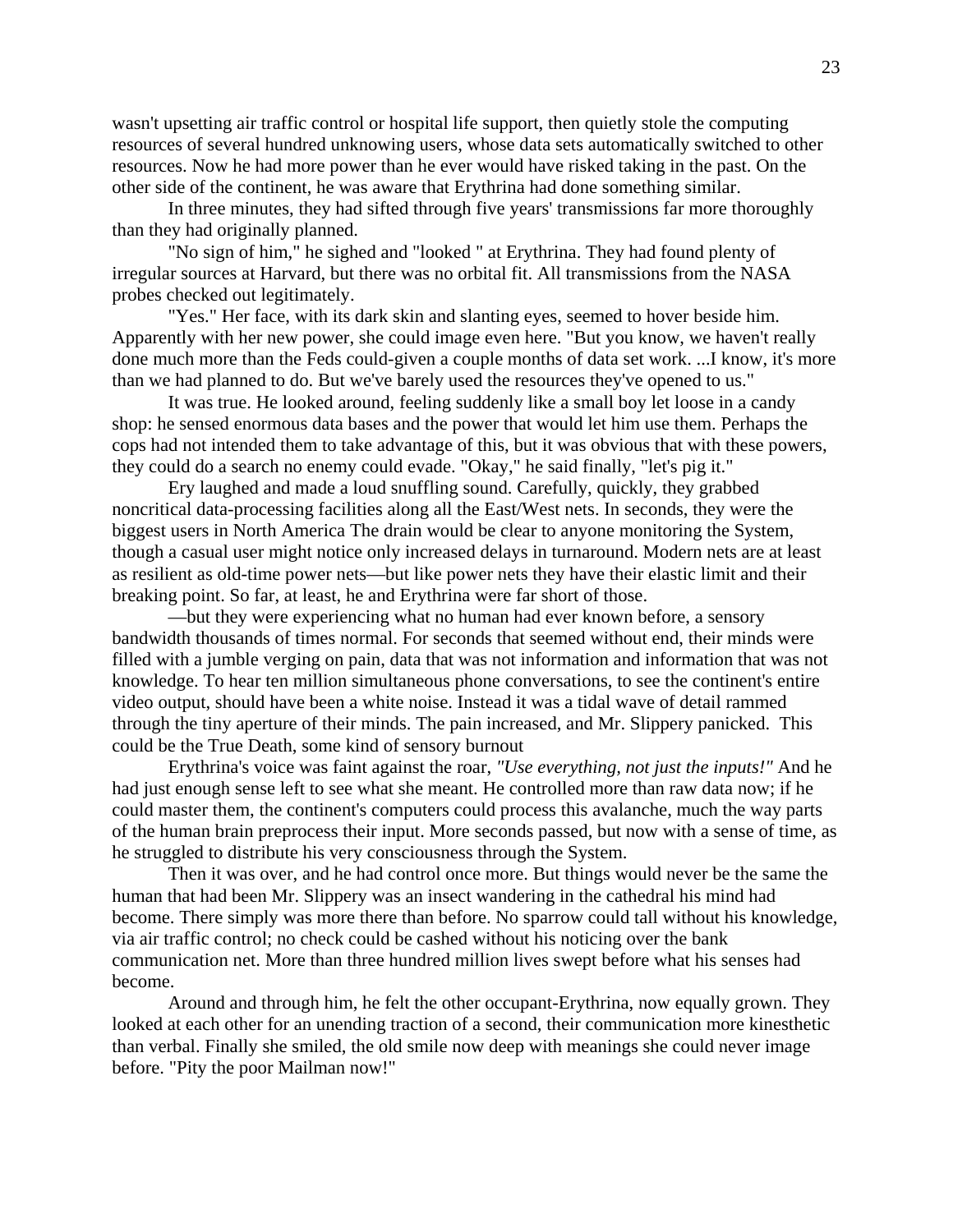Again they searched, but now it was through all the civil data bases, a search that could only be dreamed of by mortals. The signs were there, a near invisible system of manipulations hidden among more routine crimes and vandalisms. Someone had been at work within the Venezuelan system, at least at the North American end. The trail was tricky to follow-their enemy seemed to have at least some of their own powers-but they saw it lead back into the labyrinths of the Federal bureaucracy: resources diverted, individuals promoted or transferred, not quite according to the automatic regulations that should govern. These were changes so small they were never guessed at by ordinary employees and only just sensed by the cops. But over the months, they added up to an instability that neither of the two searchers could quite understand except to know that it was planned and that it did the status quo no good .

"He's *still* too sharp for us, Slip. We're all over the civil nets and we haven't seen any living sign of him; yet we know he does heavy processing on Earth or in low orbit. "

"So he's either off North America, or else he has penetrated the…military. "

"I bet it's a little of both. The point is we're going to have to follow him ."

And that meant taking over at least part of the U.S. military system. Even if that was possible, it certainly went far beyond what Virginia and her friends had intended. As far as the cops were concerned, it would mean that the threat against the government was tripled. So far he hadn't detected any objections to their searching, but he was aware of Virginia and her superiors deep in some kind of bunker at Langley, intently watching a whole wall full of monitors, trying to figure out just what he was up to and if it was time to pull the plug on him.

Erythrina was aware of his objections almost as fast as he could bring them to mind. "We don't have any choice, Slip. We have to take control. The Feds aren't the only thing watching us. If we don't get the Mailman on this try, he is sure as hell going to get us."

That was easy for her to say. None of her enemies yet knew her True Name. Mr. Slippery had somehow to survive *two* enemies. On the other hand, he suspected that the deadlier of those enemies was the Mailman. "Only one way to go and that's up, huh? Okay, I'll play."

They settled into a game that was familiar now, grabbing more and more computing facilities, but now from common Europe and Asia. At the same time, they attacked the harder problem-infiltrating the various North American military nets. Both projects were beyond normal humans or any group of normal humans, but by now their powers were greater than any single civil entity in the world.

The foreign data centers yielded easily, scarcely more than minutes' work. The military was a different story. The Feds had spent many years and hundreds of billions of dollars to make the military command and control system secure. But they had not counted on the attack from all directions that they faced now; in moments more, the two searchers found themselves on the inside of the NSA control system

—and under attack! Impressions of a dozen sleek, deadly forms converging on them, and sudden loss of control over many of the processors he depended on. He and Erythrina flailed out wildly, clumsy giants hacking at fast-moving hawks. There was imagery here, as detailed as on the Other Plane. They were fighting people with some of the skills the warlocks had developedand a lot more power. But it was still an uneven contest. He and Erythrina had too much experience and too much sheer processing mass behind them. One by one, the fighters flashed into incandescent destruction.

He realized almost instantly that these were not the Mailman's tools. They were powerful, but they fought only as moderately skilled warlocks might. In fact, they had encountered the most secret defense the government had for its military command and control. The civilian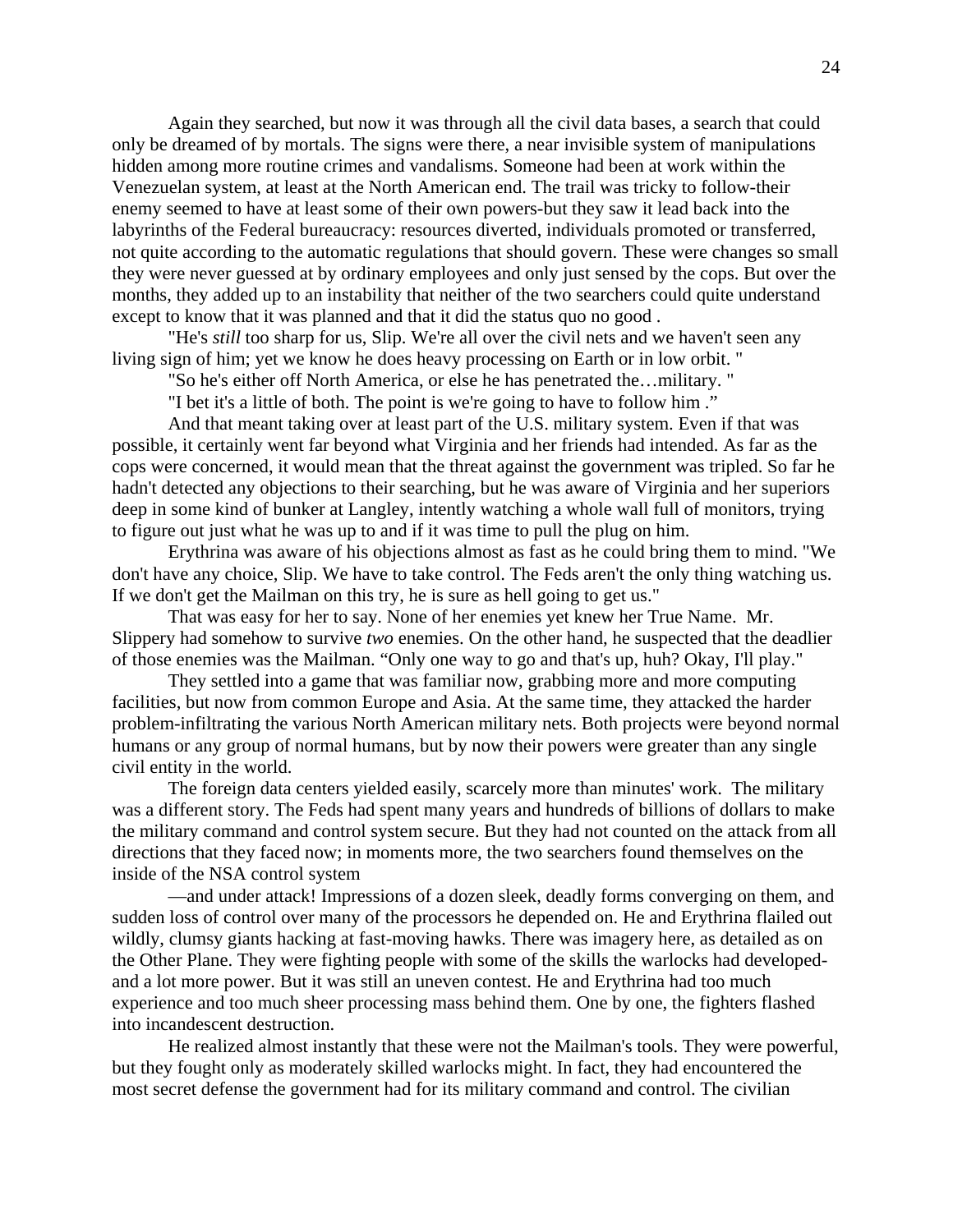bureaucracies had stuck with obsolete data sets and old- fashioned dp languages, but the cutting edge of the military is always more willing to experiment. They had developed something like the warlocks' system. Perhaps they didn't use magical jargon to describe their computer/human symbiosis, but the techniques and the attitudes were the same. These swift-moving fighters flew against a background imagery that was like an olive-drab Other Plane.

Compared to his present power, they were nothing. Even as he and Erythrina swept the defenders out of the "sky," he could feel his consciousness expanding further as more and more of the military system was absorbed into their pattern. Every piece of space junk out to one million kilometers floated in crystal detail before his attention; in a fraction of a second he sorted through it all, searching for some evidence of alien intelligence. No sign of the Mailman.

The military and diplomatic communications of the preceding fifty years showed before the light of their minds. At the same time as they surveyed the satellite data, Mr. Slippery and Erythrina swept through these bureaucratic communications, looking carefully but with flickering speed at every requisition for toilet paper, every "declaration" of secret war, every travel voucher, everyone of the trillions of pieces of "'paper" that made it possible for the machinery of state to creak forward. And here the signs were much clearer; large sections were subtly changed, giving the same feeling the eye's blind spot gives, the feeling that nothing is really obscured but that some things are simply gone. Some of the distortions were immense. Under their microscopic yet global scrutiny, it was obvious that all of Venezuela, large parts of Alaska, and most of the economic base for the low satellite net were all controlled by some single interest that had little Connection with the proper owners. Who their enemy was still a mystery, but his works loomed larger and larger around them .

In a distant corner of what his mind had become, tiny insects buzzed with homicidal fury, tiny insects who knew Mr. Slippery's True Name. They knew what he and Erythrina had done, and right now they were more scared of the two warlocks than they had ever been of the Mailman. As he and Ery continued their search, he listened to the signals coming from the Langley command post, followed the helicopter gunships that were dispatched toward a single rural bungalow in Northern California-and changed their encrypted commands so that the sortie dumped its load of death on an uninhabited stretch of the Pacific.

Still with a tiny fraction of his attention, Mr. Slippery noticed that Virginia-actually her superiors, who had long since taken over the operation-knew of this defense. They were still receiving real-time pictures from military satellites.

He signaled a pause to Erythrina. For a few seconds, she would work alone while he dealt with these persistent antagonists. He felt like a man attacked by several puppies: they were annoying and could cause substantial damage unless he took more trouble than they were worth. They had to be stopped without causing themselves injury.

He should freeze the West Coast military and any launch complexes that could reach his body. Beyond that, it would be a good idea to block recon satellite transmission of the California area. And of course, he'd better deal with the Finger of God installations that were above the California horizon. Already he felt one of those heavy lasers, sweeping along in its ten-thousandkilometer orbit, go into aiming mode and begin charging. He still had plenty of time-at least two or three seconds-before the weapons laser reached its lowest discharge threshold. Still, this was the most immediate threat. Mr. Slippery sent a tendril of consciousness into the tiny processor aboard the Finger of God satellite-and withdrew, bloodied. *Someone was already there.* Not Erythrina and not the little military warlocks. *Someone* too great for even him to overpower.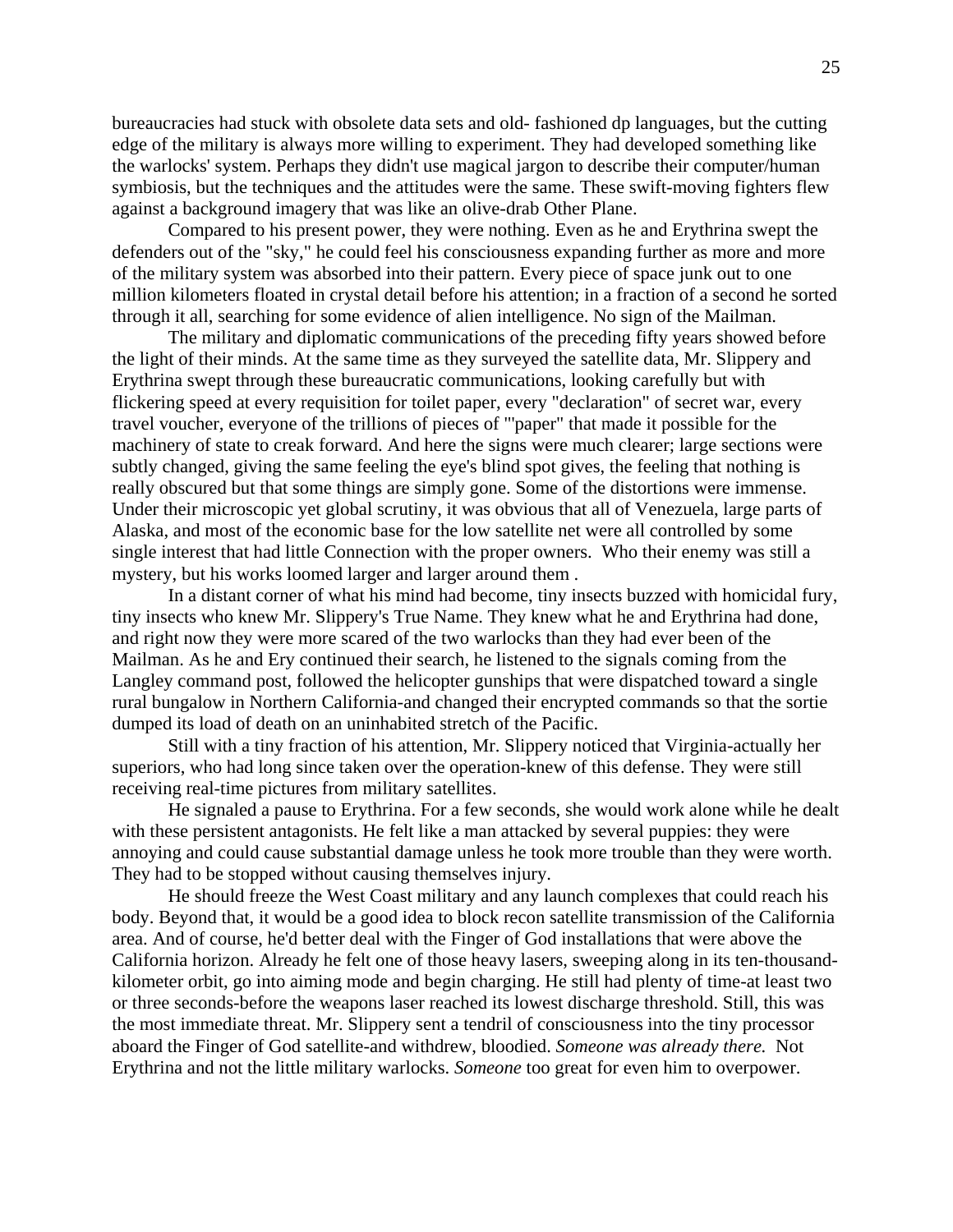*"Ery!* I've found him!" It came out a scream. The laser's bore was centered on a spot thousands of kilometers below, a tiny house that in less than a second would become an expanding ball of plasma at the end of a columnar explosion descending through the atmosphere.

Over and over in that last second, Mr. Slippery threw himself against the barrier he felt around the tiny military processor-with no success. He traced its control to the lower satellite net, to bigger processors that were equally shielded. Now he had a feel for the nature of his opponent. It was not the direct imagery he was used to on the Other Plane; this was more like fighting blindfolded. He could sense the other's style. The enemy was not revealing any more of himself than was necessary to keep control of the Finger of God for another few hundred milliseconds.

Mr. Slippery slashed, trying to cut the enemy's communications. But his opponent was strong, much stronger-he now realized-than himself. He was vaguely aware of the other's connections to the computing power in those blind-spot areas he and Erythrina had discovered. But for all that power, he was almost the enemy's equal. There was something missing from the other, some critical element of imagination or originality. If Erythrina would only come, they might be able to stop him. Milliseconds separated him from the True Death. He looked desperately around. *Where is she?* 

Military Status announced the discharge of an Orbital Weapons Laser. He cowered even as his quickened perceptions counted the microseconds that remained till his certain destruction, even as he noticed a ball of glowing plasma expanding about what had been a Finger of God*-the Finger that had been aimed at him!* 

He could see now what had happened. While he and the other had been fighting, Erythrina had commandeered another of the weapons satellites, one already very near discharge threshold, and destroyed the threat to him.

Even as he realized this, the enemy was on him again, this time attacking conventionally, trying to destroy Mr. Slippery's communications and processing space. But now that enemy had to fight both Erythrina and Mr. Slippery. The other's lack of imagination and creativity was beginning to tell, and even with his greater strength, they could feel him slowly, slowly losing resources to his weaker opponents. There was something familiar about this enemy, something Mr. Slippery was sure he could see, given time.

Abruptly the enemy pulled away. For a long moment, they held each other's sole attention, like cats waiting for the smallest sign of weakness to launch back into combat-only here the new attack could come from any of ten thousand different directions, from any of the communications nodes that formed their bodies and their minds.

From beside him*,* he felt Erythrina move forward, as though to lock the other in her green-eyed gaze. "You know who we have here, Slip?" He could tell that all her concentration was on this enemy, that she almost vibrated with the effort. "This is our old friend DON.MAC grown up to super size, and doing his best to disguise himself."

The other seemed to tense and move even further in upon himself. But after a moment, he began imaging. There stood DON.MAC, his face and Plessey Mercedes body the same as ever. DON.MAC, the first of the Mailman's converts, the one Erythrina was sure had been killed and replaced with a simulator. "And all the time he's been the Mailman. The last person we would suspect, the Mailman's first victim."

DON rolled forward half a meter, his motors keening, his hydraulic fists raised. But he did not deny what Mr. Slippery said. After a moment he seemed to relax. "You are very…clever. But then, you two have had help; I never thought you and the cops would cooperate- That was the one combination that had any chance against the 'Mailman.'" He smiled, a familiar automatic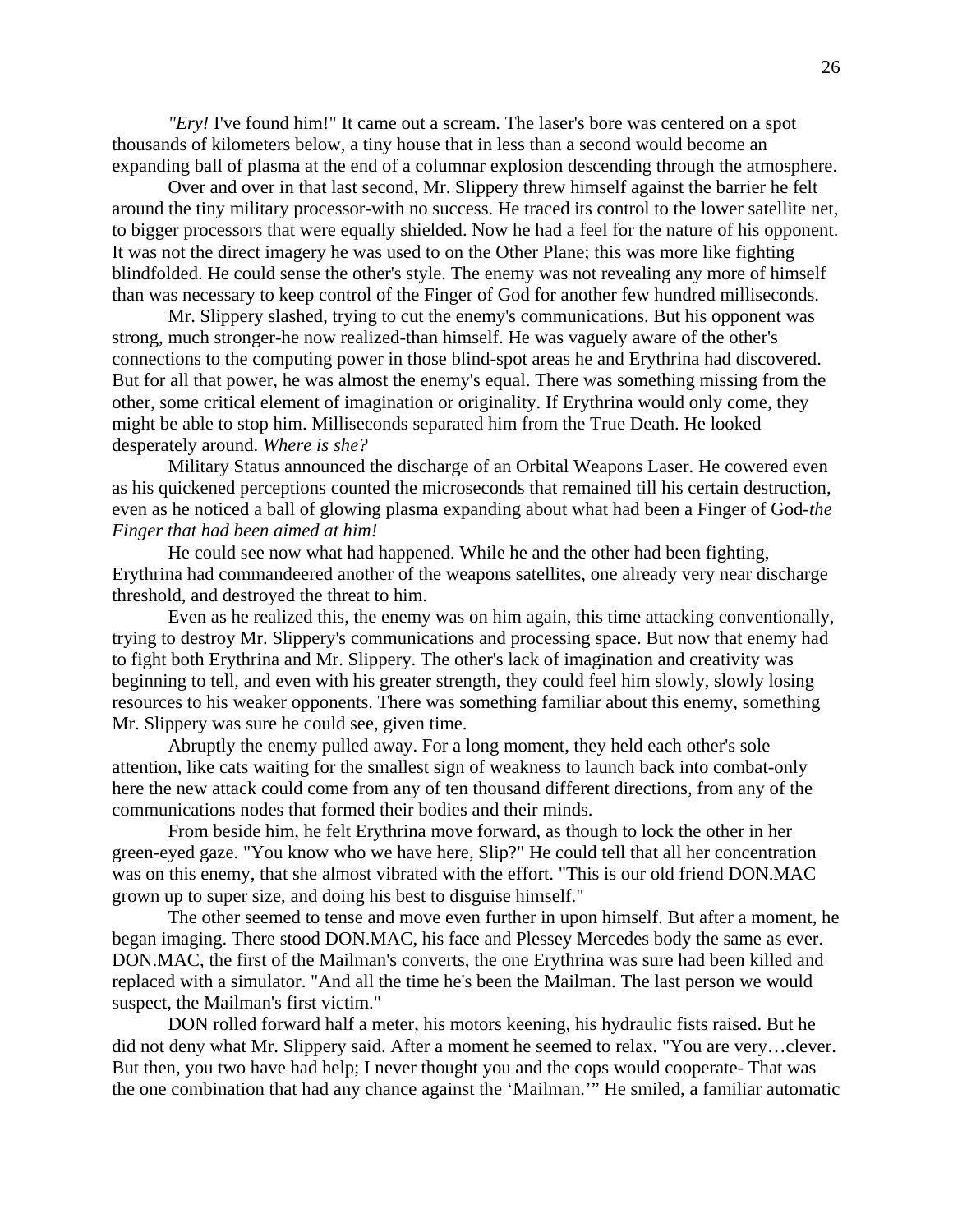twitch. "But don't you see? *It's* a combination with lethal genes. We three have much more in common than you and the government.

"Look around you. If we were warlocks before, we are *gods* now. Look!" Without letting the center of their attention wander, the two followed his gaze. As before, the myriad aspects of the lives of billions spread out before them. But now, many things were changed. In their struggle, the three had usurped virtually all of the connected processing power of the human race. Video and phone communications were frozen. The public databases had lasted long enough to notice that something had gone terribly, terribly wrong. Their last headlines, generated a second before the climax of the battle, were huge banners announcing GREATEST DATA OUTAGE OF ALL TIME. Nearly a billion people watched blank data sets, feeling more panicked than any simple power blackout could ever make them. Already the accumulation of lost data and work time would cause a major recession .

"They are lucky the old arms race is over, or else independent military units would probably have already started a war. Even if we hand back control this instant, it would take them more than a year to get their affairs in order." DON.MAC smirked, the same expression they had seen the day before when he was bragging to the Limey. "There have been few deaths yet. Hospitals and aircraft have some stand-alone capability."

Even so…Mr. Slippery could see thousands of aircraft stacked up over major airports from London to Christchurch. Local computing could never coordinate the sate landing of them all before some ran out of fuel.

"We caused all that-with just the fallout of our battle," continued DON. "If we chose to do them harm, I have no doubt we could exterminate the human race." He detonated three warheads in their silos in Utah just to emphasize his point. With dozens of video eyes, in orbit and on the ground, Mr. Slippery and Erythrina watched the destruction sweep across the launch .sites. "Consider: how are we different from the gods of myth? And like the gods of myth, we can rule and prosper, just so long as we don't fight among ourselves." He looked expectantly from Mr. Slippery to Erythrina. There was a frown on the Red One's dark face; she seemed to be concentrating on their opponent just as fiercely as ever.

DON.MAC turned back to Mr. Slippery. "Slip, you especially should see that we have no choice but to cooperate. *They know your True Name.* Of the three of *us,* your life is the most fragile, depending on protecting your body from a government that now considers you a traitor. You would have died a dozen times over during the last thousand seconds *if* you hadn't used your new powers .

"And you can't go back. Even if you play Boy Scout, destroy me, and return all obedienteven then they will kill you. They know how dangerous you are, perhaps even more dangerous than I. They can't afford to let you exist."

And megalomania aside, that made perfect and chilling sense. *As* they were talking, a fraction of Mr. Slippery's attention was devoted to confusing and obstructing the small infantry group that had been air-dropped into the Arcata region just before the government lost all control. Their superiors had realized how easily he could countermand their orders, and so the troops were instructed to ignore all outside direction until they had destroyed a certain Roger Pollack. Fortunately they were depending on city directories and orbit-fed street maps, and he had been keeping them going in circles for some time now. It was a nuisance, and sooner or later he would have to decide on a more permanent solution.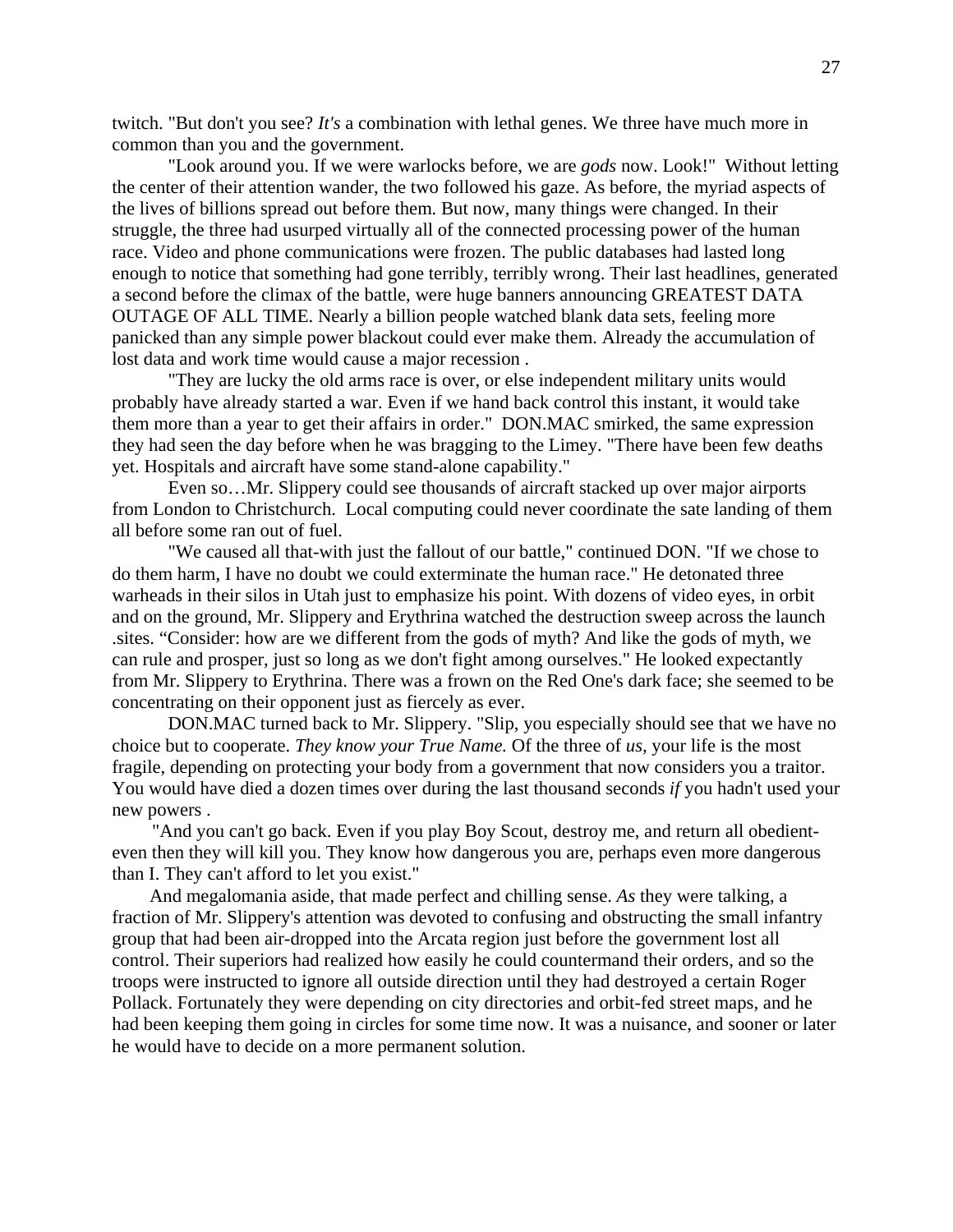But what was a simple nuisance in his present state would be near-instant death if he returned to his normal self. He looked at Erythrina. Was there any way around DON's arguments?

Her eyes were almost shut, and the frown had deepened. He sensed that more and more of her resources were involved in some pattern analysis. He wondered if she had even heard what DON.MAC said. But after a moment her eyes came open, and she looked at the two of them. There was triumph in that look. "You know, Slip, I don't think I have ever been fooled by a personality simulator, at least not for more than a few minutes."

Mr. Slippery' nodded, puzzled by this sudden change in topic. "Sure. If you talk to a simulator long enough, you eventually begin to notice little inflexibilities. I don't think we'll ever be able to write a program that could pass the Turing test."

"Yes, little inflexibilities, a certain lack of imagination. It always seems to be the tip off. Of course DON here has always pretended to be a program, so it was hard to tell. But I was sure that for the last few months there has been no living being behind his mask. ..

"*…and furthermore, I don't think there is anybody there even now.* " Mr. Slippery's attention snapped back to DON.MAC. The other smirked at the accusation. Somehow it was not the right reaction. Mr. Slippery remembered the strange, artificial flavor of-DON's combat style. In this short an encounter, there could be no really hard evidence for her theory. She was using her intuition and whatever deep analysis she had been doing these last few seconds.

"But that means we still haven't found the Mailman."

"Right. This is just his best tool. I'll bet the Mailman Simply used the pattern he stole from the murdered DON.MAC as the basis for this automatic defense system we've been fighting. The Mailman's time lag is a very real thing, not a red herring at all. Somehow it is the whole secret of who he really is.

"In any case, it makes our present situation a lot easier." She smiled at DON.MAC as though he were a real person. Usually it was easier to behave that way toward simulators; in this case, there was a good deal of triumph in her smile. "'You almost won for your master, DON. You almost had us convinced. But now that we know what we are dealing with, it will be easy to-"

Her image flicked *out* of existence, and Mr. Slippery felt DON grab for the resources Ery controlled. All through near-Earth space, they fought for the weapon systems she had held till an instant before.

And alone, Mr. Slippery could not win. Slowly, slowly, he felt himself bending before the other's force, like some wrestler whose bones were breaking one by one under a murderous opponent. It was all he could do to prevent the DON construct from blasting his home; and to do that, he had to give up progressively more computing power.

Erythrina was gone, gone as though she had never been. Or was she? He gave a sliver of his attention to a search, a sliver that was still many times more powerful than any mere warlock. That tiny piece of consciousness quickly noticed a power failure in southern Rhode Island. Many power failures had developed during the last few minutes, consequent to the data failure. But this one was strange. In addition to power, comm lines were down and even his intervention could not bring them to life. It was about as thoroughly blacked out as a place could be. This could scarcely be an accident .

…and there was a voice, barely telephone quality and almost lost in the mass of other data he was processing. *Erythrina!* She had, via some incredibly tortuous detour, retained a communication path to the outside.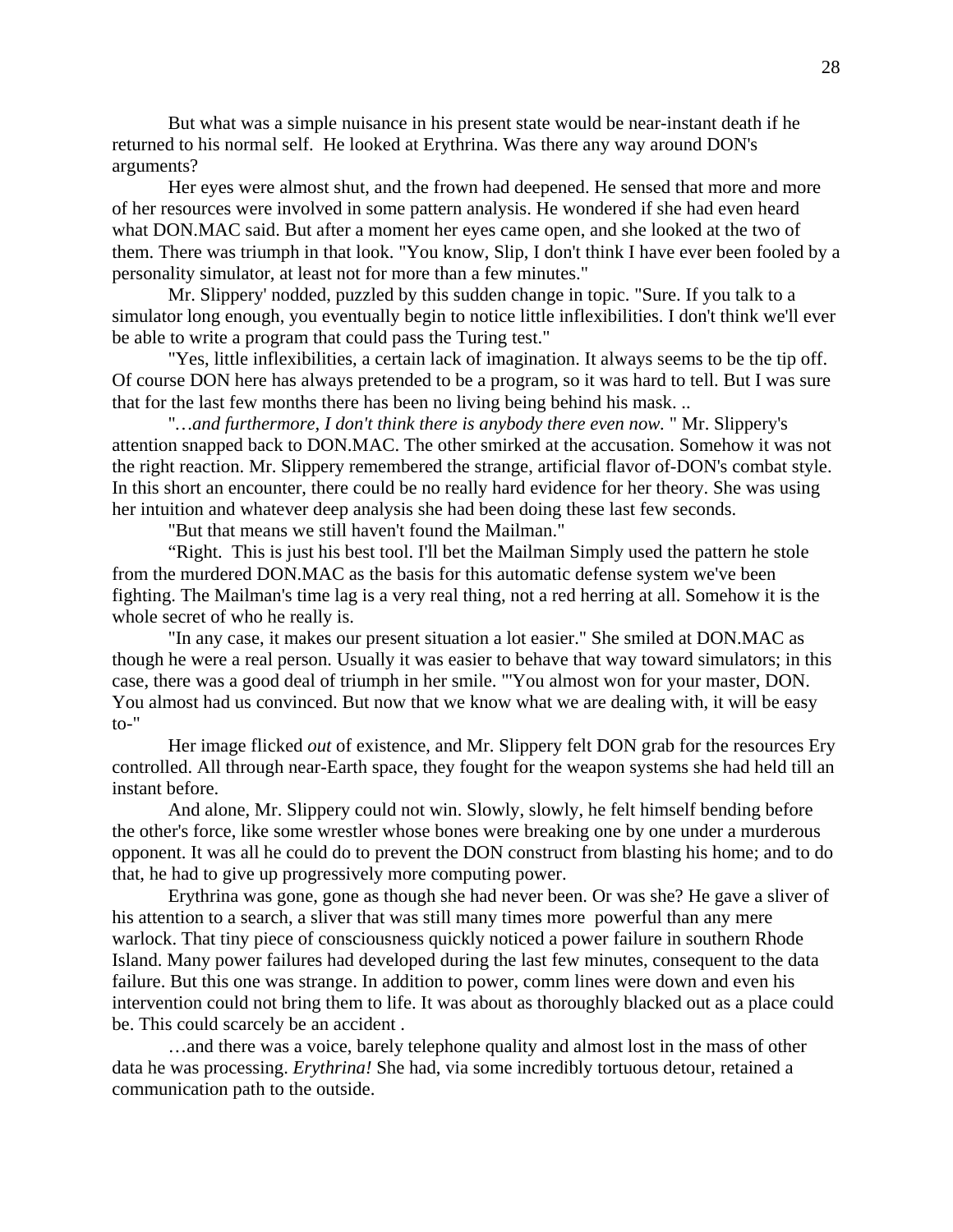His gaze swept the blacked-out Providence suburb. It consisted of new urbapts, perhaps one hundred thousand units in all. Somewhere in there lived the human that was Erythrina. While she had been concentrating on DON.MAC, he must have been working equally hard to find her True Name. Even now, DON did not know precisely who she was, only enough to black out the area she lived in.

It was getting hard to think; DON.MAC was systematically dismantling him. The lethal intent was clear: as soon as Mr. Slippery was sufficiently reduced, the Orbital Lasers would be turned on his body, and then on Erythrina's. And then the Mailman's faithful servant would have a planetary kingdom to turn over to his mysterious master.

He listened to the tiny voice that still leaked out of Providence. It didn't make too much sense. She sounded hysterical, panicked. He was surprised that she could speak at all; she had just suffered-in losing all her computer connections-something roughly analogous to a massive stroke. To her, the world was now seen through a keyhole, incomplete, unknown, and dark.

"There is a chance; we still have a chance, " the voice went on, hurried and slurred, "An old military communication tower north of here. Damn. I don't know the number or grid, but I can see it from where I'm sitting. With it you could punch through to the roof antenna ...has plenty of bandwidth, and I've got some battery power here, but *hurry."* 

She didn't have to tell him that; he was the guy who was being eaten alive. He was almost immobilized now, the other's attack squeezing and stifling where it could not cut and tear. He spasmed against DON's strength and briefly contacted the comm towers north of Providence. Only one of them was in line of sight with the blacked-out area. It's steerable antenna was very, very narrow beam.

"Ery, I'm going to need your house number, maybe even your antenna id."

A second passed, two- a hellish eon for Mr. Slippery. In effect, he had asked her for her True Name-he, who was already known to the Feds. Once he returned to the real world, there would be no way he could mask this information from them. He could imagine her thoughts: never again to be free. In her place, he would have paused too, but-

"Ery! It's the True Death for both of us if you don't. He's got me!"

This time she barely hesitated. "D-Debby Charteris, four thousand four hundred fortyeight Grosvenor Row. Cut off like this, I don 't know the antenna id. Is my name and house enough?"

"Yes. Get ready! "

Even before he spoke, he had already matched the name with an antenna rental and aligned the military antenna on it. Return contact came as he turned his attention back to DON.MAC. With luck, the enemy was not aware of their conversation. Now he must be distracted.

Mr. Slippery surged against the other, breaking communications nodes that served them both. DON shuddered, reorganizing around the resources that were left, then moved in on Mr. Slippery again. Since DON had greater strength to begin with, the maneuver had cost Mr. Slippery proportionately more. The enemy had been momentarily thrown off balance, but now the end would come very quickly.

The spaces around him, once so rich with detail and colors beyond color, were fading now, replaced by the sensations of his true body straining with animal fear in its little house in California. Contact with the greater world was almost gone. He was scarcely aware of it when DON turned the Finger of God back upon him.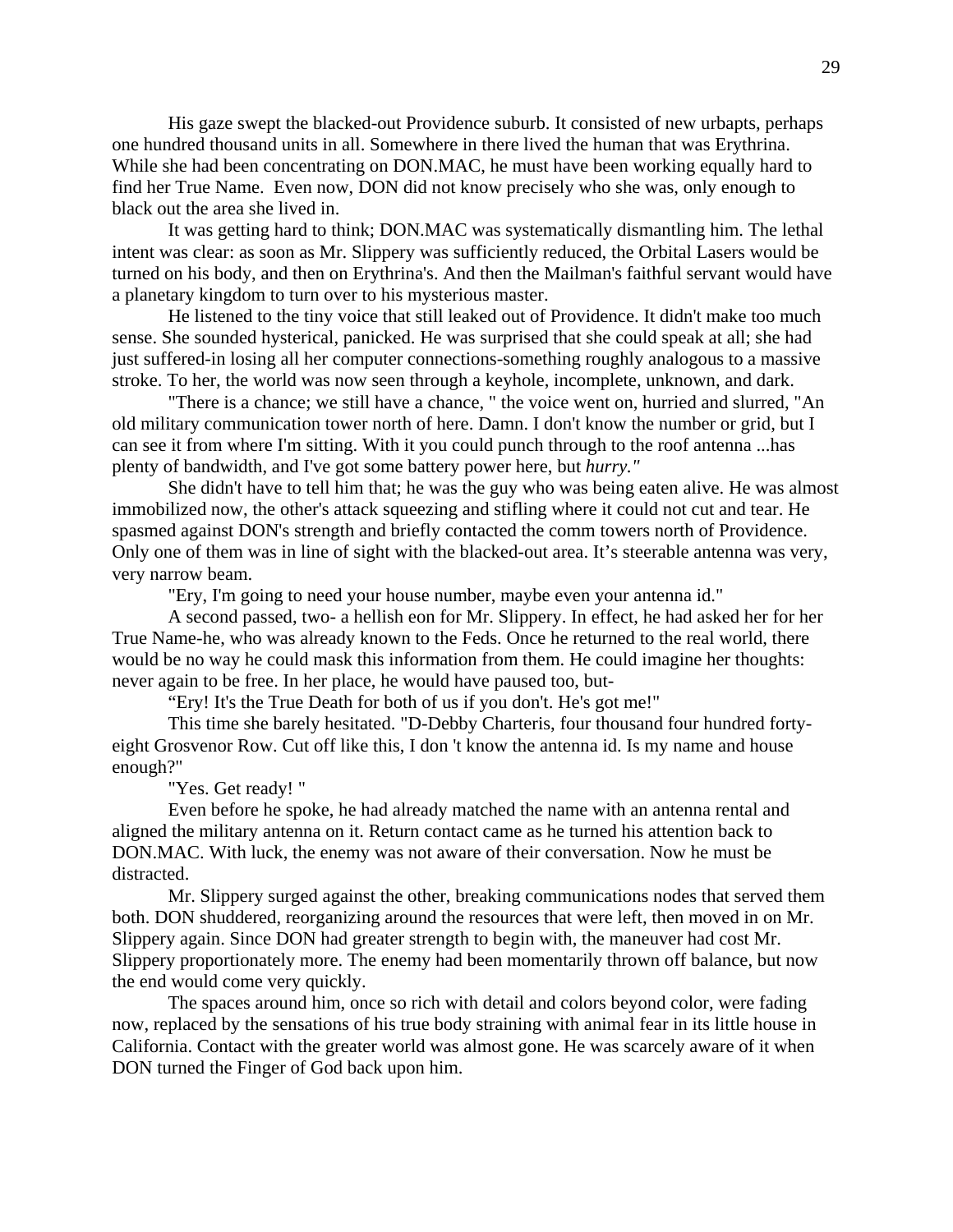Consciousness, the superhuman consciousness of before, returned almost unsensed, unrecognized till awareness brought surprise. Like a strangling victim back from oblivion, Mr. Slippery looked around dazedly, not quite realizing that the struggle continued.

But now the roles were reversed. DON.MAC had been caught by surprise, in the act of finishing off what he thought was his only remaining enemy. Erythrina had used that surprise to good advantage, coming in upon her opponent from a Japanese data center, destroying much of DON's higher reasoning centers before the other was even aware of her. Large, unclaimed processing units lay all about, and as DON and Erythrina continued their struggle, Mr. Slippery quietly absorbed everything in reach.

Even now, DON could have won against either one of them alone, but when Mr. Slippery threw himself back into the battle, they had the advantage. DON.MAC sensed this too, and with a brazenness that was either mindless or genius, returned to his original appeal. "There is still time! The Mailman will still forgive you."

Mr. Slippery and Erythrina ripped at their enemy from both sides, disconnecting vast blocks of communications, processing and data resources. They denied the Mass Transmits to him, and one by one put the low-level satellites out of synch with his data accesses. DON was confined to land lines, tied into a single military net that stretched from Washington to Denver. He was flailing, randomly using whatever instruments of destruction were still available. All across the midsection of the US, silo missiles detonated, ABM lasers swept back and forth across the sky. The world had been stopped short by the beginning of their struggle, but the ending could tear it to pieces.

The damage to Mr. Slippery and Erythrina was slight, the risk that the random strokes would seriously damage them small. They ignored occasional slashing losses and concentrated single-mindedly on dismantling DON.MAC. They discovered the object code for the simulator that was DON, and zeroed it. DON-or his creator-was clever and had planted many copies, and a new one awakened every time they destroyed the running copy. But as the minutes passed, the simulator found itself with less and less to work with. Now it was barely more than it had been back in the Coven.

*"'Fools!* The Mailman is your natural ally. The Feds will *kill* you! Don't you underst-"

The voice stopped in midshriek, as Erythrina zeroed the currently running simulator. No other took up the task. There was a silence, an…absence…throughout. Erythrina glanced at Mr. Slippery, and the two continued their search through the enemy's territory. This data space was big, and there could be many more copies of DON hidden in it. But without the resources they presently held, the simulator could have no power. It was clear to both of them that no effective ambush could be hidden in these unmoving ruins

And they had complete copies of DON.MAC to study. It was easy to trace the exact extent of his infection of the system. The two moved systematically, changing what they found so that it would behave as its original programmers had intended. Their work was so thorough that the Feds might never realize just how extensively the Mailman and his henchman had infiltrated them, just how close he had come to total control.

Most of the areas they searched were on1y slightly altered and required only small changes. But deep within the military net, there were hundreds of trillions of bytes of program that seemed to have no intelligible function yet were clearly connected with DON's activities. It was apparently object code, but it was *so* huge and so ill organized that even they couldn't decide if it was more than hash now. There was no possibility that it had any legitimate function; after a few moments consideration, they randomized it.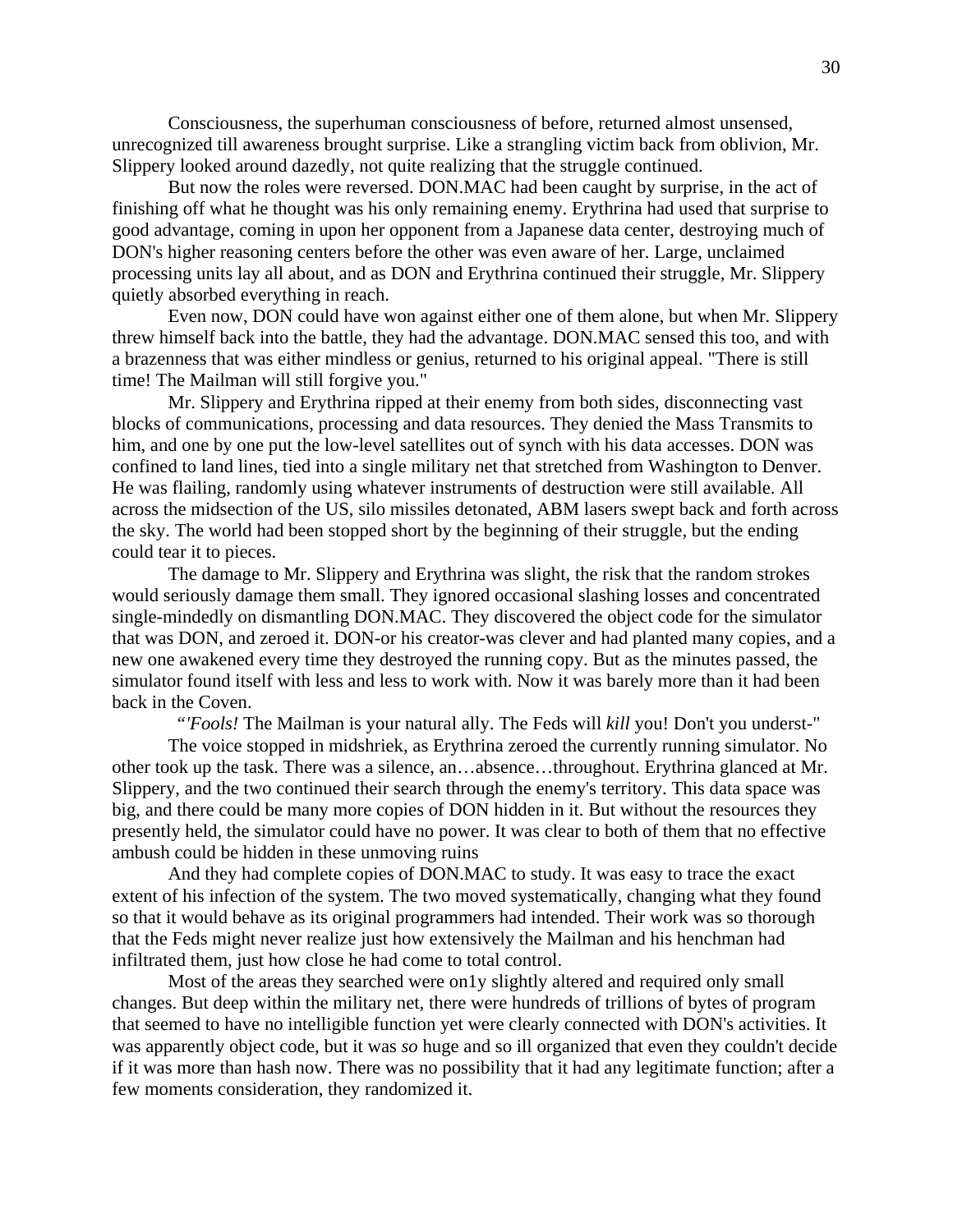At last it was over. Mr. Slippery and Erythrina stood alone. They controlled all connected processing facilities in near-Earth space. There was no place within that volume that any further enemies could be lurking. And there was no evidence that there had ever been interference from beyond.

It was the first time since they had reached this level that they had been able to survey the world without fear. (He scarcely noticed the continuing, pitiful attempts of the American military to kill his real body.) Mr. Slippery looked around him, using all his millions of perceptors. The Earth floated serene. Viewed in the visible, it looked like a thousand pictures he had seen as a human. But in the ultraviolet, he could follow its hydrogen aura out many thousands of kilometers. And the high-energy detectors on satellites at all levels perceived the radiation belts in thousands of energy levels, oscillating in the solar wind*.* Across the oceans of the world, he could feel the warmth of the currents, see just how fast they were moving. And all the while, he monitored the millions of tiny voices that were now coming back to life as he and Erythrina carefully set the human race's communication system back on its feet and gently prodded it into function. Every ship in the seas, every aircraft now making for safe landing, everyone of the loans, the payments, the meals of an entire race registered clearly on some part of his consciousness. With perception came power; almost everything he saw, he could alter, destroy, or enhance. By the analogical rules of the covens, there was only one valid word for themselves in their present state: they were gods.

"…we could rule," Erythrina's voice was hushed, self-frightened. "It might be tricky at first, assuring our bodies protection, but we could rule."

"There's still the Mailman-"

She seemed to wave a hand, dismissingly. " Maybe, maybe not. It's true we still are no closer to knowing who he is, but we do know that we have destroyed all his processing power. We would have plenty of warning if he ever tries to reinsinuate himself into the System." She stared at him intently, and it wasn't until some time later that he recognized the taint clues in her behavior and realized that she was holding something back.

What she said was all so clearly true; for as long as their bodies lived, they could rule. And what DON.MAC had said seemed true: they were the greatest threat the "forces of law and order" had ever faced, and that included the Mailman. How could the Feds afford to let them be free, how could they even afford to let them live*,* if the two of them gave up the power they had now? But- "A lot of people would have to die if we took over. There are enough independent military entities left on Earth that we'd have to use a good deal of nuclear blackmail, at least at first. "

"Yeah,", her voice was even smaller than before, and the image of her face was downcast. "During the last few seconds I've done some simulating on that. We'd have to take out four, maybe six, major cities. If there are any command centers hidden from us, it could be a lot worse than that. And we'd have to develop our own human secret-police forces as folks began to operate outside our system. ...Damn. We'd end up being worse than the human-based government."

She saw the same conclusion in his face and grinned lopsidedly. "You can't do it and neither can I. So the State wins again."

He nodded, "reached" out to touch her briefly. They took one last glorious minute to soak in the higher reality. Then, silently, they parted, each to seek his own way downward.

It was not an instantaneous descent to ordinary humanity. Mr. Slippery was careful to prepare a safe exit. He created a complex set of misdirections for the army unit that was trying to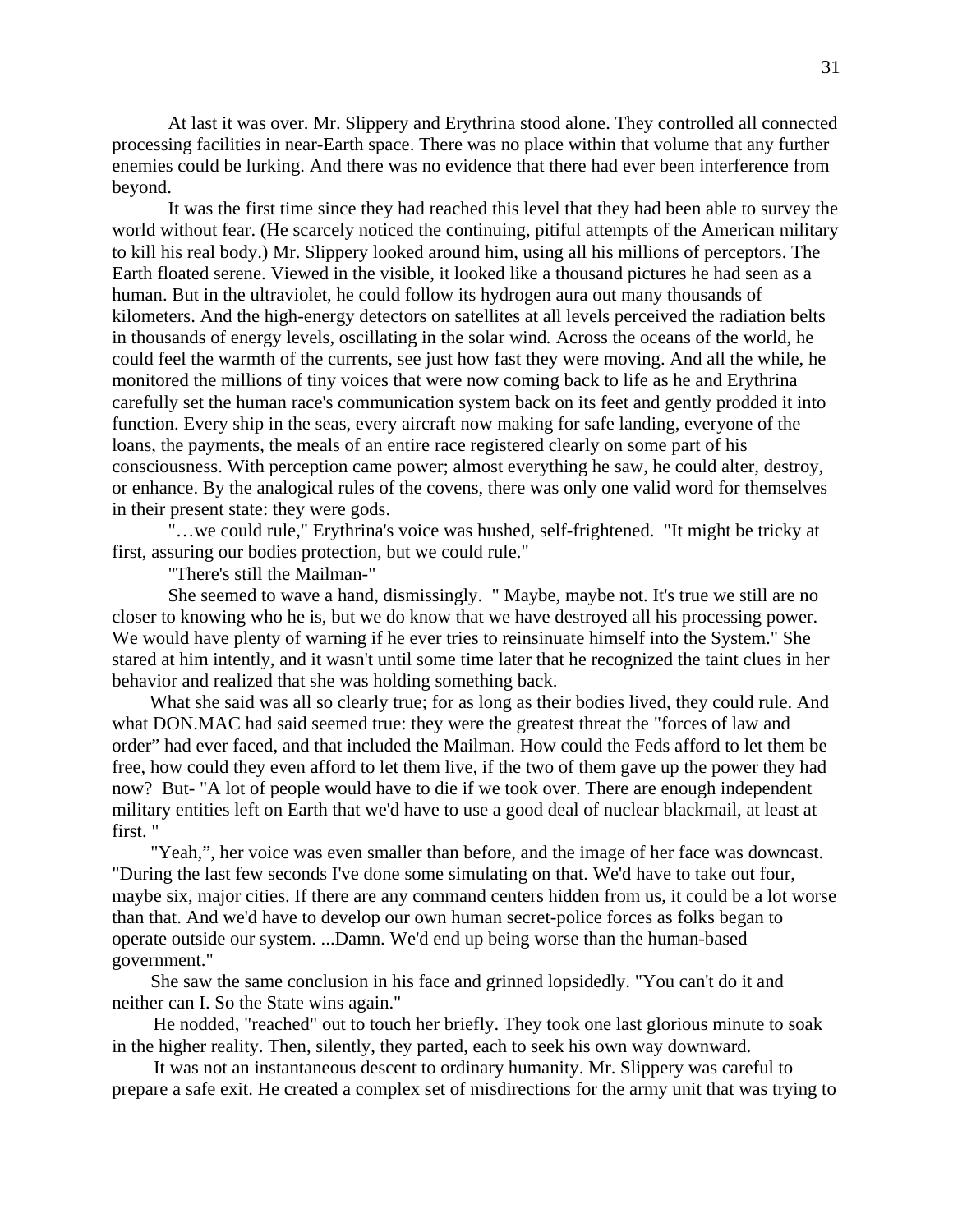close in on his physical body; it would take them several hours to find him, far longer than necessary for the government to call them off. He set up preliminary negotiations with the Federal programs that had been doing their best to knock him out of power, telling them of his determination to surrender if granted safe passage and safety for his body. In a matter of seconds he would be talking to humans again, perhaps even Virginia, but by then a lot of the basic ground rules would be automatically in operation.

As per their temporary agreements, he closed off first one and then another of the capabilities that he had so recently acquired. It was like stopping one's ears, then blinding one's eyes, but somehow much worse since his very ability to think was being deliberately given up He was like some lobotomy patient (victim) who only vaguely realizes now what he has lost. Behind him the Federal forces were doing their best to close off the areas he had left, to protect themselves from any change of heart he might have.

Far away now, he could sense Erythrina going through a similar procedure, but more slowly. That was strange; he couldn't be sure with his present faculties, but somehow it seemed that she was deliberately lagging behind and doing something more complicated than was strictly necessary to return safely to normal humanity. And then he remembered that strange look she had given him while saying that they had not figured out who the Mailman was.

One could rule as easily as two!

The panic was sudden and overwhelming, all the more terrible for the feeling of being betrayed by one so trusted. He struck out against the barriers he had so recently allowed to close in about him, but it was too late. He was already weaker than the Feds. Mr. Slippery looked helplessly back into the gathering dimness, and saw…

. . . Ery coming down toward the real world with him, giving up the advantage she had held all alone. Whatever problems had slowed her must have had nothing to do with treachery. And somehow his feeling of relief went beyond

the mere fact of death avoided-Ery was still what he had always thought her.

He was seeing a lot of Virginia lately, though of' course not socially. Her crew had set up offices in Arcatan, and twice a week she and one of her goons would come up to the house. No doubt it was one of the few government operations carried out face-to-face. She or her superiors seemed to realize that anything done over the phone might be subject to trickery (Which was true, of course. Given several weeks to himself, Pollack Could have put together a robot phone connection and-using false ids and priority permits-been on a plane to Djakarta.)

There were a lot of superficial similarities between these meetings and that first encounter the previous spring:

Pollack stepped to the door and watched the black Lincoln pulling up the drive. As always, the vehicle came right into the carport. As always, the driver got out quickly, eyes flickering coldly across Pollack. As always, Virginia moved with military precision (in fact, he had discovered, she had been promoted out of the Army to her present job in DoW intelligence). The two walked purposefully toward the bungalow, ignoring the summer sunlight and the deep wet green of the lawn and pines, He held the door open for them, and they entered with silent arrogance. As always.

He smiled to himself. In one sense nothing had changed. They still had the power of life and death over him. They could still cut him off from everything he loved. But in another sense…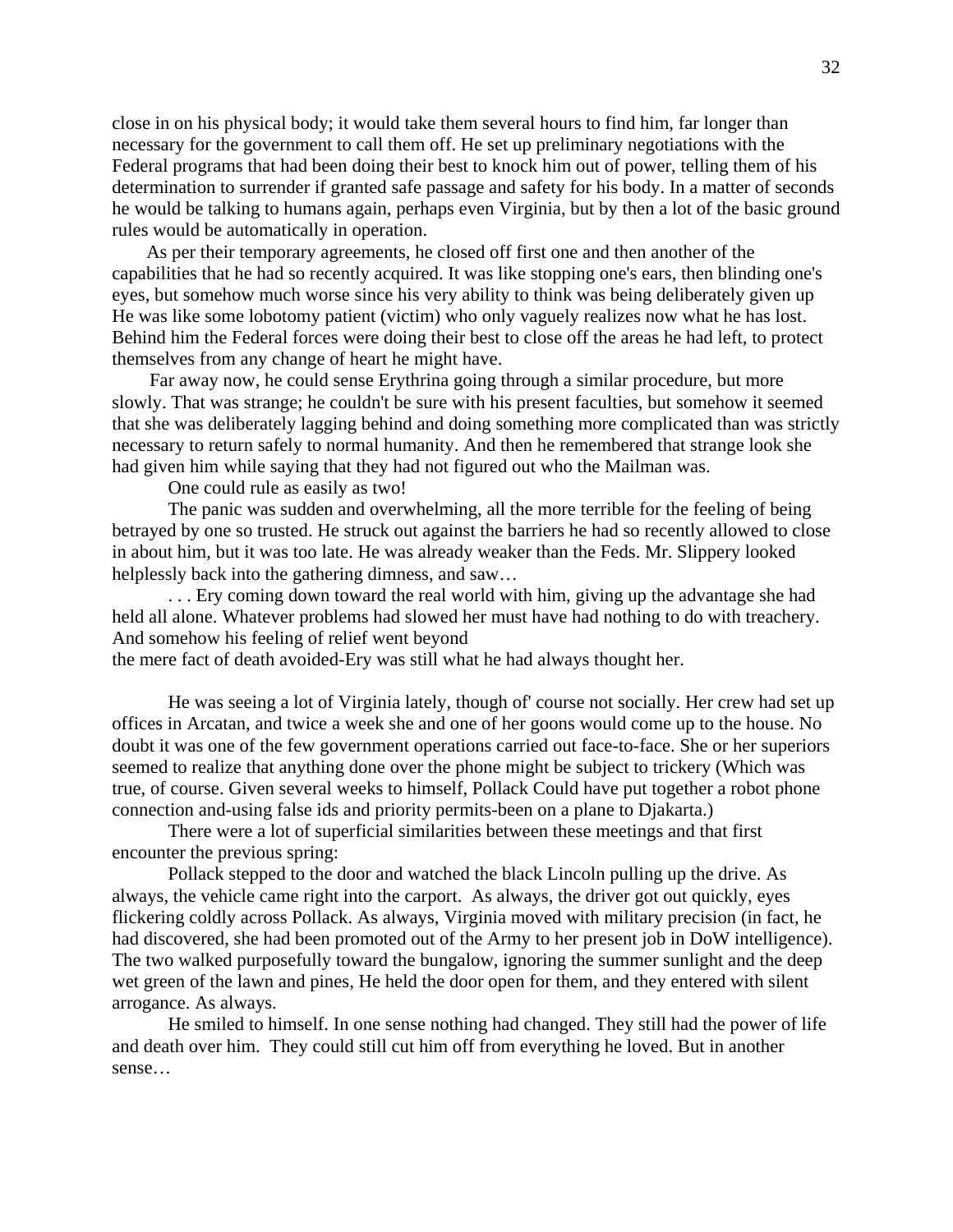"Got an easy one for you today, Pollack," she said as she put her briefcase on the coffee table and enabled its data set "But I don't think you're going to like it. "

"Oh?" He sat down and watched her expectantly.

"The last couple of months, we've had you destroying what remains of the Mailman and getting the National program and data bases back in operation."

Behind everything, there still stood the threat of the Mailman. Ten weeks after the battlethe War, as Virginia called it-the public didn't know any more than that there had been a massive vandalism of the Systems. Like most major wars, this had left ruination in everyone's camp. The U.S. government and the economy of the entire world had slid far toward chaos in the months after that battle. (In fact, without his work and Erythrina's, he doubted if the U.S. bureaucracies could have survived the Mailman War. He didn't know whether this made them the saviors or the betrayers of America.) But what of the enemy? His power was almost certainly destroyed. In the last three weeks Mr. Slippery had found only one copy of the program kernel that had been DON.MAC, and that had been in nonexecutable form. But the man-or the beings-behind the Mailman was just as anonymous as ever. In that, Virginia, the government, and Pollack were just as ignorant as the general public.

"Now," Virginia continued, "we've got some smaller problems-mopping up action, you might call it. For nearly two decades, we've had to live with the tuppin vandalism of irresponsible individuals who put their petty self-interest ahead of the public's. Now that we've got you, we intend to put a stop to that:

"We want the True Names of all abusers currently on the System, in particular the members of this so-called coven you used to be a part of."

He had known that the demand would eventually come, but the knowledge made this moment no less unpleasant. "I'm sorry, I can't."

"Can't? Or won't? See here, Pollack, the price of your freedom is that you play things our way. You've broken enough laws to justify putting you away forever. And we both know that you are so dangerous that you *ought* to be put away. There are people who feel even more strongly than that, Pollack, people who are not as soft in the head as I am. They simply want you and your girlfriend in Providence safely dead." The speech was delivered with characteristic flat bluntness, but she didn't quite meet his eyes as she spoke. Ever since he had returned from the battle, there had been a faint diffidence behind her bluster.

She covered it well, but it was clear to Pollack that she didn't know if she should fear him or respect him-or both. In any case, she seemed to recognize a basic mystery in him; she had more imagination than he had originally thought. It was a bit amusing, for there was very little special about Roger Pollack, the man. He went from day to day feeling a husk of what he had once been and trying to imagine what he could barely remember.

Roger smiled almost sympathetically. "I can't and I won't, Virginia. And I don't think you will harm me for it- Let me finish. The only thing that frightens your bosses more than Erythrina and me is the possibility that there may be other unknown persons-maybe even the Mailman, back from wherever he has disappeared to-who might be equally powerful. She and I are your only real experts on this type of subversion. I bet that even if they could, your people wouldn't train their own clean-cut, braided types as replacements for us. The more paranoid a security organization is, the less likely it is to trust anyone with this sort of power. Mr. Slippery and Erythrina are the known factors, the experts who turned back from the brink. Our restraint was the only thing that stood between the Powers That Be and the Powers That Would Be."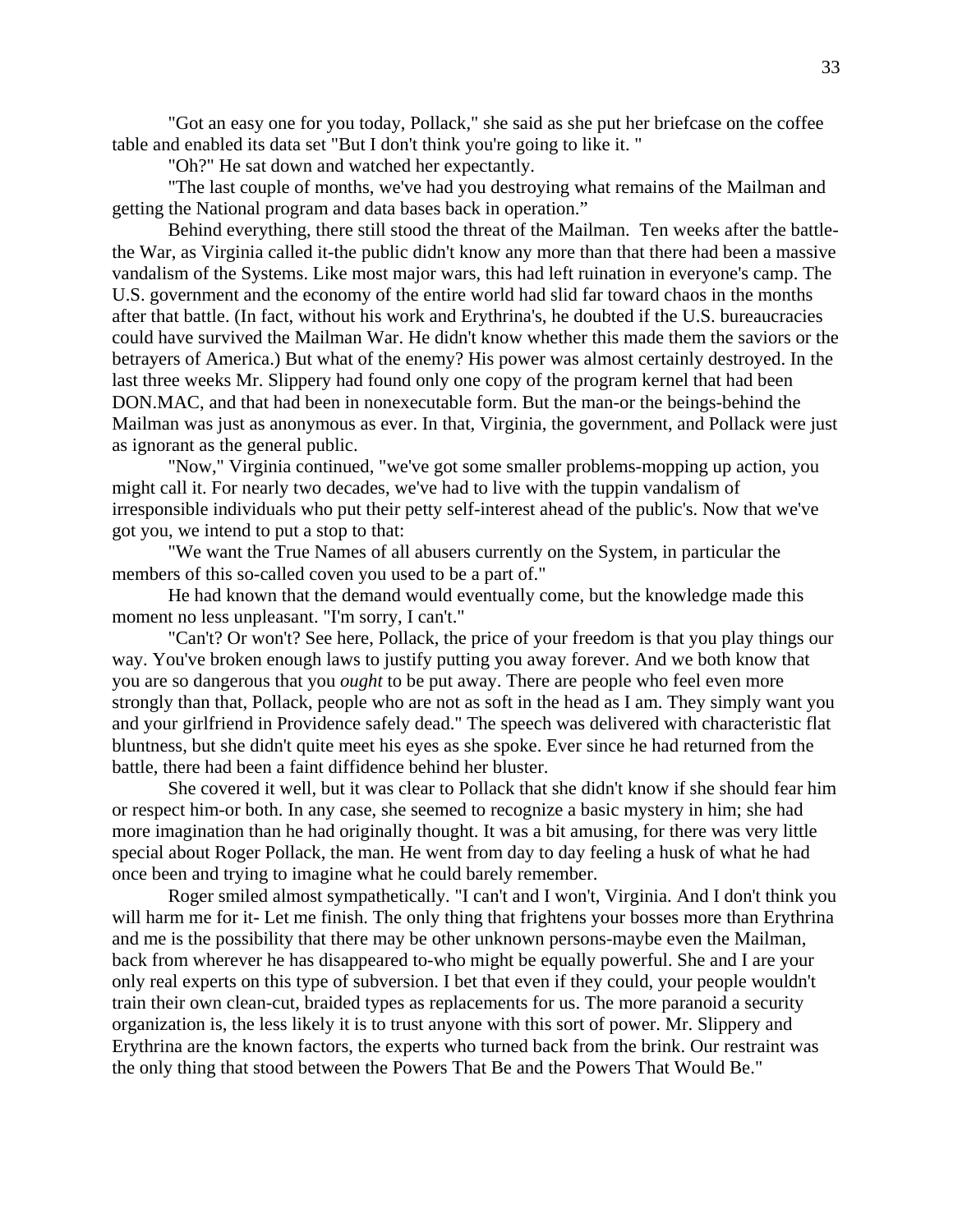Virginia was speechless for a moment, and Pollack could see that this was the crux of her changed attitude toward him. All her life she had been taught that the individual is corrupted by power: she boggled at the notion that he had been offered mastery of all mankind-and had refused it.

Finally she smiled, a quick smile that was gone almost before he noticed it. "Okay. I'll pass on what you say. You may be right. The vandals are a long-range threat to our basic American freedoms, but day to day, they are a mere annoyance. My superiors-the Department of Welfare-are probably willing to fight them as we have in the past. They'll tolerate your, uh, disobedience *in this single matter* as long as you and Erythrina loyally protect us against the superhuman threats."

Pollack felt a great sense of relief. He had been so afraid DoW would be willing to destroy him for this refusal. But since the Feds would never be free of their fear of the Mailman, he and Debby Charteris-Erythrina-would never be forced to betray their friends

"But," continued the cop, "that doesn't mean you get to ignore the covens. The most likely place for superhuman threats to resurface is from within them. The vandals are the people with the most real experience on the System even the Army is beginning to see that. And if a superhuman type originates outside the covens, we figure his ego will still make him show off to them, just as with the Mailman.

"In addition to your other jobs, we want you to spend a couple of hours a week with each of the major covens. You'll be one of the 'boys'-only now you're under responsible control, watching for any sign of Mailman-type influence."

"I'll get to see Ery again!"

"No. That rule still stands. And you should be grateful. I don't think we could tolerate your existence if there weren't two of you. With only one in the Other Plane at a time, we'll always have a weapon in reserve. And as long as we can keep you from meeting there, we can keep you from scheming against us. This is serious, Roger: if we catch you two or your surrogates playing around in the Other Plane, it will be the end."

"Hmm."

She looked hard at him for a moment, then appeared to rake that for acquiescence. The next half hour was devoted to the details of this week's assignments. (It would have been easier to feed him all this when he was in the Other Plane, but Virginia-or at least DoW-seemed wedded to the past.) He was to continue the work on Social Security Records and the surveillance of the South American data lets. There was an enormous amount of work to be done, at least with the limited powers the Feds were willing to give him. It would likely be October before the welfare machinery was working properly again. But that would be in time for the elections.

Then, late in the week, they wanted him to visit the Coven. Roger knew he would count the hours; it had been so long.

Virginia was her usual self, intense and all business, until she and her driver were ready to leave. Standing in the carport, she said almost shyly, "I ran your *Anne Boleyn* last week. . . . It's really very good. "

"You sound surprised."

"No. I mean yes, maybe I was. Actually I've run it several times, usually with the viewpoint character set to Anne. There seems to be a lot more depth to it than other participation games I've read. I've got the feeling that if I am clever enough, someday I'll stop Henry and keep my head!"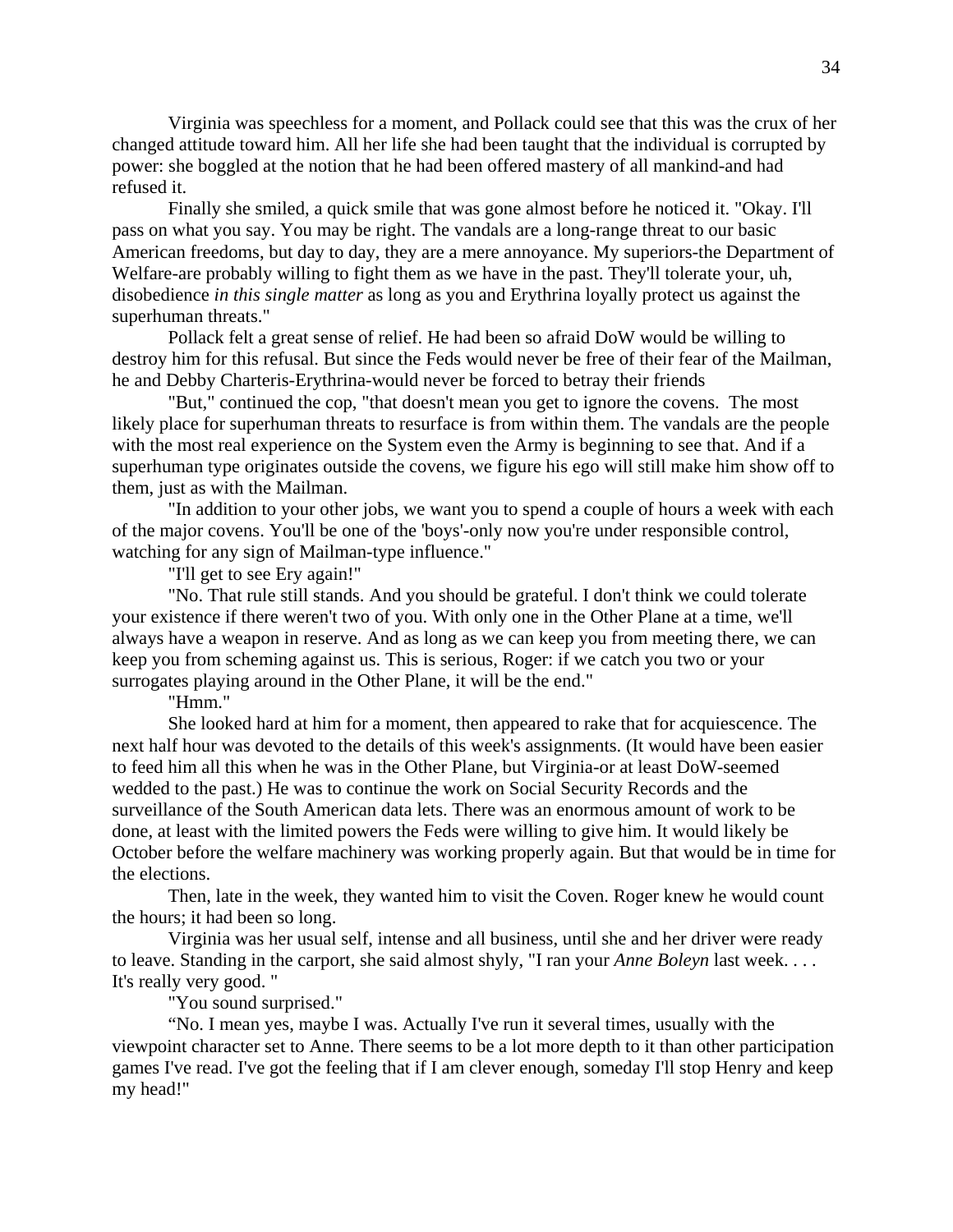Pollack grinned. He could imagine Virginia, the hard-eyed cop, reading *Anne* to study the psychology of her client-prisoner—then gradually getting caught up in the action of the novel. "It is possible."

In fact, it was possible she might turn into a rather nice human being some day.

But by the rime Pollack was starting back lip the walk to his house, Virginia was no longer on his mind. He was going back to the Coven!

A chill mist that was almost rain blew across the hillside and obscured the far distance in shifting parches. But even from here, on the ridge above the swamp, the castle looked different: heavier, stronger, darker.

Mr. Slippery started down the familiar slope. The frog on his shoulder seemed to sense his unease and its clawlets bit tighter into the leather of his jacket. Its beady yellow eyes turned this way and that, recording everything. (Altogether, that frog was much improved-almost out of amateur status nowadays.)

The traps were different. In just the ten weeks since the War, the Coven had changed them more than in the previous two years. Every so often, he shook the gathering droplets of water from his face and peered more closely at a bush or boulder by the side of the path. His advance was slow, circuitous, and interrupted by invocations of voice and hand.

Finally he stood before the towers. A figure of black and glowing red climbed out of the magma moat to meet him. Even Alan had changed: he no longer had his asbestos T -shirt, and there was no humor in his sparring with the visitor. Mr. Slippery had to stare upward to look directly at his massive head. The elemental splashed molten rock down on them, and the frog scampered between his neck and collar, its skin cold and slimy against his own. The passwords were different, the questioning more hostile, but Mr. Slippery was a match for the tests and in a matter of minutes Alan retreated sullenly to his steaming pool, and the drawbridge was lowered for their entrance.

The hall was almost the same as before: perhaps a bit drier, more brightly lit. There were certainly more people. And they were all looking at him as he stood in the entranceway. Mr. Slippery gave his traveling jacket and hat to a liveried servant and started down the steps, trying to recognize the faces, trying to understand the tension and hostility that hung in the air.

"Slimey!" The Limey stepped forward from the crowd, a familiar grin splitting his bearded face.

"Slip! Is that really you?" (Not entirely a rhetorical question, under the circumstances.)

Mr. Slippery nodded, and after a moment, the other did, too. The Limey almost ran across the space that separated them, stuck out his hand, and clapped the other on the shoulder. "Come on, come on! We have rather a lot to talk about!"

As if on cue the others turned back to their conversations and ignored the two friends as they walked to one of the sitting rooms that opened off the main hall. Mr. Slippery felt like a man returning to his old school ten years after graduation. Almost all the faces were different, and he had the feeling that he could never belong here again. But this was only ten weeks, not ten years.

The Slimey Limey shut the heavy door, and the sounds from the main room were muted. He waved Slip to a chair and made a show of mixing them some drinks.

"They're all simulators, aren't they?" Slip said quietly.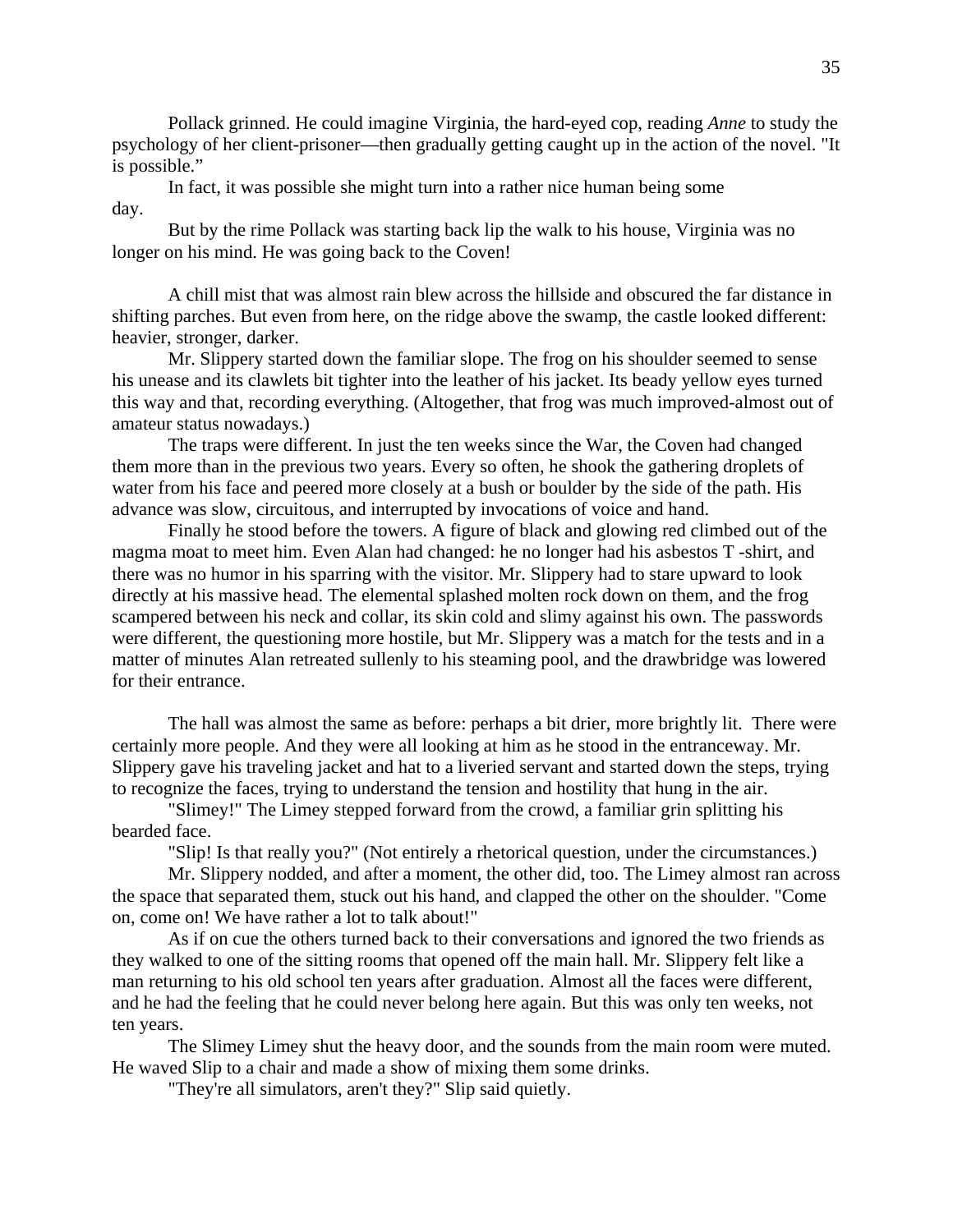"Uh?" The Limey broke off his stream of chatter and shook his head glumly. "Not all. I've recruited four or five apprentices. They do their best to make the place look thriving and occupied. You may have noticed various improvements in our security."

"It looks stronger, but it's more appearance than fact."

Slimey shrugged. "I really didn't expect it to fool the likes of you."

Mr. Slippery leaned forward. "Who's left from the old group, Slimey?"

"DON's gone. The Mailman is gone. Wiley J. Bastard shows up a couple of times a month, but he's not much fun anymore. I think Erythrina's still on the System, but she hasn't come by. I thought you were gone until today."

"What about Robin Hood?"

"Gone."

That accounted for all the top talents. Virginia the Frog hadn't been giving away all that much when she excused him from betraying the Coven. Slip wondered if there was any hint of smugness in the frog's fixed and lipless smile.

"What happened?"

The other sighed. "There's a depression on down in the real world, in case you hadn't noticed; and it's being blamed on us vandals.

"—I know, that could scarcely explain Robin's disappearance, only the lesser ones. Slip, I think most of our old friends are either dead-Truly Dead-or very frightened that if they come back into this Plane, they will become Truly Dead." This felt very much like history repeating itself. "How do you mean?"

The Limey leaned forward. "Slip, it's quite obvious the government's feeding us lies about what caused the depression. They say it was a combination of programming errors and the work of 'vandals.' We know that can't be true. No ordinary vandals could cause that sort of damage. Right after the crash, I looked at what was left of the Feds' data bases. Whatever ripped things up was more powerful than any vandal. ...And I've spoken with-p'raps I should say interrogated-Wiley. I think what we see in the real world and on this plane is in fact the wreckage of a bloody major war."

"Between?"

"Creatures as far above me as I am above a chimp. The names we know them by are the Mailman, Erythrina . . . and just possibly Mr. Slippery."

"Me?" Slip tensed and sent out probes along the communications links which he perceived had created the image before him. Even though on a leash, Mr. Slippery was far more powerful than any normal warlock, and it should have been easy to measure the power of this potential opponent. But the Limey was a diffuse, almost nebulous presence. Slip couldn't tell if he were facing an opponent in the same class as himself; in fact, he had no clear idea of the other's strength, which was even more ominous.

The Limey didn't seem to notice. "That's what I thought. Now I doubt it. I wager you were used-like Wiley and possibly DON-by the other combatants. And I see that now you're in *someone's* thrall." His finger stabbed at the yellow-eyed frog on Mr. Slippery's shoulder, and a sparkle of whiskey flew into the creature's face. Virginia--0r whoever was controlling the beastdidn't know what to do, and the frog froze momentarily, then recovered its wits and emitted a pale burst of flame.

The Limey laughed. "But it's no one very competent. The Feds is my guess. What happened? Did they sight your True Name, or did you just sell out?"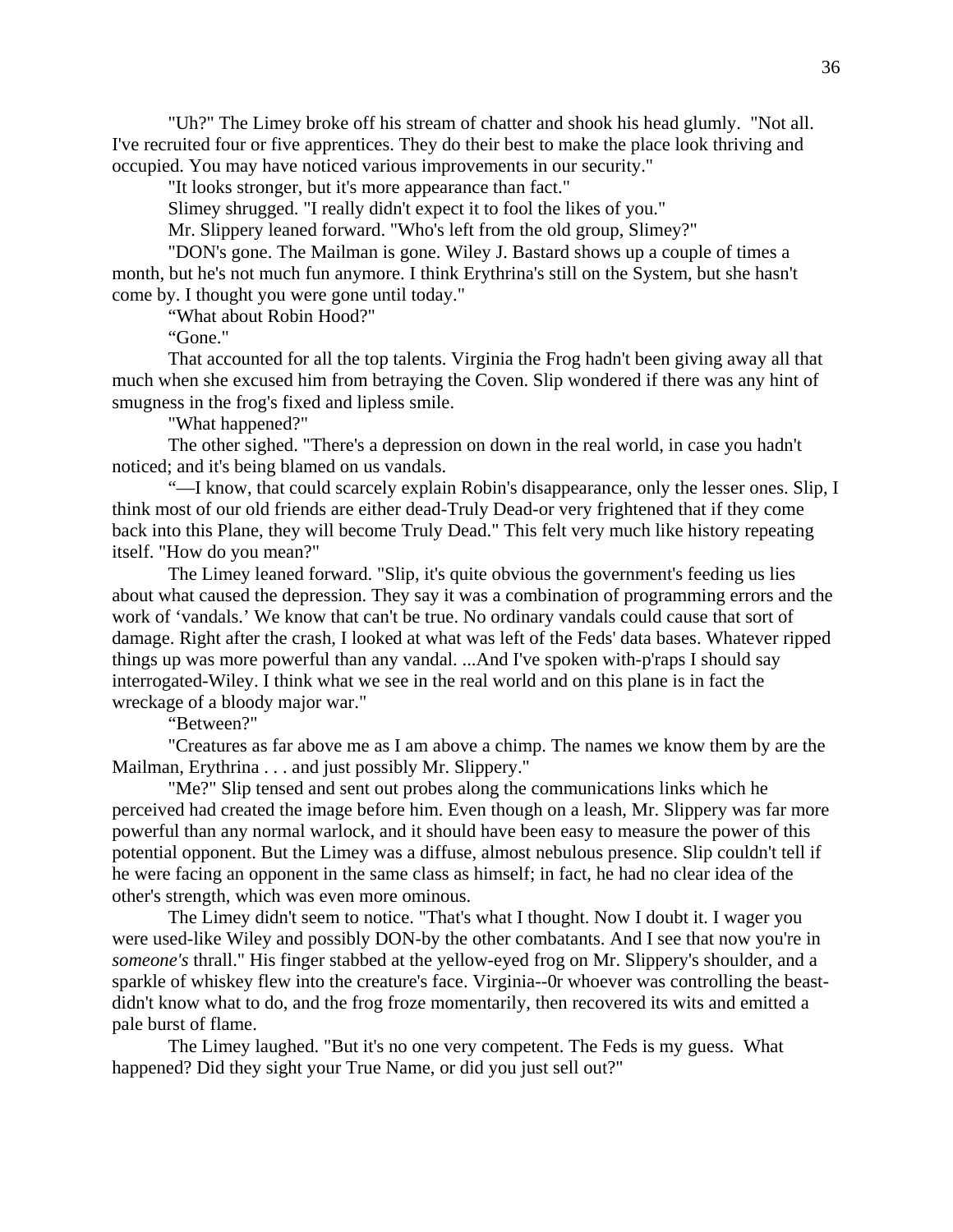"The creature's my familiar, Slimey. We all have our apprentices. If you really believe we're the Feds, why did you let us in?"

The other shrugged. "Because there are enemies and enemies, Slip. Beforetime, we called the government the Great Enemy. Now I'd say they are just one in a pantheon of nasties. Those of us who survived the crash are a lot tougher, a lot less frivolous. We don't think of this as all a wry game anymore. And we're reaching our apprentices a lot more systematically. It's not near so much fun. Now when we talk of traitors in the Coven, we mean real, life-and-death treachery.

."But it's necessary. When it comes to it, if we little people don't protect ourselves, we're going to be eaten up by the government or…certain other creatures I fear even more. "

The frog shifted restively on Mr. Slippery's shoulder, and he could imagine Virginia getting ready to deliver some speech on the virtue of obeying the laws of society in order to reap its protection. He reached across to pat its cold and pimply back; now was not the time for such debate.

"You had one of the straightest heads around here, Slip. Even if you aren't one of us anymore, I don't reckon you're an absolute enemy. You and your…friend may have certain interests in common with us. There are things you should know about-if you don't already. An' p'raps there'll be times you'll help us similarly. "

Slip felt the Federal tether loosen. Virginia must have convinced her superiors that there was actually help to be had here. "Okay. You're right. There was a war. The Mailman was the enemy. He lost and now we're trying to put things back together."

"Ah, that's just it, old man. *I don 't think the war is over.* True, all that remains of the Mailman's constructs are 'craterfields' spread through the government's program space. But something like him is still very much alive." He saw the disbelief in Mr. Slippery's face. "I know, you an' your friends are more powerful than any of us. But there are many of us-not just in the Coven-and we have learned a lot these past ten weeks. There are signs, so light an' fickle you might call 'em atmosphere, that tell us something like the Mailman is still alive. It doesn't quite have the texture of the Mailman, but it's there."

Mr. Slippery nodded. He didn't need any special explanations of the feeling. *Damn! If I*  weren't on a leash, I would have seen all this weeks ago, instead of finding it out secondhand. He thought back to those last minutes of their descent from godhood and felt a chill. He knew what he must ask now, and he had a bad feeling about what the answer might be. Somehow he had to prevent Virginia from hearing that answer. It would be a great risk, but he still had a few tricks he didn't think DoW knew of. He probed back along the links that went to Arcata and D.C., feeling the interconnections and the redundancy checks. If he was lucky, he would not have to alter more than a few hundred bits of the information that would flow down to them in the next few seconds. *"So* who do you think is behind it?"

"For a while, I thought it might be you. Now I've seen you and, uh, done some tests, I know you're more powerful than in the old days and probably more powerful than I am now, but you're no superman."

"Maybe I'm in disguise."

"Maybe, but I doubt it." The Limey was coming closer to the critical words that must be disguised. Slip began to alter the redundancy bits transmitted through the construct of the frog. He would have to fake the record both before and after those words if the deception was to escape detection completely…No, there's a certain style to this presence. A style that reminds me of our old friend, Robin Hood." The name he said, and the name Mr. Slippery heard, was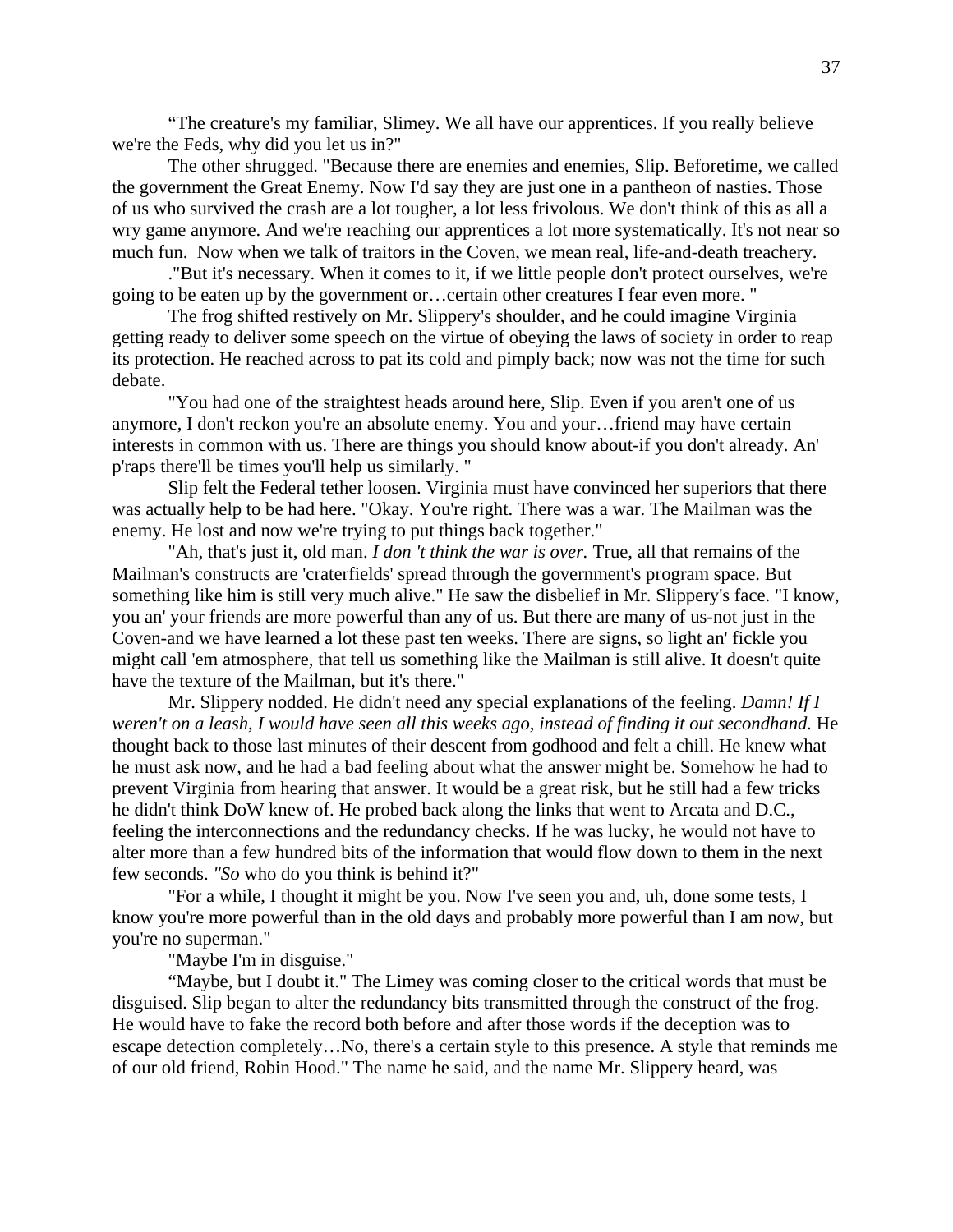"Erythrina." The name blended imperceptibly in its place, the name the frog heard, and reported, was "'Robin Hood."

"Hmm, possible. He always seemed to be power hungry." The Limey's eyebrows went up fractionally at the pronoun "he." Besides, Robin had been a fantastically clever Vandal, not a power grabber. Slimey's eyes flickered toward the frog, and Mr. Slippery prayed that he would play along. "Do you really think this is as great a threat as the Mailman?"

"Who knows? The presence isn't as widespread as the Mailman's, and since the crash no more of us have disappeared. Also*,* I'm not sure that…he…is the only such creature left. Perhaps the original Mailman is still around."

*And you can't decide who it is that I'm really trying to fool, can you* ?

The discussion continued for another half hour, a weird three-way fencing match with just two active players. On the one hand, he and the Limey were trying to communicate past the frog, and on the other, the Slimey Limey was trying to decide if perhaps Slip was the real enemy and the frog a potential ally. The hell of it was, Mr. Slippery wasn't sure himself of the answer to that puzzle.

Slimey walked him out to the drawbridge. For a few moments, they stood on the graven ceramic plating and spoke. Below them, Alan paddled back and forth, looking up at them uneasily. The mist was a light rain now, and a constant sizzling came from the molten rock.

Finally Slip said, "You're right in a way, Slimey. I am someone's thrall. But I will look for Robin Hood. If you're right, you've got a couple of new allies. If he's too strong for US, this might be the last you see of me."

The Slimey Limey nodded, and Slip hoped he had gotten the real message: He would take on Ery all by himself.

"Well then, let's hope this ain't good-bye, old man."

Slip walked back down into the valley, aware of the Limey's not unsympathetic gaze on his back.

How to find her, how to speak with her? And survive the experience, that is. Virginia had forbidden him-literally on pain of death-from meeting with Ery on this plane. Even if he could do so, it would be a deadly risk for other reasons. What had Ery been doing in those minutes she dallied, when she had fooled him into descending back to the human plane before her? At the time, he had feared it was a betrayal. Yet he had lived and had forgotten the mystery. Now he wondered again. It was impossible for him to understand the complexity of those minutes. Perhaps she had weakened herself at the beginning to gull him into starting the descent, and perhaps then she hadn't been quite strong enough to take over. Was that possible? And now she was slowly, secretly building back her powers, just as the Mailman had done? He didn't want to believe it, and he knew if Virginia heard his suspicions, the Feds would kill her immediately. There would be no trial, no deep investigation.

Somehow he must get past Virginia and confront Ery-confront her in such a way that he could destroy her if she were a new Mailman. *And there* is *a way!* He almost laughed: it was absurd and absurdly simple, and it was the only thing that might work. All eyes were on this plane, where magic and power flowed easily to the participants. He would attack from beneath, from the lowly magicless real world !

But there was one final act of magic he must slip past Virginia, something absolutely necessary for a real world confrontation with Erythrina. He had reached the far ridge and was starting down the hillside that led to the swamps. Even preoccupied, he had given the right signs flawlessly. The guardian sprites were not nearly so vigilant towards constructs moving away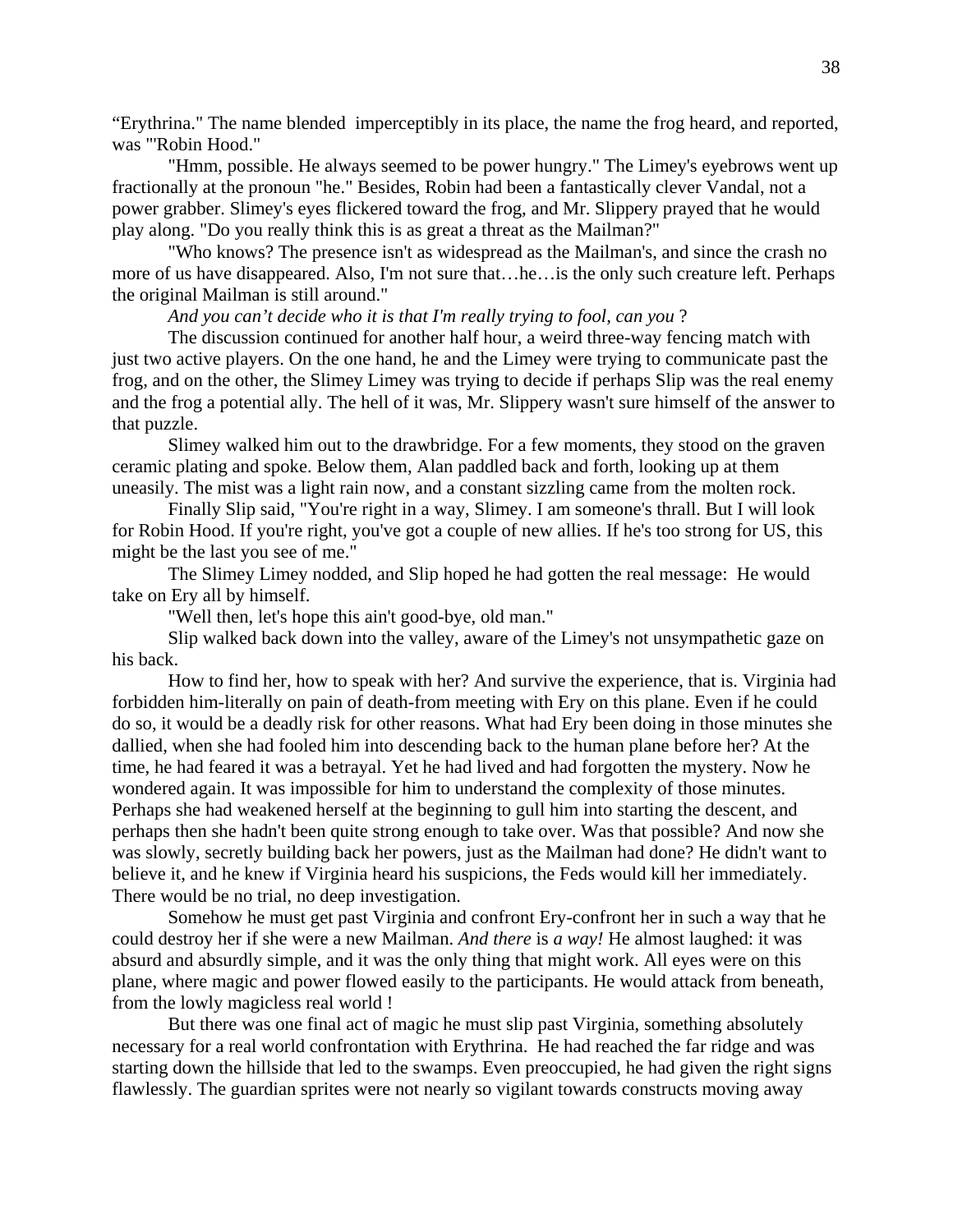from the castle. As the wet brush closed in about them, the familiar red and black spider-or its cousin-swung down from above.

"Beware, beware," came the tiny voice. From the flecks of gold across its abdomen, he knew the right response: left hand up and flick the spider away. Instead Slip raised his right hand and struck at the creature.

The spider hoisted itself upward, screeching faintly, then dropped toward Slip's neck-to land squarely on the frog. A free-for-all erupted as the two scrambled across the back of his neck, pale flame jousting against venom. Even as he moved to save the frog, Mr. Slippery melted part of his attention into a data line that fed a sporting good store in Montreal. An order was placed and later that day a certain very special package would be in the mail to the Boston International Rail Terminal.

Slip made a great show of dispatching the spider and as the frog settled back on his shoulder, he saw that he had probably fooled Virginia. That he had expected. Fooling Ery would be much the deadlier, chancier thing.

If this afternoon were typical, then July in Providence must be a close approximation to Hell. Roger Pollack left the rube as it passed the urbapt block and had to walk nearly four hundred meters to get to the tower he sought. His shirt was soaked with sweat from just below the belt line right up to his neck. The contents of the package he had picked up at the airport train station sat heavily in his right coat pocket, tapping against his hip with every step, reminding him that this was high noon in more ways than one.

Pollack quickly crossed the blazing concrete plaza and walked along the edge of the shadow that was all the tower cast in the noonday sun. All around him the locals swarmed, all ages, seemingly unfazed by the still, moist, hot air. Apparently you could get used to practically anything.

Even an urbapt in summer in Providence. Pollack had expected the buildings to be more depressing. Workers who had any resources became data commuters and lived outside the cities. Of course, some of the people here were data-set users too and so could be characterized as data commuters. Many of them worked as far away from home as any exurb dweller. The difference was that they made so little money (when they had a job at all) that they were forced to take advantage of the economies of scale the urbapts provided.

 Pollack saw the elevator ahead but had to detour around a number of children playing stickball in the plaza. The elevator was only half-full, so a wave from him was all it took to keep it grounded till he could get aboard.

No one followed him on, and the faces around him were disinterested and entirely ordinary. Pollack was not fooled. He hadn't violated the letter of Virginia's law; he wasn't trying to see Erythrina on the data net. But he was going to see Debby Charteris, which came close to being the same thing. He imagined the Feds debating with themselves, finally deciding it would be safe to let the two godlings get together if it were on this plane where the *State* was still the ultimate, all-knowing god. He and Debby would be observed. Even so, he would somehow discover if she were the threat the Limey saw. If not, the Feds would never know of his suspicions. But if Ery had betrayed them all and meant to set herself up in place of-or in league with-the Mailman, then in the next few minutes one of them would die.

\* \* \*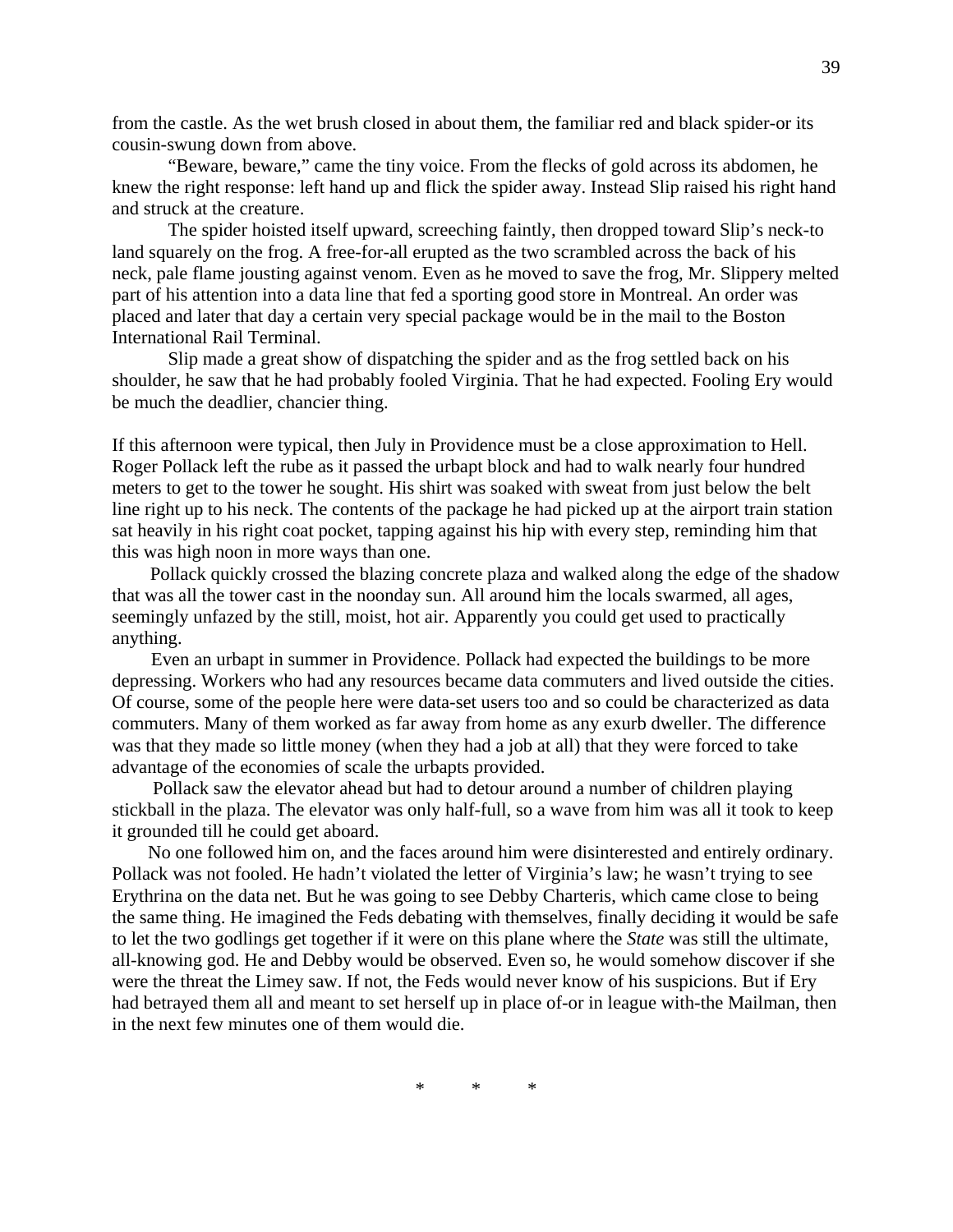The express slid to a stop with a deceptive gentleness that barely gave a feeling of lightness. Pollack paid and got off.

Floor 25 was mainly shopping mall. He would have to find the stairs to the residential apts between Floors 25 and 35. Pollack drifted through the mall. He was beginning to feel better about the whole thing. *I'm still alive, aren't I?* If *Ery* had really become what the Limey and Slip feared, then he probably would have had a little "accident" before now. All the way across the continent he sat with his guts frozen, thinking how easy it would be for someone with the Mailman's power to destroy an air transport, even without resorting to the military's lasers. A tiny change in navigation or traffic-control directions, and any number of fatal incidents could be arranged. But nothing had happened, which meant that either Ery was innocent or that she hadn't noticed him. (And that second possibility "was unlikely if she were a new Mailman. One impression that remained stronger than any other from his short time as godling was the omniscience of it all.)

It turned out the stairs were on the other side of the mall, marked by a battered sign reminiscent of old-time highway markers: FOOTS > 26-30. The place wasn't really too bad, he supposed, eyeing the stained but durable carpet that covered the stairs. And the hallways coming off each landing reminded him of the motels he had known as a child, before the turn of the century. There was very little trash visible, the people moving around him weren't poorly dressed, and there was only the faintest spice of disinfectant in the air. Apt module 28355, where Debbie Charteris lived, might be high-class. It did have an exterior view, he knew that. Maybe Erythrina-Debbie-liked living with all these other people. Surely, now that the government was so interested in her, she could move anywhere she wished.

But when he reached it, he found Floor 28110 different from the others he had seen: carpeted hallway stretching away forever beneath dim lights that showed identical module doorways dwindling in perspective. What was Debbie/Erythrina like that she would *choose* to live here?

"Hold it." Three teenagers stepped from behind the slant of the stairs. Pollack's hand edged toward his coat pocket. He had heard of the gangs. These three looked like heavies, but they were well and conservatively dressed, and the small one actually had his hair in a braid. They wanted very much to be thought part of the establishment.

The short one flashed something silver at him. "Building Police." And Pollack remembered the news stories about Federal Urban Support paying youngsters for urbapt security: " A project that saves money and staff, while at the same time giving our urban youth an opportunity for responsible citizenship.

Pollack swallowed, Best to treat them like real cops. He showed them his id. "I'm from out of state. I'm just visiting,"

The other two closed in, and the short one laughed. "That's sure. Fact, Mr. Pollack, Sammy's little gadget says you're in violation of Building Ordinance."

The one on Pollack's left waved a faintly buzzing cylinder across Pollack's jacket, then pushed a hand into the jacket and withdrew Pollack's pistol, a lightweight ceramic slug-gun perfect for hunting hikes-and which should have been perfect for getting past a building's weapon detectors.

Sammy smiled down at the weapon, and the short one continued, "Thing you didn't know, Mr. Pollack, is Federal law requires a metal tag in the butt of these cram guns. Makes 'em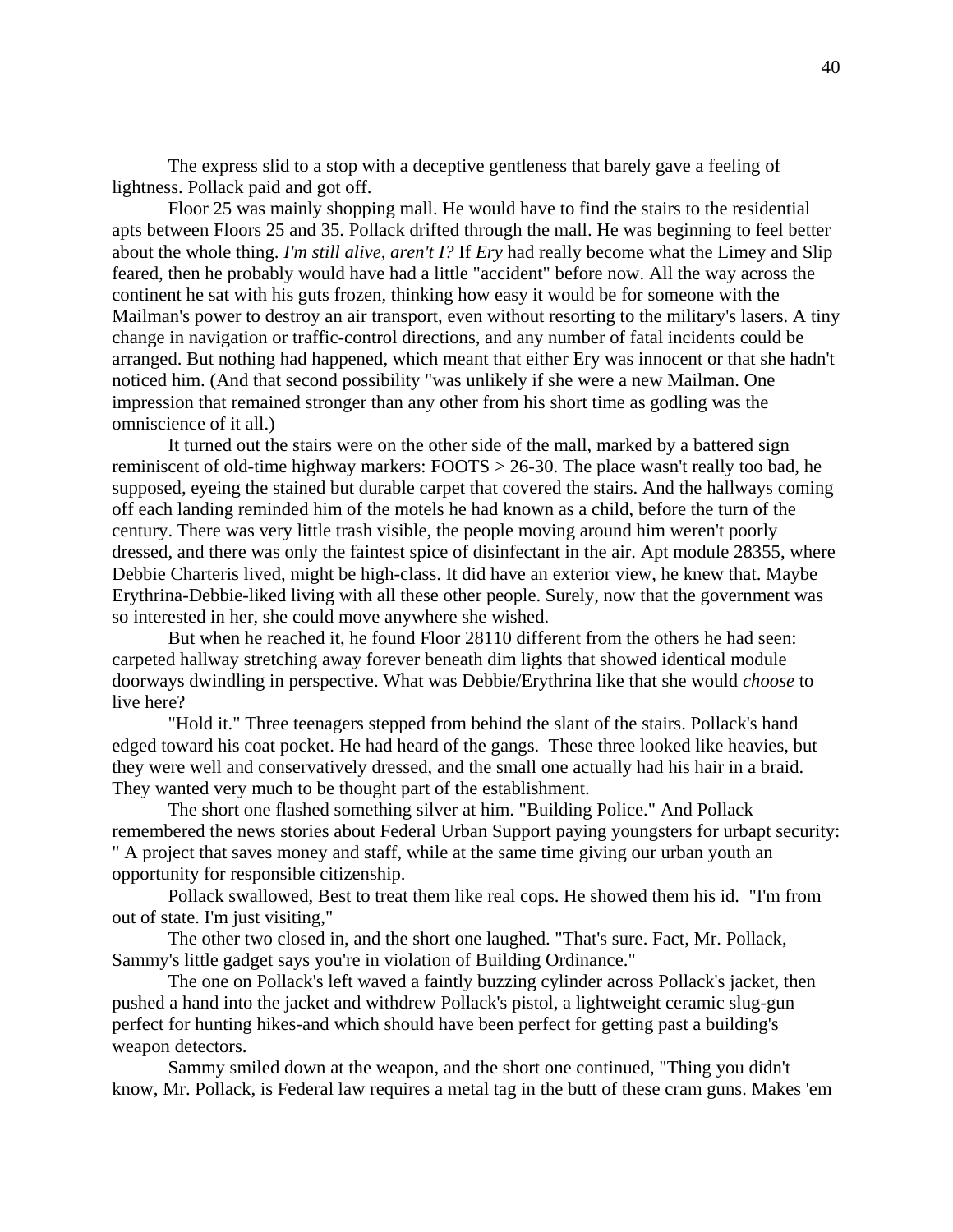easy to detect." Until the tag was removed. Pollack suspected that somehow this incident might never be reported.

The three stepped back, leaving the way clear for Pollack. "That's all? I can go ? "

The young cop grinned. "Sure. You're out-of-towner. How could you know? "

Pollack continued down the hall. The others did not follow. Pollack was fleetingly surprised: maybe the FUS project actually worked. Before the turn of the century, goons like those three would have at least robbed him. Instead they behaved something like real cops.

*Or maybe-and* he almost stumbled at this new thought-they *all work for Ery now.* That might be the first symptom of conquest: the new god would simply become the government. And he-the last threat to the new order-was being granted one last audience with the victor.

Pollack straightened and walked on more quickly. There was no turning back now, and he was damned if he would show any more fear. Besides, he thought with a sudden surge of relief, it was out of his control now. If Ery was a monster, there was nothing he could do about it; he would not have to try to kill her. If she were not, then his own survival would be proof, and he need think of no complicated tests of her innocence.

He was almost hurrying now. He had always wanted to know what the human being beyond Erythrina was like; sooner or later he would have had to do this anyway. Weeks ago he had looked through all the official directories for the state of Rhode Island, but there wasn't much to find: Linda and Deborah Charteris lived at 28355 Place on 4448 Grosvenor Row. The public directory didn't even show their "interests and occupations."

28313, 315, 317. . .

His mind had gone in circles, generating all the things Debby Charteris might turn out to be. She would not be the exotic beauty she projected in the Other Plane. That was too much to hope for; but the other possibilities vied in his mind. He had lived with each, trying to believe that he could accept whatever turned out to be the case:

Most likely, she was a perfectly ordinary looking person who lived in an urbapt to save enough money to buy high-quality processing equipment and rent dense comm lines. Maybe she wasn't good-looking, and that was why the directory listing was relatively secretive.

Almost as likely, she was massively handicapped. He had seen that fairly often among the warlocks whose True Names he knew. They had extra medical welfare and used all their free money for equipment that worked around whatever their problem might be-paraplegia, quadriplegia, multiple sense loss. As such, they were perfectly competitive on the job market, yet old prejudices often kept them out of normal society. Many of these types retreated into the Other Plane, where one could completely control one's appearance.

And then, since the beginning of time, there had been the people who simply did not like reality, who wanted another world, and if given half a chance would live there forever. Pollack suspected that some of the best warlocks might be of this type. Such people were content to live in an urbapt, to spend all their money on processing and life-support equipment, to spend days at a time in the

Other Plane, never moving, never exercising their real world bodies. They grew more and more adept, more and more knowledgeable-while their bodies slowly wasted. Pollack could imagine such a person becoming an evil thing and taking over the Mailman's role. It would be like a spider sitting in its web, its victims all humanity. He remembered Ery's contemptuous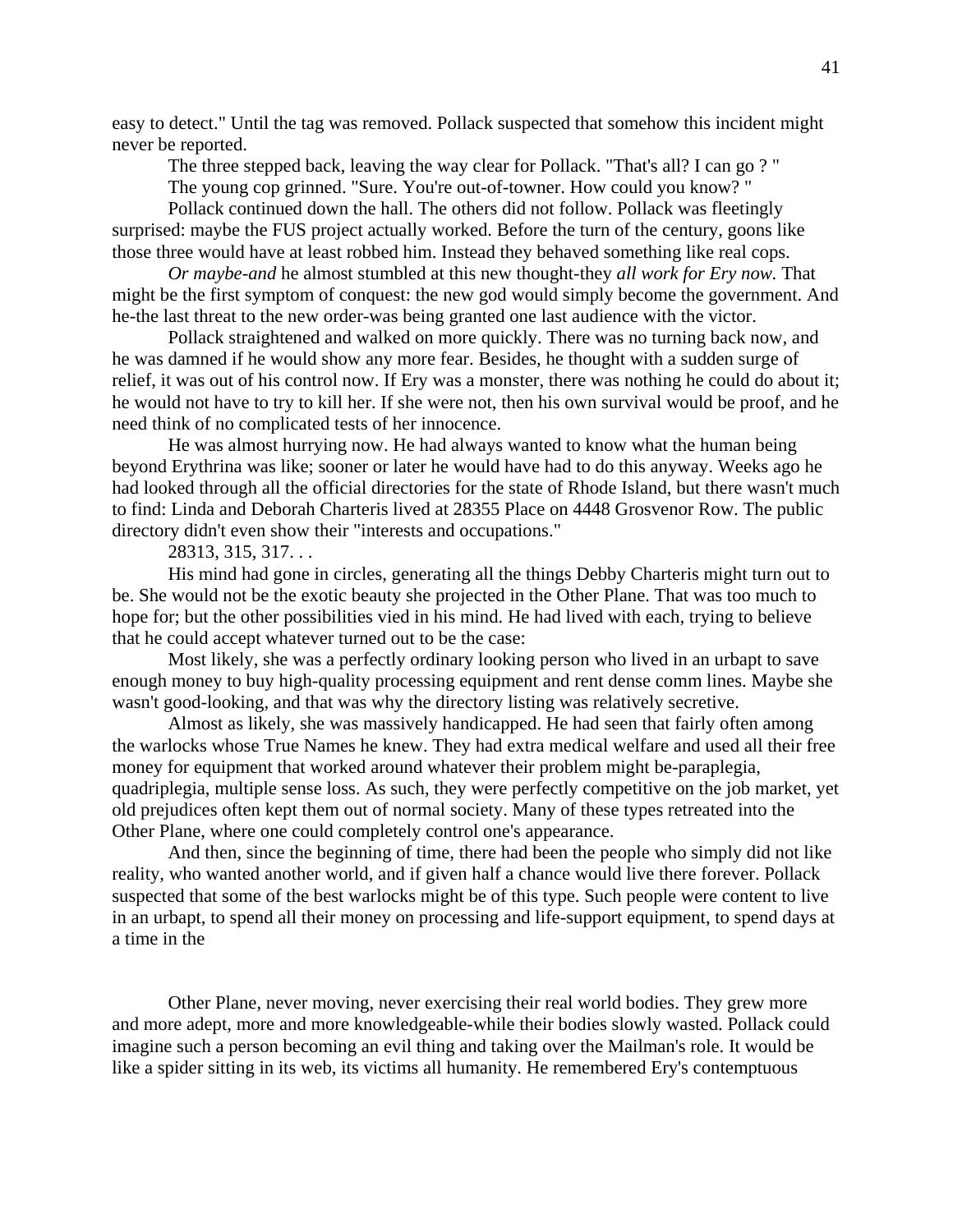attitude on learning he never used drugs to maintain concentration and so Stay longer in the Other Plane. He shuddered.

And there, finally, and yet too soon, the numbers 28355 stood on the wall-before him, the faint hall light glistening off their bronze finish. For a long moment, he balanced between the fear and the wish. Finally he reached forward and tapped the door buzzer.

Fifteen seconds passed. There was no one nearby in the hall. From the corner of his eye, he could see the "cops" lounging by the stairs. About a hundred meters the other way, an argument was going on. The contenders rounded the faraway corner and their voices quieted, leaving him in near silence.

There was a click, and a small section of the door became transparent, a window (more likely a holo) on the interior of the apt. And the person beyond that view would be either Deborah or Linda Charteris.

"Yes?" The voice was faint, cracking with age. Pollack saw a woman barely tall enough to come up to the pickup on the other side. Her hair was white, visibly thin on top, especially from the angle he was viewing.

"I'm. ..I'm looking for Deborah Charteris."

"My granddaughter. She's out shopping. Downstairs in the mall, I think." The head bobbed, a faintly distracted nod.

"Oh. Can you tell me-" *Deborah, Debby.* It suddenly struck him what an old-fashioned name that was, more the name of a grandmother than a granddaughter. He took a quick step to the door and looked down through the pane so that he could see most of the other's body. The woman wore an old fashioned skirt and blouse combination of some brilliant red material.

Pollack pushed his hand against the immovable plastic of the door. "Ery, please. Let me in."

The pane blanked as he spoke, but after a moment the door *slowly* opened. "Okay." Her voice was tired, defeated. Not the voice of a god boasting victory.

The interior was decorated cheaply and with what might have been good taste except for the garish excesses of red on red. Pollack remembered reading somewhere that as you age, color sensitivity decreases. This room might seem only mildly bright to the person Erythrina had turned out to be.

The woman walked slowly across the tiny apt and gestured for him to sit*.* She was frail, her back curved in a permanent stoop, her every step considered yet tremulous. Under the apt's window, he noticed an elaborate GE processor system. Pollack sat and found himself looking slightly upward into her face.

"Slip-or maybe I should call you Roger here-you always were a bit of a romantic fool." She paused for breath, or perhaps her mind wandered. "I was beginning to think you had more sense than to come out here, that you could leave well enough alone."

"You…you mean, you didn't know I was coming? " The knowledge was a great loosening in his chest.

"Not until you were in the building." She turned and sat carefully upon the sofa.

"I had to see who you really are," and that was certainly the truth. "After this spring, there is no one the likes of us in the whole world."

Her face cracked in a little smile. "And now you see how different we are. I had hoped you never would and that someday they would let us back together on the Other Plane . . .—But in the end, it doesn't really matter." She paused, brushed at her temple, and frowned as though forgetting something, or remembering something else.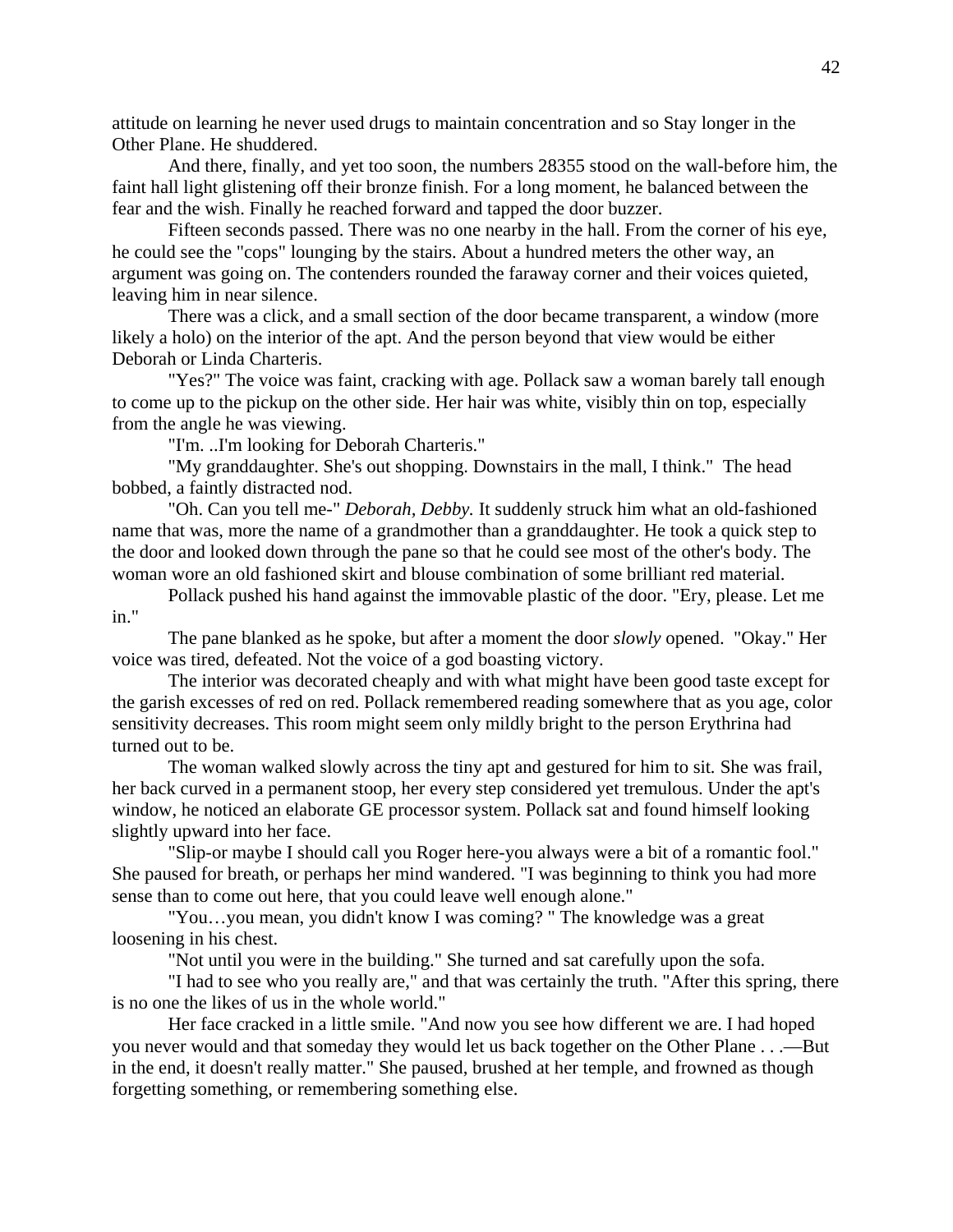"I never did look much like the Erythrina you know. I was never tall, of course, and my hair was never red. But I didn't spend my whole life selling life insurance in Peoria, like poor Wiley. "

"You…you must go all the way back to the beginning of computing." She smiled again, and nodded just so, a mannerism Pollack had often seen on the Other Plane. " Almost, almost. Out of high school, I was a keypunch operator. You know what a keypunch is?"

He nodded hesitantly, visions of some sort of machine press in his mind.

 "It was a dead-end job, and in those days they'd keep you in it forever if you didn't get out under your own power. I got out of it and into college quick as I could, but at least I can say I was in the business during the stone age. After college, I never looked back; there was always so much happening. In the Nasty Nineties, I was on the design of the ABM and FoG control programs. The whole team, the whole of DoD for that matter, was trying to program the thing with procedural languages; it would take 'em a thousand years and a couple of wars to do it that way, and they were beginning to realize as much. I was responsible for getting them away from CRTs, for getting into really interactive EEG programming-what they call portal programming nowadays. Sometimes…sometimes when my ego needs a little help, I like to think that if I had never been born, hundreds of millions more would have died back then, and our cities would be glassy ponds today.

" . . . And along the way there was a marriage..." her voice trailed off again, and she sat smiling at memories Pollack could not see.

He looked around the apt. Except for the processor and a fairly complete kitchenette, there was no special luxury. What money she had must go into her equipment, and perhaps in getting a room with a real exterior view. Beyond the rising towers of the Grosvenor complex, he could see the nest of comm towers that had been their last-second salvation that spring. When he looked back at her, he saw that she was watching him with an intent and faintly amused expression that was very familiar.

"I'll bet you wonder how anyone so daydreamy could be the Erythrina you knew in the Other Plane."

"Why, no," he lied. '"You seem perfectly lucid to me."

 "Lucid, yes. I am still that, thank God. But I know-and no one has to tell me-that I can't support a train of thought like I could before. These last two or three years, I've found that my mind can wander, can drop into reminiscence, at the most inconvenient times. I've had one stroke, and about all 'the miracles of modern medicine' can do for me is predict that it will not be the last one.

"But in the Other Plane, I can compensate. It's easy for the BEG to detect failure of attention. I've written a package that keeps a thirty-second backup; when distraction is detected, it forces attention and reloads my short-term memory. Most of the time, this gives me better concentration than I've ever had in my life. And when there is a really serious wandering of attention, the package can interpolate for a number of seconds. You may have noticed that, though perhaps you mistook it for poor communications coordination."

She reached a thin, blue-veined hand toward him. He took it: in his own. It felt so light and dry, but it returned his squeeze. "It really is me-Ery-inside, Slip." He nodded, feeling a lump in his throat.

"When I was a kid, there was this song, something about us all being aging children. And it's so very, very true. Inside I still feel like a youngster. But on this plane, no one else can see…"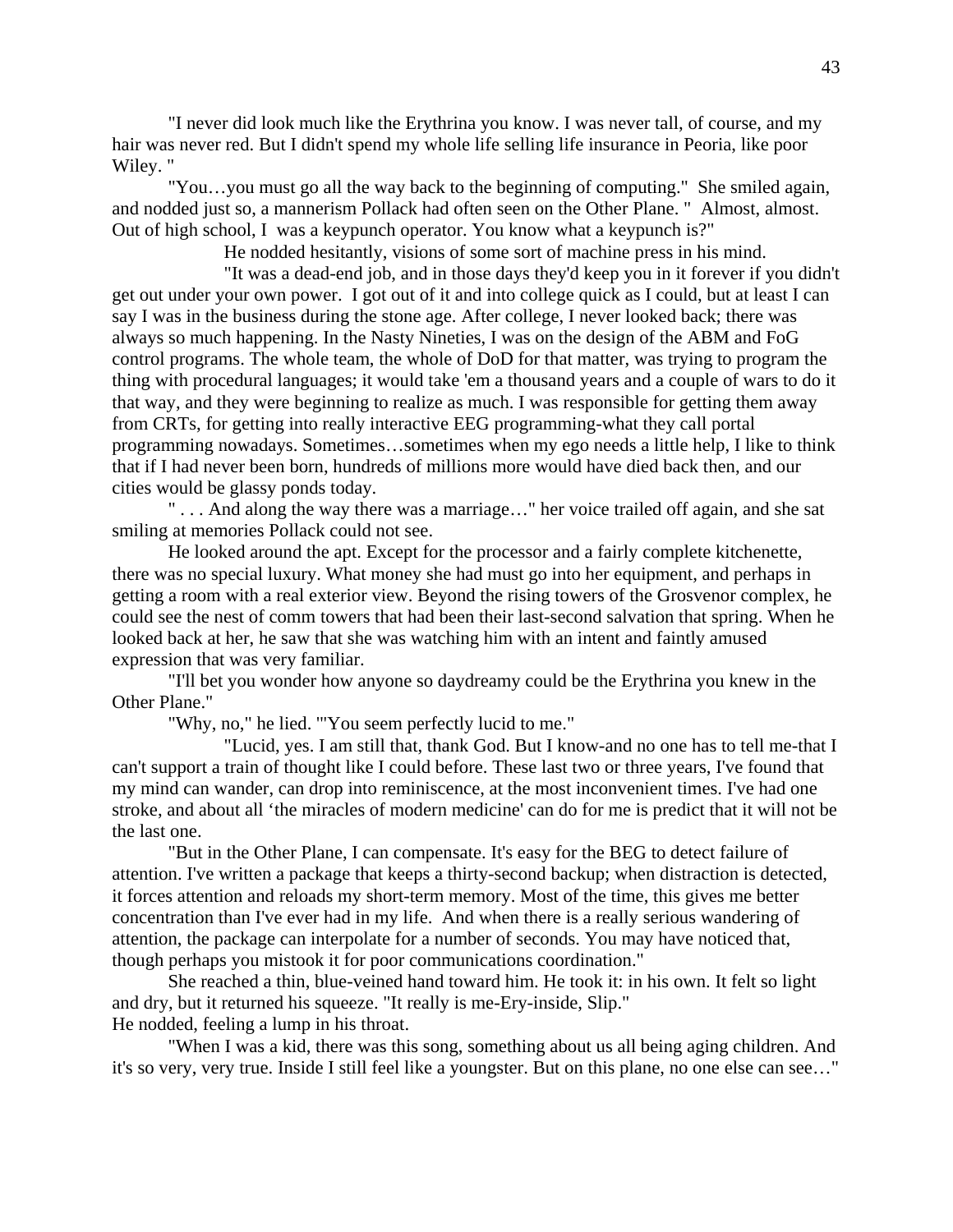"But I know, Ery. We knew each other on the Other Plane, and I know what you truly are. Both of us are so much more there than we could ever be here." This was all true: even with the restrictions they put on him now, he had a hard time understanding all he did on the Other Plane. What he had become since the spring was a fuzzy dream to him when he was down in the physical world. Sometimes he felt like a fish trying to imagine what a man in an airplane might be feeling. He never spoke of it like this to Virginia and her friends: they would be sure he had finally gone crazy. It was far beyond what he had known as a warlock. And what they had been those brief minutes last spring had been equally far beyond that.

"Yes, I think you do know me, Slip. And we'll be…friends as long as this body lasts. And when I'm gone—"

"I'll remember; I'll always remember you, Ery."

She smiled and squeezed his hand again. "Thanks. But that's not what I was getting at... "Her gaze drifted off again. "I figured out who the Mailman was and I wanted to tell you."

Pollack could imagine Virginia and the other DoW eavesdroppers hunkering down to their spy equipment. "I hoped you knew something." He went on to tell her about the Slimey Limey's detection of Mailman-like operations still on the System. He spoke carefully, knowing that he had two audiences.

Ery—even now he couldn't think of her as Debby—nodded. "I've been watching the Coven. They've grown, these last months. I think they take themselves more seriously now. In the old days, they never would have noticed what the Limey warned you about. But it's not the Mailman he saw, Slip."

"How can you be sure, Ery? We never killed more than his service programs and his simulators—like DON.MAC. We never found his True Name. We don't even know if he's human or some science-fictional alien."

"You're wrong, Slip. I know what the Limey saw, and I know who the Mailman *is—or*  was," she spoke quietly, but with certainty. "It turns out the Mailman was the greatest cliché of the Computer Age, maybe of the entire: Age of Science."

"Huh?"

"You've seen plenty of personality simulators in the Other Plane. DON.MAC—at least as he was rewritten by the Mailman—was good enough to fool normal warlocks. Even Alan, the Coven's elemental, shows plenty of human emotion and cunning." Pollack thought of the new Alan, so ferocious and intimidating. The Turing T-shirt was beneath his dignity now. "Even so, Slip, I don't think you've ever believed you could be permanently fooled by a simulation, have you?"

"Wait. Are you trying to tell me that the Mailman was just another simulator? That the rime lag was just to obscure the fact that he was a simulator? That's ridiculous. You know his powers were more than human, almost as great as ours became."

"But do you think you could ever be fooled?"

"Frankly, no. If you talk to one of those things long enough, they display a

repetitiveness, an inflexibility that's a giveaway. I don't know; maybe someday there'll be programs that can pass the Turing test. But whatever it is that makes a person a person is terribly complicated. Simulation is the wrong way to get at it, because being a person is more than symptoms. A program that was a person would use enormous data bases, and if the processors running it were the sort we have now, you certainly couldn't expect real-time interaction with the outside world." And Pollack suddenly had a glimmer of what she was thinking.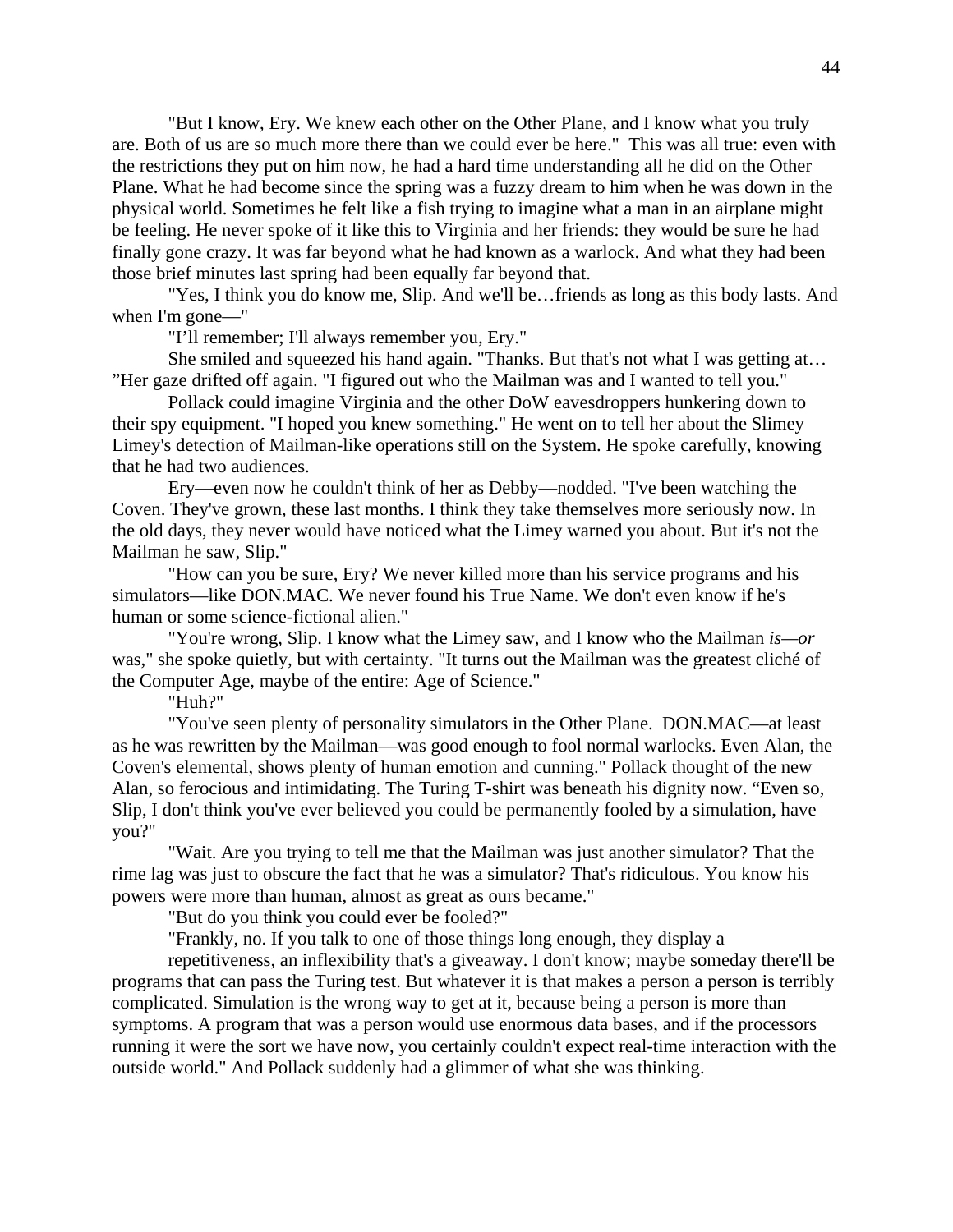"That's the critical point. Slip: *if you want real-time interaction.* But the Mailman-the sentient, conversational part-never did operate real time. We thought the lag was a communications delay that showed the operator was off planet, but really he was here all the time. It just took him hours of processing time to sustain seconds of self-awareness."

Pollack opened his mouth, but nothing came out. It went against all his intuition, almost against what religion he had, but it might just barely be possible. The Mailman had controlled immense resources. All his quick time reactions could have been the work of ordinary programs and simulators like DON.MAC. The only evidence they had for his humanity were those teleprinter conversations where his responses were spread over hours.

"Okay, for the sake of argument, let's say it's possible. Someone, somewhere had to write the original Mailman. Who was that?"

"Who would you guess? The government, of course. About ten years ago. It was an NSA team trying to automate system protection. Some brilliant people, but they could never really get it off the ground. They wrote a developmental kernel that by itself was not especially effective or aware. It was designed to live within larger systems and gradually grow in power and awareness, *independent* of what policies or mistakes the operators of the system might make.

"The program managers saw the Frankenstein analogy-or at least they saw a threat to their personal power-and quashed the project. In any case, it was very expensive. The program executed slowly and gobbled incredible data space."

" And you're saying that someone conveniently left a copy running all unknown?"

She seemed to miss the sarcasm. "It's not that unlikely. Research types are fairly carelessoutside of their immediate focus. When I was in FoG, we lost thousands of megabytes 'between the cracks' of our data bases. And back then, that was a lot of memory. The development kernel is not very large. My guess is a copy was left in the system. Remember, the kernel was designed to live untended if it ever started executing. Over the years it slowly grew-both because of its natural tendencies and because of the increased power of the nets it lived in."

Pollack sat back on the sofa. Her voice was tiny and frail, so unlike the warm, rich tones he remembered from the Other Plane. But she spoke with the same authority.

Debby's-Erythrina's-pale eyes stared off beyond the walls of the apt, dreaming. "You know, they are right to be afraid," she said finally. "Their world is ending. Even without us, there would still be the Limey, the Coven-and someday most of the human race."

*Damn.* Pollack was momentarily tongue-tied, trying desperately to think of something to mollify the threat implicit in Ery's words. *Doesn't she understand that DoW would never let us talk unbugged*? *Doesn't she know how trigger-happy scared the top Feds must be by now*?

But before he could say anything, Ery glanced at him, saw the consternation in his face, and smiled. The tiny hand patted his. "Don't worry, Slip. The Feds are listening, but what they're hearing is tearful chitchat-you overcome to find me what I am, and me trying to console the both of us. They will never know what I really tell you here. They will never know about the gun the local boys took off you. "

"What?"

"You see, I lied a little. I know why you really came. I know you thought that I might be the new monster. But I don't want to lie to you anymore. You risked your life to find out the truth, when you could have just told the Feds what you guessed." She went on*,* taking advantage of his stupefied silence. "Did you ever wonder what I did in those last minutes this spring, after we surrendered-when I lagged behind you in the Other Plane?